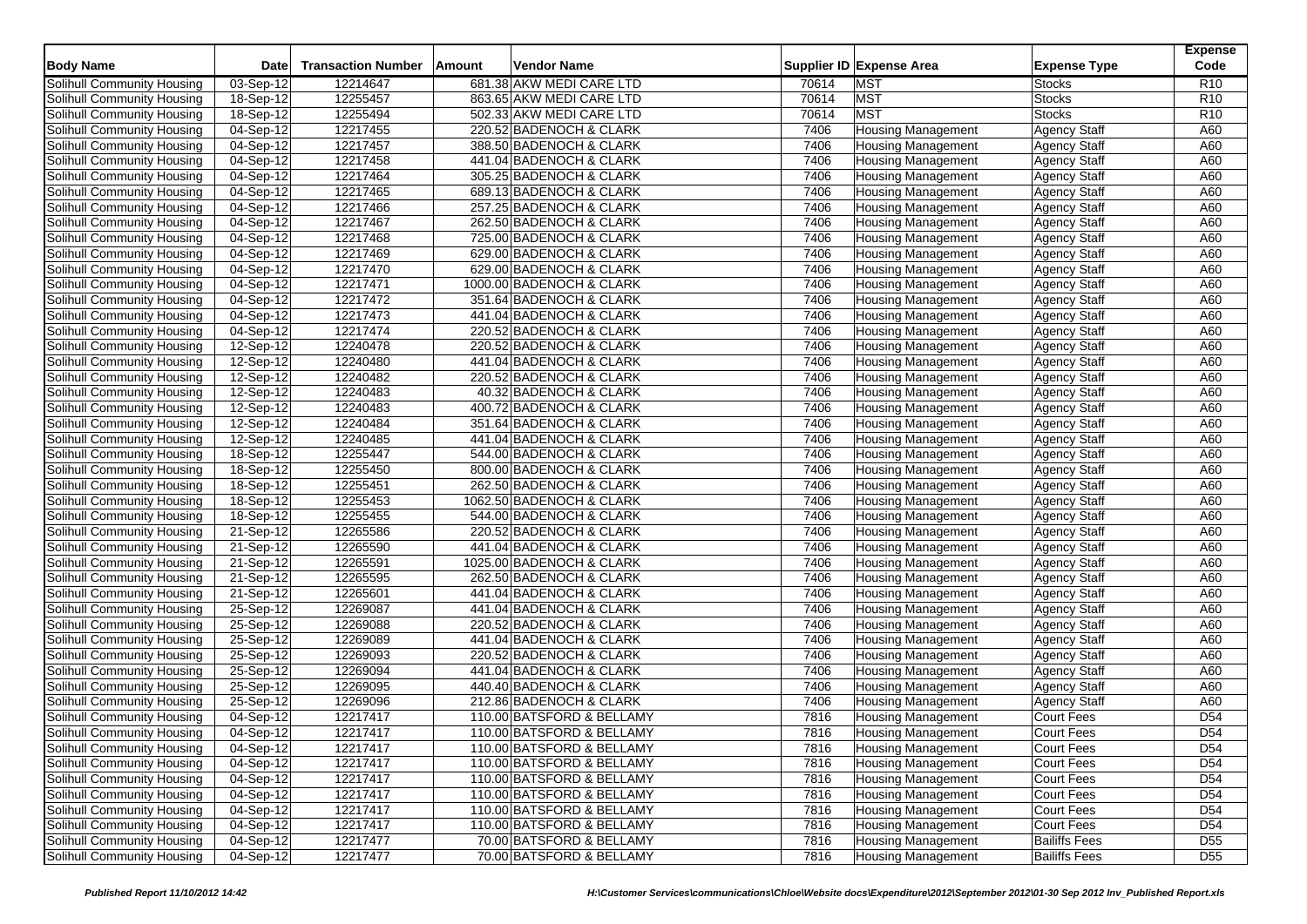| 70.00 BATSFORD & BELLAMY<br>$\overline{04}$ -Sep-12<br>12217477<br><b>Housing Management</b><br><b>Bailiffs Fees</b><br>D <sub>55</sub><br>Solihull Community Housing<br>7816<br>D <sub>55</sub><br>04-Sep-12<br>12217477<br>110.00 BATSFORD & BELLAMY<br>7816<br>Solihull Community Housing<br><b>Housing Management</b><br><b>Bailiffs Fees</b><br>12217477<br>70.00 BATSFORD & BELLAMY<br><b>Bailiffs Fees</b><br>D <sub>55</sub><br>Solihull Community Housing<br>04-Sep-12<br>7816<br><b>Housing Management</b><br>04-Sep-12<br>12217477<br>70.00 BATSFORD & BELLAMY<br>7816<br><b>Bailiffs Fees</b><br>D <sub>55</sub><br>Solihull Community Housing<br><b>Housing Management</b><br>D <sub>55</sub><br>04-Sep-12<br>12217477<br>110.00 BATSFORD & BELLAMY<br>7816<br>Solihull Community Housing<br><b>Housing Management</b><br><b>Bailiffs Fees</b><br>12217477<br><b>Bailiffs Fees</b><br>70.00 BATSFORD & BELLAMY<br>7816<br>D <sub>55</sub><br>Solihull Community Housing<br>04-Sep-12<br><b>Housing Management</b><br>04-Sep-12<br>12217477<br>110.00 BATSFORD & BELLAMY<br>7816<br><b>Bailiffs Fees</b><br>D <sub>55</sub><br>Solihull Community Housing<br><b>Housing Management</b><br>12231691<br>7816<br><b>Court Fees</b><br>D <sub>54</sub><br>Solihull Community Housing<br>10-Sep-12<br>110.00 BATSFORD & BELLAMY<br><b>Housing Management</b><br>10-Sep-12<br>12231691<br>7816<br><b>Court Fees</b><br>D <sub>54</sub><br>Solihull Community Housing<br>110.00 BATSFORD & BELLAMY<br><b>Housing Management</b><br>10-Sep-12<br>12231691<br>110.00 BATSFORD & BELLAMY<br>7816<br><b>Housing Management</b><br><b>Court Fees</b><br>D <sub>54</sub><br>Solihull Community Housing<br>10-Sep-12<br>12231691<br>110.00 BATSFORD & BELLAMY<br>7816<br><b>Court Fees</b><br>D <sub>54</sub><br>Solihull Community Housing<br><b>Housing Management</b><br>12231691<br>10-Sep-12<br>110.00 BATSFORD & BELLAMY<br>7816<br><b>Court Fees</b><br>D <sub>54</sub><br>Solihull Community Housing<br><b>Housing Management</b><br>$\overline{14}$ -Sep-12<br>12245491<br>110.00 BATSFORD & BELLAMY<br>7816<br><b>Court Fees</b><br>D <sub>54</sub><br>Solihull Community Housing<br><b>Housing Management</b><br>14-Sep-12<br>12245491<br>110.00 BATSFORD & BELLAMY<br>7816<br><b>Court Fees</b><br>D <sub>54</sub><br>Solihull Community Housing<br><b>Housing Management</b><br>12245491<br>7816<br><b>Court Fees</b><br>D <sub>54</sub><br>Solihull Community Housing<br>14-Sep-12<br>110.00 BATSFORD & BELLAMY<br><b>Housing Management</b><br>14-Sep-12<br>12245491<br>110.00 BATSFORD & BELLAMY<br>7816<br><b>Court Fees</b><br>D <sub>54</sub><br>Solihull Community Housing<br><b>Housing Management</b><br>$14-Sep-12$<br>12245491<br>110.00 BATSFORD & BELLAMY<br>7816<br><b>Court Fees</b><br>D <sub>54</sub><br>Solihull Community Housing<br><b>Housing Management</b><br>$\overline{21}$ -Sep-12<br>12265604<br>70.00 BATSFORD & BELLAMY<br><b>Bailiffs Fees</b><br>D <sub>55</sub><br>Solihull Community Housing<br>7816<br><b>Housing Management</b><br>21-Sep-12<br>12265604<br>70.00 BATSFORD & BELLAMY<br>7816<br><b>Bailiffs Fees</b><br>D <sub>55</sub><br>Solihull Community Housing<br><b>Housing Management</b><br>12265604<br>7816<br><b>Bailiffs Fees</b><br>D <sub>55</sub><br>Solihull Community Housing<br>21-Sep-12<br>110.00 BATSFORD & BELLAMY<br><b>Housing Management</b><br>12265604<br>70.00 BATSFORD & BELLAMY<br><b>Bailiffs Fees</b><br>D <sub>55</sub><br>Solihull Community Housing<br>21-Sep-12<br>7816<br><b>Housing Management</b><br>12265604<br>70.00 BATSFORD & BELLAMY<br>7816<br>D <sub>55</sub><br>Solihull Community Housing<br>21-Sep-12<br><b>Housing Management</b><br><b>Bailiffs Fees</b><br>12265604<br>21-Sep-12<br>70.00 BATSFORD & BELLAMY<br>7816<br><b>Housing Management</b><br><b>Bailiffs Fees</b><br>D <sub>55</sub><br>Solihull Community Housing<br>21-Sep-12<br>12265604<br>70.00 BATSFORD & BELLAMY<br>7816<br><b>Bailiffs Fees</b><br>D <sub>55</sub><br>Solihull Community Housing<br><b>Housing Management</b><br>21-Sep-12<br>12265604<br>110.00 BATSFORD & BELLAMY<br>7816<br><b>Bailiffs Fees</b><br>D <sub>55</sub><br>Solihull Community Housing<br><b>Housing Management</b><br>12265636<br>70.00 BATSFORD & BELLAMY<br>7816<br><b>Bailiffs Fees</b><br>D <sub>55</sub><br>Solihull Community Housing<br>21-Sep-12<br><b>Housing Management</b><br>$\overline{21}$ -Sep-12<br>12265636<br>70.00 BATSFORD & BELLAMY<br>7816<br><b>Bailiffs Fees</b><br>D <sub>55</sub><br>Solihull Community Housing<br>Housing Management<br>$\overline{D55}$<br>12265636<br>70.00 BATSFORD & BELLAMY<br>7816<br>Solihull Community Housing<br>21-Sep-12<br><b>Housing Management</b><br><b>Bailiffs Fees</b><br>D <sub>55</sub><br>12265636<br>7816<br><b>Bailiffs Fees</b><br>Solihull Community Housing<br>21-Sep-12<br>110.00 BATSFORD & BELLAMY<br><b>Housing Management</b><br>12287471<br>D <sub>55</sub><br>27-Sep-12<br>110.00 BATSFORD & BELLAMY<br>7816<br><b>Bailiffs Fees</b><br>Solihull Community Housing<br><b>Housing Management</b><br>D <sub>55</sub><br>$\overline{27}$ -Sep-12<br>12287471<br>110.00 BATSFORD & BELLAMY<br>7816<br><b>Bailiffs Fees</b><br>Solihull Community Housing<br><b>Housing Management</b><br>12287471<br>7816<br><b>Bailiffs Fees</b><br>D <sub>55</sub><br>Solihull Community Housing<br>27-Sep-12<br>110.00 BATSFORD & BELLAMY<br>Housing Management<br>12217475<br>D <sub>59</sub><br>04-Sep-12<br>2700.00 BBLB ARCHITECTS<br>201898<br>Investment, Planning & Services Other Fees and Charges<br>Solihull Community Housing<br>12214660<br>7916<br><b>MST</b><br>R <sub>10</sub><br>Solihull Community Housing<br>03-Sep-12<br>299.00 BECKETT ABRASIVES LTD<br><b>Stocks</b><br><b>MST</b><br>12214667<br>7916<br>Stocks<br>R <sub>10</sub><br>Solihull Community Housing<br>03-Sep-12<br>240.00 BECKETT ABRASIVES LTD<br><b>MST</b><br>$\overline{03-Sep-12}$<br>12214671<br>7916<br><b>Stocks</b><br>R <sub>10</sub><br>Solihull Community Housing<br>498.98 BECKETT ABRASIVES LTD<br><b>MST</b><br>03-Sep-12<br>12214677<br>222.54 BECKETT ABRASIVES LTD<br>7916<br><b>Stocks</b><br>R <sub>10</sub><br>Solihull Community Housing<br><b>MST</b><br>12214680<br>7916<br>Stocks<br>R <sub>10</sub><br>Solihull Community Housing<br>03-Sep-12<br>281.20 BECKETT ABRASIVES LTD<br><b>MST</b><br>24-Sep-12<br>12268488<br>279.45 BECKETT ABRASIVES LTD<br>7916<br>R <sub>10</sub><br>Solihull Community Housing<br><b>Stocks</b><br>12217478<br>20346<br><b>B70</b><br>Solihull Community Housing<br>04-Sep-12<br>3578.00 BERBEN INSTALLATIONS LTD<br>Capital<br>Contractor Payments<br>12245492<br><b>B70</b><br>Solihull Community Housing<br>14-Sep-12<br>10424.16 BERBEN INSTALLATIONS LTD<br>20346<br>Capital<br><b>Contractor Payments</b><br>20346<br><b>MST</b><br><b>B31</b><br>20-Sep-12<br>12264533<br>587.50 BERBEN INSTALLATIONS LTD<br><b>Internal Works</b><br>Solihull Community Housing<br>12264534<br>MST<br><b>B31</b><br>Solihull Community Housing<br>20-Sep-12<br>925.00 BERBEN INSTALLATIONS LTD<br>20346<br><b>Internal Works</b><br>Solihull Community Housing<br>12264536<br>712.50 BERBEN INSTALLATIONS LTD<br><b>MST</b><br>Internal Works<br><b>B31</b><br>20-Sep-12<br>20346<br>Solihull Community Housing<br>20-Sep-12<br>12264537<br>800.00 BERBEN INSTALLATIONS LTD<br>20346<br><b>MST</b><br><b>Internal Works</b><br><b>B31</b><br>Solihull Community Housing<br>20-Sep-12<br><b>MST</b><br>12264539<br>862.50 BERBEN INSTALLATIONS LTD<br>20346<br><b>Internal Works</b><br><b>B31</b><br>Solihull Community Housing<br>20-Sep-12<br>12264541<br>717.87 BERBEN INSTALLATIONS LTD<br><b>MST</b><br><b>Internal Works</b><br><b>B31</b><br>20346<br>Solihull Community Housing<br>10-Sep-12<br>12234460<br>-32.24 BRADY CORPORATION LTD<br>172980<br><b>Customer Services</b><br>D <sub>13</sub><br>Materials<br>Solihull Community Housing<br>10-Sep-12<br>-128.96 BRADY CORPORATION LTD<br>12234460<br><b>Customer Services</b><br>Materials<br>D <sub>13</sub><br>172980<br>10-Sep-12<br>12234460<br>280.20 BRADY CORPORATION LTD<br>172980<br>D <sub>13</sub><br>Solihull Community Housing<br><b>Customer Services</b><br>Materials<br>Solihull Community Housing<br>10-Sep-12<br>12234460<br>322.46 BRADY CORPORATION LTD<br>172980<br>Customer Services<br>D <sub>13</sub><br>Materials | <b>Body Name</b> | <b>Date</b> | <b>Transaction Number</b> | Amount | <b>Vendor Name</b> | Supplier ID Expense Area | <b>Expense Type</b> | <b>Expense</b><br>Code |
|------------------------------------------------------------------------------------------------------------------------------------------------------------------------------------------------------------------------------------------------------------------------------------------------------------------------------------------------------------------------------------------------------------------------------------------------------------------------------------------------------------------------------------------------------------------------------------------------------------------------------------------------------------------------------------------------------------------------------------------------------------------------------------------------------------------------------------------------------------------------------------------------------------------------------------------------------------------------------------------------------------------------------------------------------------------------------------------------------------------------------------------------------------------------------------------------------------------------------------------------------------------------------------------------------------------------------------------------------------------------------------------------------------------------------------------------------------------------------------------------------------------------------------------------------------------------------------------------------------------------------------------------------------------------------------------------------------------------------------------------------------------------------------------------------------------------------------------------------------------------------------------------------------------------------------------------------------------------------------------------------------------------------------------------------------------------------------------------------------------------------------------------------------------------------------------------------------------------------------------------------------------------------------------------------------------------------------------------------------------------------------------------------------------------------------------------------------------------------------------------------------------------------------------------------------------------------------------------------------------------------------------------------------------------------------------------------------------------------------------------------------------------------------------------------------------------------------------------------------------------------------------------------------------------------------------------------------------------------------------------------------------------------------------------------------------------------------------------------------------------------------------------------------------------------------------------------------------------------------------------------------------------------------------------------------------------------------------------------------------------------------------------------------------------------------------------------------------------------------------------------------------------------------------------------------------------------------------------------------------------------------------------------------------------------------------------------------------------------------------------------------------------------------------------------------------------------------------------------------------------------------------------------------------------------------------------------------------------------------------------------------------------------------------------------------------------------------------------------------------------------------------------------------------------------------------------------------------------------------------------------------------------------------------------------------------------------------------------------------------------------------------------------------------------------------------------------------------------------------------------------------------------------------------------------------------------------------------------------------------------------------------------------------------------------------------------------------------------------------------------------------------------------------------------------------------------------------------------------------------------------------------------------------------------------------------------------------------------------------------------------------------------------------------------------------------------------------------------------------------------------------------------------------------------------------------------------------------------------------------------------------------------------------------------------------------------------------------------------------------------------------------------------------------------------------------------------------------------------------------------------------------------------------------------------------------------------------------------------------------------------------------------------------------------------------------------------------------------------------------------------------------------------------------------------------------------------------------------------------------------------------------------------------------------------------------------------------------------------------------------------------------------------------------------------------------------------------------------------------------------------------------------------------------------------------------------------------------------------------------------------------------------------------------------------------------------------------------------------------------------------------------------------------------------------------------------------------------------------------------------------------------------------------------------------------------------------------------------------------------------------------------------------------------------------------------------------------------------------------------------------------------------------------------------------------------------------------------------------------------------------------------------------------------------------------------------------------------------------------------------------------------------------------------------------------------------------------------------------------------------------------------------------------------------------------------------------------------------------------------------------------------------------------------------------------------------------------------------------------------------------------------------------------------------------------------------------------------------------------------------------------------------------------------------------------------------------------------------------------------------------------------------------------------------------------------------------------------------------------------------------------------------------------------------------------------------------------------------------------------------------------------------------------------------------------------------------------------------------------------------------------------------------------------------------------------------------------------------------------------------------------------------------------------------------------------------------------------------------------------------------------------------------------------------------------------------------------------------------------------------------------------------------------------------------------------------------------|------------------|-------------|---------------------------|--------|--------------------|--------------------------|---------------------|------------------------|
|                                                                                                                                                                                                                                                                                                                                                                                                                                                                                                                                                                                                                                                                                                                                                                                                                                                                                                                                                                                                                                                                                                                                                                                                                                                                                                                                                                                                                                                                                                                                                                                                                                                                                                                                                                                                                                                                                                                                                                                                                                                                                                                                                                                                                                                                                                                                                                                                                                                                                                                                                                                                                                                                                                                                                                                                                                                                                                                                                                                                                                                                                                                                                                                                                                                                                                                                                                                                                                                                                                                                                                                                                                                                                                                                                                                                                                                                                                                                                                                                                                                                                                                                                                                                                                                                                                                                                                                                                                                                                                                                                                                                                                                                                                                                                                                                                                                                                                                                                                                                                                                                                                                                                                                                                                                                                                                                                                                                                                                                                                                                                                                                                                                                                                                                                                                                                                                                                                                                                                                                                                                                                                                                                                                                                                                                                                                                                                                                                                                                                                                                                                                                                                                                                                                                                                                                                                                                                                                                                                                                                                                                                                                                                                                                                                                                                                                                                                                                                                                                                                                                                                                                                                                                                                                                                                                                                                                                                                                                                                                                                                                                                                                                                                                                                                                                                                                                                                                                                                                            |                  |             |                           |        |                    |                          |                     |                        |
|                                                                                                                                                                                                                                                                                                                                                                                                                                                                                                                                                                                                                                                                                                                                                                                                                                                                                                                                                                                                                                                                                                                                                                                                                                                                                                                                                                                                                                                                                                                                                                                                                                                                                                                                                                                                                                                                                                                                                                                                                                                                                                                                                                                                                                                                                                                                                                                                                                                                                                                                                                                                                                                                                                                                                                                                                                                                                                                                                                                                                                                                                                                                                                                                                                                                                                                                                                                                                                                                                                                                                                                                                                                                                                                                                                                                                                                                                                                                                                                                                                                                                                                                                                                                                                                                                                                                                                                                                                                                                                                                                                                                                                                                                                                                                                                                                                                                                                                                                                                                                                                                                                                                                                                                                                                                                                                                                                                                                                                                                                                                                                                                                                                                                                                                                                                                                                                                                                                                                                                                                                                                                                                                                                                                                                                                                                                                                                                                                                                                                                                                                                                                                                                                                                                                                                                                                                                                                                                                                                                                                                                                                                                                                                                                                                                                                                                                                                                                                                                                                                                                                                                                                                                                                                                                                                                                                                                                                                                                                                                                                                                                                                                                                                                                                                                                                                                                                                                                                                                            |                  |             |                           |        |                    |                          |                     |                        |
|                                                                                                                                                                                                                                                                                                                                                                                                                                                                                                                                                                                                                                                                                                                                                                                                                                                                                                                                                                                                                                                                                                                                                                                                                                                                                                                                                                                                                                                                                                                                                                                                                                                                                                                                                                                                                                                                                                                                                                                                                                                                                                                                                                                                                                                                                                                                                                                                                                                                                                                                                                                                                                                                                                                                                                                                                                                                                                                                                                                                                                                                                                                                                                                                                                                                                                                                                                                                                                                                                                                                                                                                                                                                                                                                                                                                                                                                                                                                                                                                                                                                                                                                                                                                                                                                                                                                                                                                                                                                                                                                                                                                                                                                                                                                                                                                                                                                                                                                                                                                                                                                                                                                                                                                                                                                                                                                                                                                                                                                                                                                                                                                                                                                                                                                                                                                                                                                                                                                                                                                                                                                                                                                                                                                                                                                                                                                                                                                                                                                                                                                                                                                                                                                                                                                                                                                                                                                                                                                                                                                                                                                                                                                                                                                                                                                                                                                                                                                                                                                                                                                                                                                                                                                                                                                                                                                                                                                                                                                                                                                                                                                                                                                                                                                                                                                                                                                                                                                                                                            |                  |             |                           |        |                    |                          |                     |                        |
|                                                                                                                                                                                                                                                                                                                                                                                                                                                                                                                                                                                                                                                                                                                                                                                                                                                                                                                                                                                                                                                                                                                                                                                                                                                                                                                                                                                                                                                                                                                                                                                                                                                                                                                                                                                                                                                                                                                                                                                                                                                                                                                                                                                                                                                                                                                                                                                                                                                                                                                                                                                                                                                                                                                                                                                                                                                                                                                                                                                                                                                                                                                                                                                                                                                                                                                                                                                                                                                                                                                                                                                                                                                                                                                                                                                                                                                                                                                                                                                                                                                                                                                                                                                                                                                                                                                                                                                                                                                                                                                                                                                                                                                                                                                                                                                                                                                                                                                                                                                                                                                                                                                                                                                                                                                                                                                                                                                                                                                                                                                                                                                                                                                                                                                                                                                                                                                                                                                                                                                                                                                                                                                                                                                                                                                                                                                                                                                                                                                                                                                                                                                                                                                                                                                                                                                                                                                                                                                                                                                                                                                                                                                                                                                                                                                                                                                                                                                                                                                                                                                                                                                                                                                                                                                                                                                                                                                                                                                                                                                                                                                                                                                                                                                                                                                                                                                                                                                                                                                            |                  |             |                           |        |                    |                          |                     |                        |
|                                                                                                                                                                                                                                                                                                                                                                                                                                                                                                                                                                                                                                                                                                                                                                                                                                                                                                                                                                                                                                                                                                                                                                                                                                                                                                                                                                                                                                                                                                                                                                                                                                                                                                                                                                                                                                                                                                                                                                                                                                                                                                                                                                                                                                                                                                                                                                                                                                                                                                                                                                                                                                                                                                                                                                                                                                                                                                                                                                                                                                                                                                                                                                                                                                                                                                                                                                                                                                                                                                                                                                                                                                                                                                                                                                                                                                                                                                                                                                                                                                                                                                                                                                                                                                                                                                                                                                                                                                                                                                                                                                                                                                                                                                                                                                                                                                                                                                                                                                                                                                                                                                                                                                                                                                                                                                                                                                                                                                                                                                                                                                                                                                                                                                                                                                                                                                                                                                                                                                                                                                                                                                                                                                                                                                                                                                                                                                                                                                                                                                                                                                                                                                                                                                                                                                                                                                                                                                                                                                                                                                                                                                                                                                                                                                                                                                                                                                                                                                                                                                                                                                                                                                                                                                                                                                                                                                                                                                                                                                                                                                                                                                                                                                                                                                                                                                                                                                                                                                                            |                  |             |                           |        |                    |                          |                     |                        |
|                                                                                                                                                                                                                                                                                                                                                                                                                                                                                                                                                                                                                                                                                                                                                                                                                                                                                                                                                                                                                                                                                                                                                                                                                                                                                                                                                                                                                                                                                                                                                                                                                                                                                                                                                                                                                                                                                                                                                                                                                                                                                                                                                                                                                                                                                                                                                                                                                                                                                                                                                                                                                                                                                                                                                                                                                                                                                                                                                                                                                                                                                                                                                                                                                                                                                                                                                                                                                                                                                                                                                                                                                                                                                                                                                                                                                                                                                                                                                                                                                                                                                                                                                                                                                                                                                                                                                                                                                                                                                                                                                                                                                                                                                                                                                                                                                                                                                                                                                                                                                                                                                                                                                                                                                                                                                                                                                                                                                                                                                                                                                                                                                                                                                                                                                                                                                                                                                                                                                                                                                                                                                                                                                                                                                                                                                                                                                                                                                                                                                                                                                                                                                                                                                                                                                                                                                                                                                                                                                                                                                                                                                                                                                                                                                                                                                                                                                                                                                                                                                                                                                                                                                                                                                                                                                                                                                                                                                                                                                                                                                                                                                                                                                                                                                                                                                                                                                                                                                                                            |                  |             |                           |        |                    |                          |                     |                        |
|                                                                                                                                                                                                                                                                                                                                                                                                                                                                                                                                                                                                                                                                                                                                                                                                                                                                                                                                                                                                                                                                                                                                                                                                                                                                                                                                                                                                                                                                                                                                                                                                                                                                                                                                                                                                                                                                                                                                                                                                                                                                                                                                                                                                                                                                                                                                                                                                                                                                                                                                                                                                                                                                                                                                                                                                                                                                                                                                                                                                                                                                                                                                                                                                                                                                                                                                                                                                                                                                                                                                                                                                                                                                                                                                                                                                                                                                                                                                                                                                                                                                                                                                                                                                                                                                                                                                                                                                                                                                                                                                                                                                                                                                                                                                                                                                                                                                                                                                                                                                                                                                                                                                                                                                                                                                                                                                                                                                                                                                                                                                                                                                                                                                                                                                                                                                                                                                                                                                                                                                                                                                                                                                                                                                                                                                                                                                                                                                                                                                                                                                                                                                                                                                                                                                                                                                                                                                                                                                                                                                                                                                                                                                                                                                                                                                                                                                                                                                                                                                                                                                                                                                                                                                                                                                                                                                                                                                                                                                                                                                                                                                                                                                                                                                                                                                                                                                                                                                                                                            |                  |             |                           |        |                    |                          |                     |                        |
|                                                                                                                                                                                                                                                                                                                                                                                                                                                                                                                                                                                                                                                                                                                                                                                                                                                                                                                                                                                                                                                                                                                                                                                                                                                                                                                                                                                                                                                                                                                                                                                                                                                                                                                                                                                                                                                                                                                                                                                                                                                                                                                                                                                                                                                                                                                                                                                                                                                                                                                                                                                                                                                                                                                                                                                                                                                                                                                                                                                                                                                                                                                                                                                                                                                                                                                                                                                                                                                                                                                                                                                                                                                                                                                                                                                                                                                                                                                                                                                                                                                                                                                                                                                                                                                                                                                                                                                                                                                                                                                                                                                                                                                                                                                                                                                                                                                                                                                                                                                                                                                                                                                                                                                                                                                                                                                                                                                                                                                                                                                                                                                                                                                                                                                                                                                                                                                                                                                                                                                                                                                                                                                                                                                                                                                                                                                                                                                                                                                                                                                                                                                                                                                                                                                                                                                                                                                                                                                                                                                                                                                                                                                                                                                                                                                                                                                                                                                                                                                                                                                                                                                                                                                                                                                                                                                                                                                                                                                                                                                                                                                                                                                                                                                                                                                                                                                                                                                                                                                            |                  |             |                           |        |                    |                          |                     |                        |
|                                                                                                                                                                                                                                                                                                                                                                                                                                                                                                                                                                                                                                                                                                                                                                                                                                                                                                                                                                                                                                                                                                                                                                                                                                                                                                                                                                                                                                                                                                                                                                                                                                                                                                                                                                                                                                                                                                                                                                                                                                                                                                                                                                                                                                                                                                                                                                                                                                                                                                                                                                                                                                                                                                                                                                                                                                                                                                                                                                                                                                                                                                                                                                                                                                                                                                                                                                                                                                                                                                                                                                                                                                                                                                                                                                                                                                                                                                                                                                                                                                                                                                                                                                                                                                                                                                                                                                                                                                                                                                                                                                                                                                                                                                                                                                                                                                                                                                                                                                                                                                                                                                                                                                                                                                                                                                                                                                                                                                                                                                                                                                                                                                                                                                                                                                                                                                                                                                                                                                                                                                                                                                                                                                                                                                                                                                                                                                                                                                                                                                                                                                                                                                                                                                                                                                                                                                                                                                                                                                                                                                                                                                                                                                                                                                                                                                                                                                                                                                                                                                                                                                                                                                                                                                                                                                                                                                                                                                                                                                                                                                                                                                                                                                                                                                                                                                                                                                                                                                                            |                  |             |                           |        |                    |                          |                     |                        |
|                                                                                                                                                                                                                                                                                                                                                                                                                                                                                                                                                                                                                                                                                                                                                                                                                                                                                                                                                                                                                                                                                                                                                                                                                                                                                                                                                                                                                                                                                                                                                                                                                                                                                                                                                                                                                                                                                                                                                                                                                                                                                                                                                                                                                                                                                                                                                                                                                                                                                                                                                                                                                                                                                                                                                                                                                                                                                                                                                                                                                                                                                                                                                                                                                                                                                                                                                                                                                                                                                                                                                                                                                                                                                                                                                                                                                                                                                                                                                                                                                                                                                                                                                                                                                                                                                                                                                                                                                                                                                                                                                                                                                                                                                                                                                                                                                                                                                                                                                                                                                                                                                                                                                                                                                                                                                                                                                                                                                                                                                                                                                                                                                                                                                                                                                                                                                                                                                                                                                                                                                                                                                                                                                                                                                                                                                                                                                                                                                                                                                                                                                                                                                                                                                                                                                                                                                                                                                                                                                                                                                                                                                                                                                                                                                                                                                                                                                                                                                                                                                                                                                                                                                                                                                                                                                                                                                                                                                                                                                                                                                                                                                                                                                                                                                                                                                                                                                                                                                                                            |                  |             |                           |        |                    |                          |                     |                        |
|                                                                                                                                                                                                                                                                                                                                                                                                                                                                                                                                                                                                                                                                                                                                                                                                                                                                                                                                                                                                                                                                                                                                                                                                                                                                                                                                                                                                                                                                                                                                                                                                                                                                                                                                                                                                                                                                                                                                                                                                                                                                                                                                                                                                                                                                                                                                                                                                                                                                                                                                                                                                                                                                                                                                                                                                                                                                                                                                                                                                                                                                                                                                                                                                                                                                                                                                                                                                                                                                                                                                                                                                                                                                                                                                                                                                                                                                                                                                                                                                                                                                                                                                                                                                                                                                                                                                                                                                                                                                                                                                                                                                                                                                                                                                                                                                                                                                                                                                                                                                                                                                                                                                                                                                                                                                                                                                                                                                                                                                                                                                                                                                                                                                                                                                                                                                                                                                                                                                                                                                                                                                                                                                                                                                                                                                                                                                                                                                                                                                                                                                                                                                                                                                                                                                                                                                                                                                                                                                                                                                                                                                                                                                                                                                                                                                                                                                                                                                                                                                                                                                                                                                                                                                                                                                                                                                                                                                                                                                                                                                                                                                                                                                                                                                                                                                                                                                                                                                                                                            |                  |             |                           |        |                    |                          |                     |                        |
|                                                                                                                                                                                                                                                                                                                                                                                                                                                                                                                                                                                                                                                                                                                                                                                                                                                                                                                                                                                                                                                                                                                                                                                                                                                                                                                                                                                                                                                                                                                                                                                                                                                                                                                                                                                                                                                                                                                                                                                                                                                                                                                                                                                                                                                                                                                                                                                                                                                                                                                                                                                                                                                                                                                                                                                                                                                                                                                                                                                                                                                                                                                                                                                                                                                                                                                                                                                                                                                                                                                                                                                                                                                                                                                                                                                                                                                                                                                                                                                                                                                                                                                                                                                                                                                                                                                                                                                                                                                                                                                                                                                                                                                                                                                                                                                                                                                                                                                                                                                                                                                                                                                                                                                                                                                                                                                                                                                                                                                                                                                                                                                                                                                                                                                                                                                                                                                                                                                                                                                                                                                                                                                                                                                                                                                                                                                                                                                                                                                                                                                                                                                                                                                                                                                                                                                                                                                                                                                                                                                                                                                                                                                                                                                                                                                                                                                                                                                                                                                                                                                                                                                                                                                                                                                                                                                                                                                                                                                                                                                                                                                                                                                                                                                                                                                                                                                                                                                                                                                            |                  |             |                           |        |                    |                          |                     |                        |
|                                                                                                                                                                                                                                                                                                                                                                                                                                                                                                                                                                                                                                                                                                                                                                                                                                                                                                                                                                                                                                                                                                                                                                                                                                                                                                                                                                                                                                                                                                                                                                                                                                                                                                                                                                                                                                                                                                                                                                                                                                                                                                                                                                                                                                                                                                                                                                                                                                                                                                                                                                                                                                                                                                                                                                                                                                                                                                                                                                                                                                                                                                                                                                                                                                                                                                                                                                                                                                                                                                                                                                                                                                                                                                                                                                                                                                                                                                                                                                                                                                                                                                                                                                                                                                                                                                                                                                                                                                                                                                                                                                                                                                                                                                                                                                                                                                                                                                                                                                                                                                                                                                                                                                                                                                                                                                                                                                                                                                                                                                                                                                                                                                                                                                                                                                                                                                                                                                                                                                                                                                                                                                                                                                                                                                                                                                                                                                                                                                                                                                                                                                                                                                                                                                                                                                                                                                                                                                                                                                                                                                                                                                                                                                                                                                                                                                                                                                                                                                                                                                                                                                                                                                                                                                                                                                                                                                                                                                                                                                                                                                                                                                                                                                                                                                                                                                                                                                                                                                                            |                  |             |                           |        |                    |                          |                     |                        |
|                                                                                                                                                                                                                                                                                                                                                                                                                                                                                                                                                                                                                                                                                                                                                                                                                                                                                                                                                                                                                                                                                                                                                                                                                                                                                                                                                                                                                                                                                                                                                                                                                                                                                                                                                                                                                                                                                                                                                                                                                                                                                                                                                                                                                                                                                                                                                                                                                                                                                                                                                                                                                                                                                                                                                                                                                                                                                                                                                                                                                                                                                                                                                                                                                                                                                                                                                                                                                                                                                                                                                                                                                                                                                                                                                                                                                                                                                                                                                                                                                                                                                                                                                                                                                                                                                                                                                                                                                                                                                                                                                                                                                                                                                                                                                                                                                                                                                                                                                                                                                                                                                                                                                                                                                                                                                                                                                                                                                                                                                                                                                                                                                                                                                                                                                                                                                                                                                                                                                                                                                                                                                                                                                                                                                                                                                                                                                                                                                                                                                                                                                                                                                                                                                                                                                                                                                                                                                                                                                                                                                                                                                                                                                                                                                                                                                                                                                                                                                                                                                                                                                                                                                                                                                                                                                                                                                                                                                                                                                                                                                                                                                                                                                                                                                                                                                                                                                                                                                                                            |                  |             |                           |        |                    |                          |                     |                        |
|                                                                                                                                                                                                                                                                                                                                                                                                                                                                                                                                                                                                                                                                                                                                                                                                                                                                                                                                                                                                                                                                                                                                                                                                                                                                                                                                                                                                                                                                                                                                                                                                                                                                                                                                                                                                                                                                                                                                                                                                                                                                                                                                                                                                                                                                                                                                                                                                                                                                                                                                                                                                                                                                                                                                                                                                                                                                                                                                                                                                                                                                                                                                                                                                                                                                                                                                                                                                                                                                                                                                                                                                                                                                                                                                                                                                                                                                                                                                                                                                                                                                                                                                                                                                                                                                                                                                                                                                                                                                                                                                                                                                                                                                                                                                                                                                                                                                                                                                                                                                                                                                                                                                                                                                                                                                                                                                                                                                                                                                                                                                                                                                                                                                                                                                                                                                                                                                                                                                                                                                                                                                                                                                                                                                                                                                                                                                                                                                                                                                                                                                                                                                                                                                                                                                                                                                                                                                                                                                                                                                                                                                                                                                                                                                                                                                                                                                                                                                                                                                                                                                                                                                                                                                                                                                                                                                                                                                                                                                                                                                                                                                                                                                                                                                                                                                                                                                                                                                                                                            |                  |             |                           |        |                    |                          |                     |                        |
|                                                                                                                                                                                                                                                                                                                                                                                                                                                                                                                                                                                                                                                                                                                                                                                                                                                                                                                                                                                                                                                                                                                                                                                                                                                                                                                                                                                                                                                                                                                                                                                                                                                                                                                                                                                                                                                                                                                                                                                                                                                                                                                                                                                                                                                                                                                                                                                                                                                                                                                                                                                                                                                                                                                                                                                                                                                                                                                                                                                                                                                                                                                                                                                                                                                                                                                                                                                                                                                                                                                                                                                                                                                                                                                                                                                                                                                                                                                                                                                                                                                                                                                                                                                                                                                                                                                                                                                                                                                                                                                                                                                                                                                                                                                                                                                                                                                                                                                                                                                                                                                                                                                                                                                                                                                                                                                                                                                                                                                                                                                                                                                                                                                                                                                                                                                                                                                                                                                                                                                                                                                                                                                                                                                                                                                                                                                                                                                                                                                                                                                                                                                                                                                                                                                                                                                                                                                                                                                                                                                                                                                                                                                                                                                                                                                                                                                                                                                                                                                                                                                                                                                                                                                                                                                                                                                                                                                                                                                                                                                                                                                                                                                                                                                                                                                                                                                                                                                                                                                            |                  |             |                           |        |                    |                          |                     |                        |
|                                                                                                                                                                                                                                                                                                                                                                                                                                                                                                                                                                                                                                                                                                                                                                                                                                                                                                                                                                                                                                                                                                                                                                                                                                                                                                                                                                                                                                                                                                                                                                                                                                                                                                                                                                                                                                                                                                                                                                                                                                                                                                                                                                                                                                                                                                                                                                                                                                                                                                                                                                                                                                                                                                                                                                                                                                                                                                                                                                                                                                                                                                                                                                                                                                                                                                                                                                                                                                                                                                                                                                                                                                                                                                                                                                                                                                                                                                                                                                                                                                                                                                                                                                                                                                                                                                                                                                                                                                                                                                                                                                                                                                                                                                                                                                                                                                                                                                                                                                                                                                                                                                                                                                                                                                                                                                                                                                                                                                                                                                                                                                                                                                                                                                                                                                                                                                                                                                                                                                                                                                                                                                                                                                                                                                                                                                                                                                                                                                                                                                                                                                                                                                                                                                                                                                                                                                                                                                                                                                                                                                                                                                                                                                                                                                                                                                                                                                                                                                                                                                                                                                                                                                                                                                                                                                                                                                                                                                                                                                                                                                                                                                                                                                                                                                                                                                                                                                                                                                                            |                  |             |                           |        |                    |                          |                     |                        |
|                                                                                                                                                                                                                                                                                                                                                                                                                                                                                                                                                                                                                                                                                                                                                                                                                                                                                                                                                                                                                                                                                                                                                                                                                                                                                                                                                                                                                                                                                                                                                                                                                                                                                                                                                                                                                                                                                                                                                                                                                                                                                                                                                                                                                                                                                                                                                                                                                                                                                                                                                                                                                                                                                                                                                                                                                                                                                                                                                                                                                                                                                                                                                                                                                                                                                                                                                                                                                                                                                                                                                                                                                                                                                                                                                                                                                                                                                                                                                                                                                                                                                                                                                                                                                                                                                                                                                                                                                                                                                                                                                                                                                                                                                                                                                                                                                                                                                                                                                                                                                                                                                                                                                                                                                                                                                                                                                                                                                                                                                                                                                                                                                                                                                                                                                                                                                                                                                                                                                                                                                                                                                                                                                                                                                                                                                                                                                                                                                                                                                                                                                                                                                                                                                                                                                                                                                                                                                                                                                                                                                                                                                                                                                                                                                                                                                                                                                                                                                                                                                                                                                                                                                                                                                                                                                                                                                                                                                                                                                                                                                                                                                                                                                                                                                                                                                                                                                                                                                                                            |                  |             |                           |        |                    |                          |                     |                        |
|                                                                                                                                                                                                                                                                                                                                                                                                                                                                                                                                                                                                                                                                                                                                                                                                                                                                                                                                                                                                                                                                                                                                                                                                                                                                                                                                                                                                                                                                                                                                                                                                                                                                                                                                                                                                                                                                                                                                                                                                                                                                                                                                                                                                                                                                                                                                                                                                                                                                                                                                                                                                                                                                                                                                                                                                                                                                                                                                                                                                                                                                                                                                                                                                                                                                                                                                                                                                                                                                                                                                                                                                                                                                                                                                                                                                                                                                                                                                                                                                                                                                                                                                                                                                                                                                                                                                                                                                                                                                                                                                                                                                                                                                                                                                                                                                                                                                                                                                                                                                                                                                                                                                                                                                                                                                                                                                                                                                                                                                                                                                                                                                                                                                                                                                                                                                                                                                                                                                                                                                                                                                                                                                                                                                                                                                                                                                                                                                                                                                                                                                                                                                                                                                                                                                                                                                                                                                                                                                                                                                                                                                                                                                                                                                                                                                                                                                                                                                                                                                                                                                                                                                                                                                                                                                                                                                                                                                                                                                                                                                                                                                                                                                                                                                                                                                                                                                                                                                                                                            |                  |             |                           |        |                    |                          |                     |                        |
|                                                                                                                                                                                                                                                                                                                                                                                                                                                                                                                                                                                                                                                                                                                                                                                                                                                                                                                                                                                                                                                                                                                                                                                                                                                                                                                                                                                                                                                                                                                                                                                                                                                                                                                                                                                                                                                                                                                                                                                                                                                                                                                                                                                                                                                                                                                                                                                                                                                                                                                                                                                                                                                                                                                                                                                                                                                                                                                                                                                                                                                                                                                                                                                                                                                                                                                                                                                                                                                                                                                                                                                                                                                                                                                                                                                                                                                                                                                                                                                                                                                                                                                                                                                                                                                                                                                                                                                                                                                                                                                                                                                                                                                                                                                                                                                                                                                                                                                                                                                                                                                                                                                                                                                                                                                                                                                                                                                                                                                                                                                                                                                                                                                                                                                                                                                                                                                                                                                                                                                                                                                                                                                                                                                                                                                                                                                                                                                                                                                                                                                                                                                                                                                                                                                                                                                                                                                                                                                                                                                                                                                                                                                                                                                                                                                                                                                                                                                                                                                                                                                                                                                                                                                                                                                                                                                                                                                                                                                                                                                                                                                                                                                                                                                                                                                                                                                                                                                                                                                            |                  |             |                           |        |                    |                          |                     |                        |
|                                                                                                                                                                                                                                                                                                                                                                                                                                                                                                                                                                                                                                                                                                                                                                                                                                                                                                                                                                                                                                                                                                                                                                                                                                                                                                                                                                                                                                                                                                                                                                                                                                                                                                                                                                                                                                                                                                                                                                                                                                                                                                                                                                                                                                                                                                                                                                                                                                                                                                                                                                                                                                                                                                                                                                                                                                                                                                                                                                                                                                                                                                                                                                                                                                                                                                                                                                                                                                                                                                                                                                                                                                                                                                                                                                                                                                                                                                                                                                                                                                                                                                                                                                                                                                                                                                                                                                                                                                                                                                                                                                                                                                                                                                                                                                                                                                                                                                                                                                                                                                                                                                                                                                                                                                                                                                                                                                                                                                                                                                                                                                                                                                                                                                                                                                                                                                                                                                                                                                                                                                                                                                                                                                                                                                                                                                                                                                                                                                                                                                                                                                                                                                                                                                                                                                                                                                                                                                                                                                                                                                                                                                                                                                                                                                                                                                                                                                                                                                                                                                                                                                                                                                                                                                                                                                                                                                                                                                                                                                                                                                                                                                                                                                                                                                                                                                                                                                                                                                                            |                  |             |                           |        |                    |                          |                     |                        |
|                                                                                                                                                                                                                                                                                                                                                                                                                                                                                                                                                                                                                                                                                                                                                                                                                                                                                                                                                                                                                                                                                                                                                                                                                                                                                                                                                                                                                                                                                                                                                                                                                                                                                                                                                                                                                                                                                                                                                                                                                                                                                                                                                                                                                                                                                                                                                                                                                                                                                                                                                                                                                                                                                                                                                                                                                                                                                                                                                                                                                                                                                                                                                                                                                                                                                                                                                                                                                                                                                                                                                                                                                                                                                                                                                                                                                                                                                                                                                                                                                                                                                                                                                                                                                                                                                                                                                                                                                                                                                                                                                                                                                                                                                                                                                                                                                                                                                                                                                                                                                                                                                                                                                                                                                                                                                                                                                                                                                                                                                                                                                                                                                                                                                                                                                                                                                                                                                                                                                                                                                                                                                                                                                                                                                                                                                                                                                                                                                                                                                                                                                                                                                                                                                                                                                                                                                                                                                                                                                                                                                                                                                                                                                                                                                                                                                                                                                                                                                                                                                                                                                                                                                                                                                                                                                                                                                                                                                                                                                                                                                                                                                                                                                                                                                                                                                                                                                                                                                                                            |                  |             |                           |        |                    |                          |                     |                        |
|                                                                                                                                                                                                                                                                                                                                                                                                                                                                                                                                                                                                                                                                                                                                                                                                                                                                                                                                                                                                                                                                                                                                                                                                                                                                                                                                                                                                                                                                                                                                                                                                                                                                                                                                                                                                                                                                                                                                                                                                                                                                                                                                                                                                                                                                                                                                                                                                                                                                                                                                                                                                                                                                                                                                                                                                                                                                                                                                                                                                                                                                                                                                                                                                                                                                                                                                                                                                                                                                                                                                                                                                                                                                                                                                                                                                                                                                                                                                                                                                                                                                                                                                                                                                                                                                                                                                                                                                                                                                                                                                                                                                                                                                                                                                                                                                                                                                                                                                                                                                                                                                                                                                                                                                                                                                                                                                                                                                                                                                                                                                                                                                                                                                                                                                                                                                                                                                                                                                                                                                                                                                                                                                                                                                                                                                                                                                                                                                                                                                                                                                                                                                                                                                                                                                                                                                                                                                                                                                                                                                                                                                                                                                                                                                                                                                                                                                                                                                                                                                                                                                                                                                                                                                                                                                                                                                                                                                                                                                                                                                                                                                                                                                                                                                                                                                                                                                                                                                                                                            |                  |             |                           |        |                    |                          |                     |                        |
|                                                                                                                                                                                                                                                                                                                                                                                                                                                                                                                                                                                                                                                                                                                                                                                                                                                                                                                                                                                                                                                                                                                                                                                                                                                                                                                                                                                                                                                                                                                                                                                                                                                                                                                                                                                                                                                                                                                                                                                                                                                                                                                                                                                                                                                                                                                                                                                                                                                                                                                                                                                                                                                                                                                                                                                                                                                                                                                                                                                                                                                                                                                                                                                                                                                                                                                                                                                                                                                                                                                                                                                                                                                                                                                                                                                                                                                                                                                                                                                                                                                                                                                                                                                                                                                                                                                                                                                                                                                                                                                                                                                                                                                                                                                                                                                                                                                                                                                                                                                                                                                                                                                                                                                                                                                                                                                                                                                                                                                                                                                                                                                                                                                                                                                                                                                                                                                                                                                                                                                                                                                                                                                                                                                                                                                                                                                                                                                                                                                                                                                                                                                                                                                                                                                                                                                                                                                                                                                                                                                                                                                                                                                                                                                                                                                                                                                                                                                                                                                                                                                                                                                                                                                                                                                                                                                                                                                                                                                                                                                                                                                                                                                                                                                                                                                                                                                                                                                                                                                            |                  |             |                           |        |                    |                          |                     |                        |
|                                                                                                                                                                                                                                                                                                                                                                                                                                                                                                                                                                                                                                                                                                                                                                                                                                                                                                                                                                                                                                                                                                                                                                                                                                                                                                                                                                                                                                                                                                                                                                                                                                                                                                                                                                                                                                                                                                                                                                                                                                                                                                                                                                                                                                                                                                                                                                                                                                                                                                                                                                                                                                                                                                                                                                                                                                                                                                                                                                                                                                                                                                                                                                                                                                                                                                                                                                                                                                                                                                                                                                                                                                                                                                                                                                                                                                                                                                                                                                                                                                                                                                                                                                                                                                                                                                                                                                                                                                                                                                                                                                                                                                                                                                                                                                                                                                                                                                                                                                                                                                                                                                                                                                                                                                                                                                                                                                                                                                                                                                                                                                                                                                                                                                                                                                                                                                                                                                                                                                                                                                                                                                                                                                                                                                                                                                                                                                                                                                                                                                                                                                                                                                                                                                                                                                                                                                                                                                                                                                                                                                                                                                                                                                                                                                                                                                                                                                                                                                                                                                                                                                                                                                                                                                                                                                                                                                                                                                                                                                                                                                                                                                                                                                                                                                                                                                                                                                                                                                                            |                  |             |                           |        |                    |                          |                     |                        |
|                                                                                                                                                                                                                                                                                                                                                                                                                                                                                                                                                                                                                                                                                                                                                                                                                                                                                                                                                                                                                                                                                                                                                                                                                                                                                                                                                                                                                                                                                                                                                                                                                                                                                                                                                                                                                                                                                                                                                                                                                                                                                                                                                                                                                                                                                                                                                                                                                                                                                                                                                                                                                                                                                                                                                                                                                                                                                                                                                                                                                                                                                                                                                                                                                                                                                                                                                                                                                                                                                                                                                                                                                                                                                                                                                                                                                                                                                                                                                                                                                                                                                                                                                                                                                                                                                                                                                                                                                                                                                                                                                                                                                                                                                                                                                                                                                                                                                                                                                                                                                                                                                                                                                                                                                                                                                                                                                                                                                                                                                                                                                                                                                                                                                                                                                                                                                                                                                                                                                                                                                                                                                                                                                                                                                                                                                                                                                                                                                                                                                                                                                                                                                                                                                                                                                                                                                                                                                                                                                                                                                                                                                                                                                                                                                                                                                                                                                                                                                                                                                                                                                                                                                                                                                                                                                                                                                                                                                                                                                                                                                                                                                                                                                                                                                                                                                                                                                                                                                                                            |                  |             |                           |        |                    |                          |                     |                        |
|                                                                                                                                                                                                                                                                                                                                                                                                                                                                                                                                                                                                                                                                                                                                                                                                                                                                                                                                                                                                                                                                                                                                                                                                                                                                                                                                                                                                                                                                                                                                                                                                                                                                                                                                                                                                                                                                                                                                                                                                                                                                                                                                                                                                                                                                                                                                                                                                                                                                                                                                                                                                                                                                                                                                                                                                                                                                                                                                                                                                                                                                                                                                                                                                                                                                                                                                                                                                                                                                                                                                                                                                                                                                                                                                                                                                                                                                                                                                                                                                                                                                                                                                                                                                                                                                                                                                                                                                                                                                                                                                                                                                                                                                                                                                                                                                                                                                                                                                                                                                                                                                                                                                                                                                                                                                                                                                                                                                                                                                                                                                                                                                                                                                                                                                                                                                                                                                                                                                                                                                                                                                                                                                                                                                                                                                                                                                                                                                                                                                                                                                                                                                                                                                                                                                                                                                                                                                                                                                                                                                                                                                                                                                                                                                                                                                                                                                                                                                                                                                                                                                                                                                                                                                                                                                                                                                                                                                                                                                                                                                                                                                                                                                                                                                                                                                                                                                                                                                                                                            |                  |             |                           |        |                    |                          |                     |                        |
|                                                                                                                                                                                                                                                                                                                                                                                                                                                                                                                                                                                                                                                                                                                                                                                                                                                                                                                                                                                                                                                                                                                                                                                                                                                                                                                                                                                                                                                                                                                                                                                                                                                                                                                                                                                                                                                                                                                                                                                                                                                                                                                                                                                                                                                                                                                                                                                                                                                                                                                                                                                                                                                                                                                                                                                                                                                                                                                                                                                                                                                                                                                                                                                                                                                                                                                                                                                                                                                                                                                                                                                                                                                                                                                                                                                                                                                                                                                                                                                                                                                                                                                                                                                                                                                                                                                                                                                                                                                                                                                                                                                                                                                                                                                                                                                                                                                                                                                                                                                                                                                                                                                                                                                                                                                                                                                                                                                                                                                                                                                                                                                                                                                                                                                                                                                                                                                                                                                                                                                                                                                                                                                                                                                                                                                                                                                                                                                                                                                                                                                                                                                                                                                                                                                                                                                                                                                                                                                                                                                                                                                                                                                                                                                                                                                                                                                                                                                                                                                                                                                                                                                                                                                                                                                                                                                                                                                                                                                                                                                                                                                                                                                                                                                                                                                                                                                                                                                                                                                            |                  |             |                           |        |                    |                          |                     |                        |
|                                                                                                                                                                                                                                                                                                                                                                                                                                                                                                                                                                                                                                                                                                                                                                                                                                                                                                                                                                                                                                                                                                                                                                                                                                                                                                                                                                                                                                                                                                                                                                                                                                                                                                                                                                                                                                                                                                                                                                                                                                                                                                                                                                                                                                                                                                                                                                                                                                                                                                                                                                                                                                                                                                                                                                                                                                                                                                                                                                                                                                                                                                                                                                                                                                                                                                                                                                                                                                                                                                                                                                                                                                                                                                                                                                                                                                                                                                                                                                                                                                                                                                                                                                                                                                                                                                                                                                                                                                                                                                                                                                                                                                                                                                                                                                                                                                                                                                                                                                                                                                                                                                                                                                                                                                                                                                                                                                                                                                                                                                                                                                                                                                                                                                                                                                                                                                                                                                                                                                                                                                                                                                                                                                                                                                                                                                                                                                                                                                                                                                                                                                                                                                                                                                                                                                                                                                                                                                                                                                                                                                                                                                                                                                                                                                                                                                                                                                                                                                                                                                                                                                                                                                                                                                                                                                                                                                                                                                                                                                                                                                                                                                                                                                                                                                                                                                                                                                                                                                                            |                  |             |                           |        |                    |                          |                     |                        |
|                                                                                                                                                                                                                                                                                                                                                                                                                                                                                                                                                                                                                                                                                                                                                                                                                                                                                                                                                                                                                                                                                                                                                                                                                                                                                                                                                                                                                                                                                                                                                                                                                                                                                                                                                                                                                                                                                                                                                                                                                                                                                                                                                                                                                                                                                                                                                                                                                                                                                                                                                                                                                                                                                                                                                                                                                                                                                                                                                                                                                                                                                                                                                                                                                                                                                                                                                                                                                                                                                                                                                                                                                                                                                                                                                                                                                                                                                                                                                                                                                                                                                                                                                                                                                                                                                                                                                                                                                                                                                                                                                                                                                                                                                                                                                                                                                                                                                                                                                                                                                                                                                                                                                                                                                                                                                                                                                                                                                                                                                                                                                                                                                                                                                                                                                                                                                                                                                                                                                                                                                                                                                                                                                                                                                                                                                                                                                                                                                                                                                                                                                                                                                                                                                                                                                                                                                                                                                                                                                                                                                                                                                                                                                                                                                                                                                                                                                                                                                                                                                                                                                                                                                                                                                                                                                                                                                                                                                                                                                                                                                                                                                                                                                                                                                                                                                                                                                                                                                                                            |                  |             |                           |        |                    |                          |                     |                        |
|                                                                                                                                                                                                                                                                                                                                                                                                                                                                                                                                                                                                                                                                                                                                                                                                                                                                                                                                                                                                                                                                                                                                                                                                                                                                                                                                                                                                                                                                                                                                                                                                                                                                                                                                                                                                                                                                                                                                                                                                                                                                                                                                                                                                                                                                                                                                                                                                                                                                                                                                                                                                                                                                                                                                                                                                                                                                                                                                                                                                                                                                                                                                                                                                                                                                                                                                                                                                                                                                                                                                                                                                                                                                                                                                                                                                                                                                                                                                                                                                                                                                                                                                                                                                                                                                                                                                                                                                                                                                                                                                                                                                                                                                                                                                                                                                                                                                                                                                                                                                                                                                                                                                                                                                                                                                                                                                                                                                                                                                                                                                                                                                                                                                                                                                                                                                                                                                                                                                                                                                                                                                                                                                                                                                                                                                                                                                                                                                                                                                                                                                                                                                                                                                                                                                                                                                                                                                                                                                                                                                                                                                                                                                                                                                                                                                                                                                                                                                                                                                                                                                                                                                                                                                                                                                                                                                                                                                                                                                                                                                                                                                                                                                                                                                                                                                                                                                                                                                                                                            |                  |             |                           |        |                    |                          |                     |                        |
|                                                                                                                                                                                                                                                                                                                                                                                                                                                                                                                                                                                                                                                                                                                                                                                                                                                                                                                                                                                                                                                                                                                                                                                                                                                                                                                                                                                                                                                                                                                                                                                                                                                                                                                                                                                                                                                                                                                                                                                                                                                                                                                                                                                                                                                                                                                                                                                                                                                                                                                                                                                                                                                                                                                                                                                                                                                                                                                                                                                                                                                                                                                                                                                                                                                                                                                                                                                                                                                                                                                                                                                                                                                                                                                                                                                                                                                                                                                                                                                                                                                                                                                                                                                                                                                                                                                                                                                                                                                                                                                                                                                                                                                                                                                                                                                                                                                                                                                                                                                                                                                                                                                                                                                                                                                                                                                                                                                                                                                                                                                                                                                                                                                                                                                                                                                                                                                                                                                                                                                                                                                                                                                                                                                                                                                                                                                                                                                                                                                                                                                                                                                                                                                                                                                                                                                                                                                                                                                                                                                                                                                                                                                                                                                                                                                                                                                                                                                                                                                                                                                                                                                                                                                                                                                                                                                                                                                                                                                                                                                                                                                                                                                                                                                                                                                                                                                                                                                                                                                            |                  |             |                           |        |                    |                          |                     |                        |
|                                                                                                                                                                                                                                                                                                                                                                                                                                                                                                                                                                                                                                                                                                                                                                                                                                                                                                                                                                                                                                                                                                                                                                                                                                                                                                                                                                                                                                                                                                                                                                                                                                                                                                                                                                                                                                                                                                                                                                                                                                                                                                                                                                                                                                                                                                                                                                                                                                                                                                                                                                                                                                                                                                                                                                                                                                                                                                                                                                                                                                                                                                                                                                                                                                                                                                                                                                                                                                                                                                                                                                                                                                                                                                                                                                                                                                                                                                                                                                                                                                                                                                                                                                                                                                                                                                                                                                                                                                                                                                                                                                                                                                                                                                                                                                                                                                                                                                                                                                                                                                                                                                                                                                                                                                                                                                                                                                                                                                                                                                                                                                                                                                                                                                                                                                                                                                                                                                                                                                                                                                                                                                                                                                                                                                                                                                                                                                                                                                                                                                                                                                                                                                                                                                                                                                                                                                                                                                                                                                                                                                                                                                                                                                                                                                                                                                                                                                                                                                                                                                                                                                                                                                                                                                                                                                                                                                                                                                                                                                                                                                                                                                                                                                                                                                                                                                                                                                                                                                                            |                  |             |                           |        |                    |                          |                     |                        |
|                                                                                                                                                                                                                                                                                                                                                                                                                                                                                                                                                                                                                                                                                                                                                                                                                                                                                                                                                                                                                                                                                                                                                                                                                                                                                                                                                                                                                                                                                                                                                                                                                                                                                                                                                                                                                                                                                                                                                                                                                                                                                                                                                                                                                                                                                                                                                                                                                                                                                                                                                                                                                                                                                                                                                                                                                                                                                                                                                                                                                                                                                                                                                                                                                                                                                                                                                                                                                                                                                                                                                                                                                                                                                                                                                                                                                                                                                                                                                                                                                                                                                                                                                                                                                                                                                                                                                                                                                                                                                                                                                                                                                                                                                                                                                                                                                                                                                                                                                                                                                                                                                                                                                                                                                                                                                                                                                                                                                                                                                                                                                                                                                                                                                                                                                                                                                                                                                                                                                                                                                                                                                                                                                                                                                                                                                                                                                                                                                                                                                                                                                                                                                                                                                                                                                                                                                                                                                                                                                                                                                                                                                                                                                                                                                                                                                                                                                                                                                                                                                                                                                                                                                                                                                                                                                                                                                                                                                                                                                                                                                                                                                                                                                                                                                                                                                                                                                                                                                                                            |                  |             |                           |        |                    |                          |                     |                        |
|                                                                                                                                                                                                                                                                                                                                                                                                                                                                                                                                                                                                                                                                                                                                                                                                                                                                                                                                                                                                                                                                                                                                                                                                                                                                                                                                                                                                                                                                                                                                                                                                                                                                                                                                                                                                                                                                                                                                                                                                                                                                                                                                                                                                                                                                                                                                                                                                                                                                                                                                                                                                                                                                                                                                                                                                                                                                                                                                                                                                                                                                                                                                                                                                                                                                                                                                                                                                                                                                                                                                                                                                                                                                                                                                                                                                                                                                                                                                                                                                                                                                                                                                                                                                                                                                                                                                                                                                                                                                                                                                                                                                                                                                                                                                                                                                                                                                                                                                                                                                                                                                                                                                                                                                                                                                                                                                                                                                                                                                                                                                                                                                                                                                                                                                                                                                                                                                                                                                                                                                                                                                                                                                                                                                                                                                                                                                                                                                                                                                                                                                                                                                                                                                                                                                                                                                                                                                                                                                                                                                                                                                                                                                                                                                                                                                                                                                                                                                                                                                                                                                                                                                                                                                                                                                                                                                                                                                                                                                                                                                                                                                                                                                                                                                                                                                                                                                                                                                                                                            |                  |             |                           |        |                    |                          |                     |                        |
|                                                                                                                                                                                                                                                                                                                                                                                                                                                                                                                                                                                                                                                                                                                                                                                                                                                                                                                                                                                                                                                                                                                                                                                                                                                                                                                                                                                                                                                                                                                                                                                                                                                                                                                                                                                                                                                                                                                                                                                                                                                                                                                                                                                                                                                                                                                                                                                                                                                                                                                                                                                                                                                                                                                                                                                                                                                                                                                                                                                                                                                                                                                                                                                                                                                                                                                                                                                                                                                                                                                                                                                                                                                                                                                                                                                                                                                                                                                                                                                                                                                                                                                                                                                                                                                                                                                                                                                                                                                                                                                                                                                                                                                                                                                                                                                                                                                                                                                                                                                                                                                                                                                                                                                                                                                                                                                                                                                                                                                                                                                                                                                                                                                                                                                                                                                                                                                                                                                                                                                                                                                                                                                                                                                                                                                                                                                                                                                                                                                                                                                                                                                                                                                                                                                                                                                                                                                                                                                                                                                                                                                                                                                                                                                                                                                                                                                                                                                                                                                                                                                                                                                                                                                                                                                                                                                                                                                                                                                                                                                                                                                                                                                                                                                                                                                                                                                                                                                                                                                            |                  |             |                           |        |                    |                          |                     |                        |
|                                                                                                                                                                                                                                                                                                                                                                                                                                                                                                                                                                                                                                                                                                                                                                                                                                                                                                                                                                                                                                                                                                                                                                                                                                                                                                                                                                                                                                                                                                                                                                                                                                                                                                                                                                                                                                                                                                                                                                                                                                                                                                                                                                                                                                                                                                                                                                                                                                                                                                                                                                                                                                                                                                                                                                                                                                                                                                                                                                                                                                                                                                                                                                                                                                                                                                                                                                                                                                                                                                                                                                                                                                                                                                                                                                                                                                                                                                                                                                                                                                                                                                                                                                                                                                                                                                                                                                                                                                                                                                                                                                                                                                                                                                                                                                                                                                                                                                                                                                                                                                                                                                                                                                                                                                                                                                                                                                                                                                                                                                                                                                                                                                                                                                                                                                                                                                                                                                                                                                                                                                                                                                                                                                                                                                                                                                                                                                                                                                                                                                                                                                                                                                                                                                                                                                                                                                                                                                                                                                                                                                                                                                                                                                                                                                                                                                                                                                                                                                                                                                                                                                                                                                                                                                                                                                                                                                                                                                                                                                                                                                                                                                                                                                                                                                                                                                                                                                                                                                                            |                  |             |                           |        |                    |                          |                     |                        |
|                                                                                                                                                                                                                                                                                                                                                                                                                                                                                                                                                                                                                                                                                                                                                                                                                                                                                                                                                                                                                                                                                                                                                                                                                                                                                                                                                                                                                                                                                                                                                                                                                                                                                                                                                                                                                                                                                                                                                                                                                                                                                                                                                                                                                                                                                                                                                                                                                                                                                                                                                                                                                                                                                                                                                                                                                                                                                                                                                                                                                                                                                                                                                                                                                                                                                                                                                                                                                                                                                                                                                                                                                                                                                                                                                                                                                                                                                                                                                                                                                                                                                                                                                                                                                                                                                                                                                                                                                                                                                                                                                                                                                                                                                                                                                                                                                                                                                                                                                                                                                                                                                                                                                                                                                                                                                                                                                                                                                                                                                                                                                                                                                                                                                                                                                                                                                                                                                                                                                                                                                                                                                                                                                                                                                                                                                                                                                                                                                                                                                                                                                                                                                                                                                                                                                                                                                                                                                                                                                                                                                                                                                                                                                                                                                                                                                                                                                                                                                                                                                                                                                                                                                                                                                                                                                                                                                                                                                                                                                                                                                                                                                                                                                                                                                                                                                                                                                                                                                                                            |                  |             |                           |        |                    |                          |                     |                        |
|                                                                                                                                                                                                                                                                                                                                                                                                                                                                                                                                                                                                                                                                                                                                                                                                                                                                                                                                                                                                                                                                                                                                                                                                                                                                                                                                                                                                                                                                                                                                                                                                                                                                                                                                                                                                                                                                                                                                                                                                                                                                                                                                                                                                                                                                                                                                                                                                                                                                                                                                                                                                                                                                                                                                                                                                                                                                                                                                                                                                                                                                                                                                                                                                                                                                                                                                                                                                                                                                                                                                                                                                                                                                                                                                                                                                                                                                                                                                                                                                                                                                                                                                                                                                                                                                                                                                                                                                                                                                                                                                                                                                                                                                                                                                                                                                                                                                                                                                                                                                                                                                                                                                                                                                                                                                                                                                                                                                                                                                                                                                                                                                                                                                                                                                                                                                                                                                                                                                                                                                                                                                                                                                                                                                                                                                                                                                                                                                                                                                                                                                                                                                                                                                                                                                                                                                                                                                                                                                                                                                                                                                                                                                                                                                                                                                                                                                                                                                                                                                                                                                                                                                                                                                                                                                                                                                                                                                                                                                                                                                                                                                                                                                                                                                                                                                                                                                                                                                                                                            |                  |             |                           |        |                    |                          |                     |                        |
|                                                                                                                                                                                                                                                                                                                                                                                                                                                                                                                                                                                                                                                                                                                                                                                                                                                                                                                                                                                                                                                                                                                                                                                                                                                                                                                                                                                                                                                                                                                                                                                                                                                                                                                                                                                                                                                                                                                                                                                                                                                                                                                                                                                                                                                                                                                                                                                                                                                                                                                                                                                                                                                                                                                                                                                                                                                                                                                                                                                                                                                                                                                                                                                                                                                                                                                                                                                                                                                                                                                                                                                                                                                                                                                                                                                                                                                                                                                                                                                                                                                                                                                                                                                                                                                                                                                                                                                                                                                                                                                                                                                                                                                                                                                                                                                                                                                                                                                                                                                                                                                                                                                                                                                                                                                                                                                                                                                                                                                                                                                                                                                                                                                                                                                                                                                                                                                                                                                                                                                                                                                                                                                                                                                                                                                                                                                                                                                                                                                                                                                                                                                                                                                                                                                                                                                                                                                                                                                                                                                                                                                                                                                                                                                                                                                                                                                                                                                                                                                                                                                                                                                                                                                                                                                                                                                                                                                                                                                                                                                                                                                                                                                                                                                                                                                                                                                                                                                                                                                            |                  |             |                           |        |                    |                          |                     |                        |
|                                                                                                                                                                                                                                                                                                                                                                                                                                                                                                                                                                                                                                                                                                                                                                                                                                                                                                                                                                                                                                                                                                                                                                                                                                                                                                                                                                                                                                                                                                                                                                                                                                                                                                                                                                                                                                                                                                                                                                                                                                                                                                                                                                                                                                                                                                                                                                                                                                                                                                                                                                                                                                                                                                                                                                                                                                                                                                                                                                                                                                                                                                                                                                                                                                                                                                                                                                                                                                                                                                                                                                                                                                                                                                                                                                                                                                                                                                                                                                                                                                                                                                                                                                                                                                                                                                                                                                                                                                                                                                                                                                                                                                                                                                                                                                                                                                                                                                                                                                                                                                                                                                                                                                                                                                                                                                                                                                                                                                                                                                                                                                                                                                                                                                                                                                                                                                                                                                                                                                                                                                                                                                                                                                                                                                                                                                                                                                                                                                                                                                                                                                                                                                                                                                                                                                                                                                                                                                                                                                                                                                                                                                                                                                                                                                                                                                                                                                                                                                                                                                                                                                                                                                                                                                                                                                                                                                                                                                                                                                                                                                                                                                                                                                                                                                                                                                                                                                                                                                                            |                  |             |                           |        |                    |                          |                     |                        |
|                                                                                                                                                                                                                                                                                                                                                                                                                                                                                                                                                                                                                                                                                                                                                                                                                                                                                                                                                                                                                                                                                                                                                                                                                                                                                                                                                                                                                                                                                                                                                                                                                                                                                                                                                                                                                                                                                                                                                                                                                                                                                                                                                                                                                                                                                                                                                                                                                                                                                                                                                                                                                                                                                                                                                                                                                                                                                                                                                                                                                                                                                                                                                                                                                                                                                                                                                                                                                                                                                                                                                                                                                                                                                                                                                                                                                                                                                                                                                                                                                                                                                                                                                                                                                                                                                                                                                                                                                                                                                                                                                                                                                                                                                                                                                                                                                                                                                                                                                                                                                                                                                                                                                                                                                                                                                                                                                                                                                                                                                                                                                                                                                                                                                                                                                                                                                                                                                                                                                                                                                                                                                                                                                                                                                                                                                                                                                                                                                                                                                                                                                                                                                                                                                                                                                                                                                                                                                                                                                                                                                                                                                                                                                                                                                                                                                                                                                                                                                                                                                                                                                                                                                                                                                                                                                                                                                                                                                                                                                                                                                                                                                                                                                                                                                                                                                                                                                                                                                                                            |                  |             |                           |        |                    |                          |                     |                        |
|                                                                                                                                                                                                                                                                                                                                                                                                                                                                                                                                                                                                                                                                                                                                                                                                                                                                                                                                                                                                                                                                                                                                                                                                                                                                                                                                                                                                                                                                                                                                                                                                                                                                                                                                                                                                                                                                                                                                                                                                                                                                                                                                                                                                                                                                                                                                                                                                                                                                                                                                                                                                                                                                                                                                                                                                                                                                                                                                                                                                                                                                                                                                                                                                                                                                                                                                                                                                                                                                                                                                                                                                                                                                                                                                                                                                                                                                                                                                                                                                                                                                                                                                                                                                                                                                                                                                                                                                                                                                                                                                                                                                                                                                                                                                                                                                                                                                                                                                                                                                                                                                                                                                                                                                                                                                                                                                                                                                                                                                                                                                                                                                                                                                                                                                                                                                                                                                                                                                                                                                                                                                                                                                                                                                                                                                                                                                                                                                                                                                                                                                                                                                                                                                                                                                                                                                                                                                                                                                                                                                                                                                                                                                                                                                                                                                                                                                                                                                                                                                                                                                                                                                                                                                                                                                                                                                                                                                                                                                                                                                                                                                                                                                                                                                                                                                                                                                                                                                                                                            |                  |             |                           |        |                    |                          |                     |                        |
|                                                                                                                                                                                                                                                                                                                                                                                                                                                                                                                                                                                                                                                                                                                                                                                                                                                                                                                                                                                                                                                                                                                                                                                                                                                                                                                                                                                                                                                                                                                                                                                                                                                                                                                                                                                                                                                                                                                                                                                                                                                                                                                                                                                                                                                                                                                                                                                                                                                                                                                                                                                                                                                                                                                                                                                                                                                                                                                                                                                                                                                                                                                                                                                                                                                                                                                                                                                                                                                                                                                                                                                                                                                                                                                                                                                                                                                                                                                                                                                                                                                                                                                                                                                                                                                                                                                                                                                                                                                                                                                                                                                                                                                                                                                                                                                                                                                                                                                                                                                                                                                                                                                                                                                                                                                                                                                                                                                                                                                                                                                                                                                                                                                                                                                                                                                                                                                                                                                                                                                                                                                                                                                                                                                                                                                                                                                                                                                                                                                                                                                                                                                                                                                                                                                                                                                                                                                                                                                                                                                                                                                                                                                                                                                                                                                                                                                                                                                                                                                                                                                                                                                                                                                                                                                                                                                                                                                                                                                                                                                                                                                                                                                                                                                                                                                                                                                                                                                                                                                            |                  |             |                           |        |                    |                          |                     |                        |
|                                                                                                                                                                                                                                                                                                                                                                                                                                                                                                                                                                                                                                                                                                                                                                                                                                                                                                                                                                                                                                                                                                                                                                                                                                                                                                                                                                                                                                                                                                                                                                                                                                                                                                                                                                                                                                                                                                                                                                                                                                                                                                                                                                                                                                                                                                                                                                                                                                                                                                                                                                                                                                                                                                                                                                                                                                                                                                                                                                                                                                                                                                                                                                                                                                                                                                                                                                                                                                                                                                                                                                                                                                                                                                                                                                                                                                                                                                                                                                                                                                                                                                                                                                                                                                                                                                                                                                                                                                                                                                                                                                                                                                                                                                                                                                                                                                                                                                                                                                                                                                                                                                                                                                                                                                                                                                                                                                                                                                                                                                                                                                                                                                                                                                                                                                                                                                                                                                                                                                                                                                                                                                                                                                                                                                                                                                                                                                                                                                                                                                                                                                                                                                                                                                                                                                                                                                                                                                                                                                                                                                                                                                                                                                                                                                                                                                                                                                                                                                                                                                                                                                                                                                                                                                                                                                                                                                                                                                                                                                                                                                                                                                                                                                                                                                                                                                                                                                                                                                                            |                  |             |                           |        |                    |                          |                     |                        |
|                                                                                                                                                                                                                                                                                                                                                                                                                                                                                                                                                                                                                                                                                                                                                                                                                                                                                                                                                                                                                                                                                                                                                                                                                                                                                                                                                                                                                                                                                                                                                                                                                                                                                                                                                                                                                                                                                                                                                                                                                                                                                                                                                                                                                                                                                                                                                                                                                                                                                                                                                                                                                                                                                                                                                                                                                                                                                                                                                                                                                                                                                                                                                                                                                                                                                                                                                                                                                                                                                                                                                                                                                                                                                                                                                                                                                                                                                                                                                                                                                                                                                                                                                                                                                                                                                                                                                                                                                                                                                                                                                                                                                                                                                                                                                                                                                                                                                                                                                                                                                                                                                                                                                                                                                                                                                                                                                                                                                                                                                                                                                                                                                                                                                                                                                                                                                                                                                                                                                                                                                                                                                                                                                                                                                                                                                                                                                                                                                                                                                                                                                                                                                                                                                                                                                                                                                                                                                                                                                                                                                                                                                                                                                                                                                                                                                                                                                                                                                                                                                                                                                                                                                                                                                                                                                                                                                                                                                                                                                                                                                                                                                                                                                                                                                                                                                                                                                                                                                                                            |                  |             |                           |        |                    |                          |                     |                        |
|                                                                                                                                                                                                                                                                                                                                                                                                                                                                                                                                                                                                                                                                                                                                                                                                                                                                                                                                                                                                                                                                                                                                                                                                                                                                                                                                                                                                                                                                                                                                                                                                                                                                                                                                                                                                                                                                                                                                                                                                                                                                                                                                                                                                                                                                                                                                                                                                                                                                                                                                                                                                                                                                                                                                                                                                                                                                                                                                                                                                                                                                                                                                                                                                                                                                                                                                                                                                                                                                                                                                                                                                                                                                                                                                                                                                                                                                                                                                                                                                                                                                                                                                                                                                                                                                                                                                                                                                                                                                                                                                                                                                                                                                                                                                                                                                                                                                                                                                                                                                                                                                                                                                                                                                                                                                                                                                                                                                                                                                                                                                                                                                                                                                                                                                                                                                                                                                                                                                                                                                                                                                                                                                                                                                                                                                                                                                                                                                                                                                                                                                                                                                                                                                                                                                                                                                                                                                                                                                                                                                                                                                                                                                                                                                                                                                                                                                                                                                                                                                                                                                                                                                                                                                                                                                                                                                                                                                                                                                                                                                                                                                                                                                                                                                                                                                                                                                                                                                                                                            |                  |             |                           |        |                    |                          |                     |                        |
|                                                                                                                                                                                                                                                                                                                                                                                                                                                                                                                                                                                                                                                                                                                                                                                                                                                                                                                                                                                                                                                                                                                                                                                                                                                                                                                                                                                                                                                                                                                                                                                                                                                                                                                                                                                                                                                                                                                                                                                                                                                                                                                                                                                                                                                                                                                                                                                                                                                                                                                                                                                                                                                                                                                                                                                                                                                                                                                                                                                                                                                                                                                                                                                                                                                                                                                                                                                                                                                                                                                                                                                                                                                                                                                                                                                                                                                                                                                                                                                                                                                                                                                                                                                                                                                                                                                                                                                                                                                                                                                                                                                                                                                                                                                                                                                                                                                                                                                                                                                                                                                                                                                                                                                                                                                                                                                                                                                                                                                                                                                                                                                                                                                                                                                                                                                                                                                                                                                                                                                                                                                                                                                                                                                                                                                                                                                                                                                                                                                                                                                                                                                                                                                                                                                                                                                                                                                                                                                                                                                                                                                                                                                                                                                                                                                                                                                                                                                                                                                                                                                                                                                                                                                                                                                                                                                                                                                                                                                                                                                                                                                                                                                                                                                                                                                                                                                                                                                                                                                            |                  |             |                           |        |                    |                          |                     |                        |
|                                                                                                                                                                                                                                                                                                                                                                                                                                                                                                                                                                                                                                                                                                                                                                                                                                                                                                                                                                                                                                                                                                                                                                                                                                                                                                                                                                                                                                                                                                                                                                                                                                                                                                                                                                                                                                                                                                                                                                                                                                                                                                                                                                                                                                                                                                                                                                                                                                                                                                                                                                                                                                                                                                                                                                                                                                                                                                                                                                                                                                                                                                                                                                                                                                                                                                                                                                                                                                                                                                                                                                                                                                                                                                                                                                                                                                                                                                                                                                                                                                                                                                                                                                                                                                                                                                                                                                                                                                                                                                                                                                                                                                                                                                                                                                                                                                                                                                                                                                                                                                                                                                                                                                                                                                                                                                                                                                                                                                                                                                                                                                                                                                                                                                                                                                                                                                                                                                                                                                                                                                                                                                                                                                                                                                                                                                                                                                                                                                                                                                                                                                                                                                                                                                                                                                                                                                                                                                                                                                                                                                                                                                                                                                                                                                                                                                                                                                                                                                                                                                                                                                                                                                                                                                                                                                                                                                                                                                                                                                                                                                                                                                                                                                                                                                                                                                                                                                                                                                                            |                  |             |                           |        |                    |                          |                     |                        |
|                                                                                                                                                                                                                                                                                                                                                                                                                                                                                                                                                                                                                                                                                                                                                                                                                                                                                                                                                                                                                                                                                                                                                                                                                                                                                                                                                                                                                                                                                                                                                                                                                                                                                                                                                                                                                                                                                                                                                                                                                                                                                                                                                                                                                                                                                                                                                                                                                                                                                                                                                                                                                                                                                                                                                                                                                                                                                                                                                                                                                                                                                                                                                                                                                                                                                                                                                                                                                                                                                                                                                                                                                                                                                                                                                                                                                                                                                                                                                                                                                                                                                                                                                                                                                                                                                                                                                                                                                                                                                                                                                                                                                                                                                                                                                                                                                                                                                                                                                                                                                                                                                                                                                                                                                                                                                                                                                                                                                                                                                                                                                                                                                                                                                                                                                                                                                                                                                                                                                                                                                                                                                                                                                                                                                                                                                                                                                                                                                                                                                                                                                                                                                                                                                                                                                                                                                                                                                                                                                                                                                                                                                                                                                                                                                                                                                                                                                                                                                                                                                                                                                                                                                                                                                                                                                                                                                                                                                                                                                                                                                                                                                                                                                                                                                                                                                                                                                                                                                                                            |                  |             |                           |        |                    |                          |                     |                        |
|                                                                                                                                                                                                                                                                                                                                                                                                                                                                                                                                                                                                                                                                                                                                                                                                                                                                                                                                                                                                                                                                                                                                                                                                                                                                                                                                                                                                                                                                                                                                                                                                                                                                                                                                                                                                                                                                                                                                                                                                                                                                                                                                                                                                                                                                                                                                                                                                                                                                                                                                                                                                                                                                                                                                                                                                                                                                                                                                                                                                                                                                                                                                                                                                                                                                                                                                                                                                                                                                                                                                                                                                                                                                                                                                                                                                                                                                                                                                                                                                                                                                                                                                                                                                                                                                                                                                                                                                                                                                                                                                                                                                                                                                                                                                                                                                                                                                                                                                                                                                                                                                                                                                                                                                                                                                                                                                                                                                                                                                                                                                                                                                                                                                                                                                                                                                                                                                                                                                                                                                                                                                                                                                                                                                                                                                                                                                                                                                                                                                                                                                                                                                                                                                                                                                                                                                                                                                                                                                                                                                                                                                                                                                                                                                                                                                                                                                                                                                                                                                                                                                                                                                                                                                                                                                                                                                                                                                                                                                                                                                                                                                                                                                                                                                                                                                                                                                                                                                                                                            |                  |             |                           |        |                    |                          |                     |                        |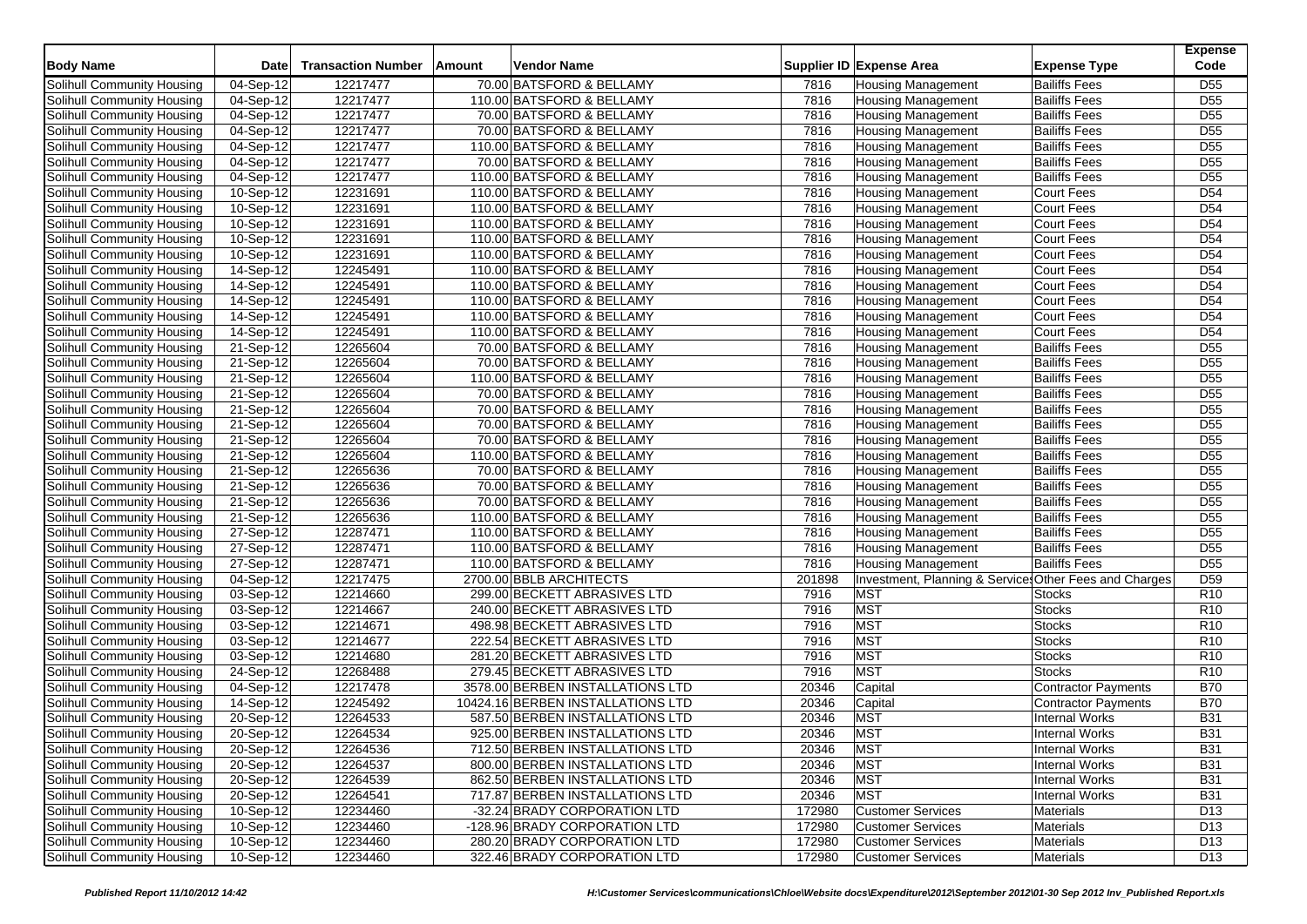| <b>Body Name</b>                                         | <b>Date</b>             | <b>Transaction Number</b> | Amount | <b>Vendor Name</b>                                                   |         | Supplier ID Expense Area                                        | <b>Expense Type</b>           | <b>Expense</b><br>Code |
|----------------------------------------------------------|-------------------------|---------------------------|--------|----------------------------------------------------------------------|---------|-----------------------------------------------------------------|-------------------------------|------------------------|
| Solihull Community Housing                               | $\overline{10}$ -Sep-12 | 12234460                  |        | 1289.84 BRADY CORPORATION LTD                                        | 172980  | <b>Customer Services</b>                                        | <b>Materials</b>              | D <sub>13</sub>        |
| Solihull Community Housing                               | 10-Sep-12               | 12234460                  |        | -28.02 BRADY CORPORATION LTD                                         | 172980  | <b>Customer Services</b>                                        | Materials                     | D <sub>13</sub>        |
| Solihull Community Housing                               | 20-Sep-12               | 12264543                  |        | 3845.10 BRADY CORPORATION LTD                                        | 172980  | <b>Customer Services</b>                                        | <b>Materials</b>              | D <sub>13</sub>        |
| Solihull Community Housing                               | 20-Sep-12               | 12264543                  |        | -384.58 BRADY CORPORATION LTD                                        | 172980  | <b>Customer Services</b>                                        | <b>Materials</b>              | D <sub>13</sub>        |
|                                                          |                         |                           |        |                                                                      | 172980  |                                                                 |                               | D <sub>13</sub>        |
| Solihull Community Housing                               | 20-Sep-12               | 12264545<br>12264545      |        | 3466.36 BRADY CORPORATION LTD<br>420.30 BRADY CORPORATION LTD        | 172980  | <b>Customer Services</b>                                        | Materials<br><b>Materials</b> | D <sub>13</sub>        |
| Solihull Community Housing                               | 20-Sep-12               |                           |        |                                                                      |         | <b>Customer Services</b>                                        |                               |                        |
| Solihull Community Housing                               | 20-Sep-12               | 12264545                  |        | 280.20 BRADY CORPORATION LTD                                         | 172980  | <b>Customer Services</b>                                        | Materials                     | D <sub>13</sub>        |
| Solihull Community Housing                               | 20-Sep-12               | 12264545                  |        | -346.56 BRADY CORPORATION LTD                                        | 172980  | <b>Customer Services</b>                                        | Materials                     | D <sub>13</sub>        |
| Solihull Community Housing                               | 20-Sep-12               | 12264545                  |        | -42.03 BRADY CORPORATION LTD                                         | 172980  | <b>Customer Services</b>                                        | <b>Materials</b>              | D <sub>13</sub>        |
| Solihull Community Housing                               | 20-Sep-12               | 12264545                  |        | -28.02 BRADY CORPORATION LTD                                         | 172980  | <b>Customer Services</b>                                        | Materials                     | D <sub>13</sub>        |
| Solihull Community Housing                               | 07-Sep-12               | 12228611                  |        | 378.27 BRIGGS EQUIPMENT UK LIMITED                                   | 147768  | <b>MST</b>                                                      | Tools                         | D <sub>16</sub>        |
| Solihull Community Housing                               | 18-Sep-12               | 12255459                  |        | 347.21 BRISTOL STREET MOTORS                                         | 110877  | <b>MST</b>                                                      | Vehicle service and repa      | C60                    |
| Solihull Community Housing                               | 04-Sep-12               | 12217416                  |        | 267.05 BRITISH GAS TRADING LTD                                       | 9637    | <b>Housing Management</b>                                       | Electricity                   | <b>B11</b>             |
| Solihull Community Housing                               | 18-Sep-12               | 12255615                  |        | 1170.99 BUILDBASE                                                    | 56468   | <b>MST</b>                                                      | <b>Stocks</b>                 | R <sub>10</sub>        |
| Solihull Community Housing                               | 18-Sep-12               | 12255621                  |        | 242.40 BUILDBASE                                                     | 56468   | <b>MST</b>                                                      | <b>Stocks</b>                 | R10                    |
| Solihull Community Housing                               | 24-Sep-12               | 12268509                  |        | 390.26 BUILDBASE                                                     | 56468   | <b>MST</b>                                                      | <b>Stocks</b>                 | R10                    |
| Solihull Community Housing                               | $24-Sep-12$             | 12268511                  |        | 483.24 BUILDBASE                                                     | 56468   | <b>MST</b>                                                      | <b>Stocks</b>                 | R <sub>10</sub>        |
| Solihull Community Housing                               | $25$ -Sep-12            | 12269098                  |        | 2681.89 BURROWS HOME COMFORTS LTD                                    | 273054  | <b>MST</b>                                                      | <b>Materials</b>              | D <sub>13</sub>        |
| Solihull Community Housing                               | 07-Sep-12               | 12229461                  |        | 251.50 C & C FLOORING                                                | 164498  | <b>MST</b>                                                      | <b>Internal Works</b>         | <b>B31</b>             |
| Solihull Community Housing                               | $26-Sep-12$             | 12269142                  |        | 567.20 C & C FLOORING                                                | 164498  | <b>MST</b>                                                      | Voids                         | <b>B38</b>             |
| Solihull Community Housing                               | 19-Sep-12               | 12254721                  |        | 350.00 CAPITA BUSINESS SERVICES LTD.                                 | 99513   | <b>Customer Services</b>                                        | Training                      | A80                    |
| Solihull Community Housing                               | 03-Sep-12               | 12214692                  |        | 330.00 CAPITOL JOINERY                                               | 66253   | <b>MST</b>                                                      | <b>Stocks</b>                 | R <sub>10</sub>        |
| Solihull Community Housing                               | 03-Sep-12               | 12214694                  |        | 240.00 CAPITOL JOINERY                                               | 66253   | <b>MST</b>                                                      | <b>Stocks</b>                 | R <sub>10</sub>        |
| Solihull Community Housing                               | 20-Sep-12               | 12264554                  |        | 953.18 CARETECH (UK) LTD                                             | 1610610 | Investment, Planning & Service: Adaptations                     |                               | <b>B83</b>             |
| Solihull Community Housing                               | 20-Sep-12               | 12264556                  |        | 410.92 CARETECH (UK) LTD                                             | 1610610 | Investment, Planning & Service: Adaptations                     |                               | <b>B83</b>             |
| Solihull Community Housing                               | 27-Sep-12               | 12287485                  |        | 222.00 CHARTER OFFICE EQUIPMENT LTD                                  | 9886    | Finance                                                         | Stationery                    | D <sub>25</sub>        |
| Solihull Community Housing                               | 25-Sep-12               | 12269100                  |        | 215.00 CLEARWATER TECHNOLOGY LTD                                     | 121213  | Capital                                                         | Contractor Payments           | <b>B70</b>             |
| Solihull Community Housing                               | 25-Sep-12               | 12269102                  |        | 230.00 CLEARWATER TECHNOLOGY LTD                                     | 121213  | Capital                                                         | <b>Contractor Payments</b>    | <b>B70</b>             |
| Solihull Community Housing                               | 25-Sep-12               | 12269103                  |        | 230.00 CLEARWATER TECHNOLOGY LTD                                     | 121213  | Capital                                                         | Contractor Payments           | <b>B70</b>             |
| Solihull Community Housing                               | 25-Sep-12               | 12269106                  |        | 230.00 CLEARWATER TECHNOLOGY LTD                                     | 121213  | Capital                                                         | <b>Contractor Payments</b>    | <b>B70</b>             |
| Solihull Community Housing                               | 25-Sep-12               | 12269107                  |        | 230.00 CLEARWATER TECHNOLOGY LTD                                     | 121213  | Capital                                                         | Contractor Payments           | <b>B70</b>             |
| Solihull Community Housing                               | 25-Sep-12               | 12269108                  |        | 230.00 CLEARWATER TECHNOLOGY LTD                                     | 121213  | Capital                                                         | <b>Contractor Payments</b>    | <b>B70</b>             |
| Solihull Community Housing                               | 25-Sep-12               | 12269110                  |        | 375.00 CLEARWATER TECHNOLOGY LTD                                     | 121213  | Capital                                                         | <b>Contractor Payments</b>    | <b>B70</b>             |
| Solihull Community Housing                               | $\overline{25}$ -Sep-12 | 12269111                  |        | 375.00 CLEARWATER TECHNOLOGY LTD                                     | 121213  | Capital                                                         | Contractor Payments           | <b>B70</b>             |
| Solihull Community Housing                               | 25-Sep-12               | 12269112                  |        | 375.00 CLEARWATER TECHNOLOGY LTD                                     | 121213  | Capital                                                         | Contractor Payments           | <b>B70</b>             |
| Solihull Community Housing                               | 25-Sep-12               | 12269113                  |        | 500.00 CLEARWATER TECHNOLOGY LTD                                     | 121213  | Capital                                                         | Contractor Payments           | <b>B70</b>             |
| Solihull Community Housing                               | 25-Sep-12               | 12269114                  |        | 500.00 CLEARWATER TECHNOLOGY LTD                                     | 121213  | Capital                                                         | <b>Contractor Payments</b>    | <b>B70</b>             |
| Solihull Community Housing                               | 25-Sep-12               | 12269115                  |        | 500.00 CLEARWATER TECHNOLOGY LTD                                     | 121213  | Capital                                                         | Contractor Payments           | <b>B70</b>             |
| Solihull Community Housing                               | 25-Sep-12               | 12269116                  |        | 500.00 CLEARWATER TECHNOLOGY LTD                                     | 121213  | Capital                                                         | <b>Contractor Payments</b>    | <b>B70</b>             |
| Solihull Community Housing                               | 25-Sep-12               | 12269117                  |        | 500.00 CLEARWATER TECHNOLOGY LTD                                     | 121213  | Capital                                                         | Contractor Payments           | <b>B70</b>             |
| Solihull Community Housing                               | $25$ -Sep-12            | 12269118                  |        | 500.00 CLEARWATER TECHNOLOGY LTD                                     | 121213  | Capital                                                         | <b>Contractor Payments</b>    | <b>B70</b>             |
|                                                          | 25-Sep-12               | 12269119                  |        | 500.00 CLEARWATER TECHNOLOGY LTD                                     | 121213  | Capital                                                         | <b>Contractor Payments</b>    | <b>B70</b>             |
| Solihull Community Housing<br>Solihull Community Housing | 25-Sep-12               | 12269120                  |        |                                                                      |         | Capital                                                         | <b>Contractor Payments</b>    | <b>B70</b>             |
| Solihull Community Housing                               | 25-Sep-12               |                           |        | 500.00 CLEARWATER TECHNOLOGY LTD<br>375.00 CLEARWATER TECHNOLOGY LTD | 121213  |                                                                 |                               |                        |
|                                                          |                         | 12269121                  |        |                                                                      | 121213  | Capital                                                         | <b>Contractor Payments</b>    | <b>B70</b>             |
| Solihull Community Housing                               | 25-Sep-12               | 12269122                  |        | 500.00 CLEARWATER TECHNOLOGY LTD                                     | 121213  | Capital                                                         | Contractor Payments           | <b>B70</b>             |
| Solihull Community Housing                               | 25-Sep-12               | 12269123                  |        | 500.00 CLEARWATER TECHNOLOGY LTD                                     | 121213  | Capital                                                         | <b>Contractor Payments</b>    | <b>B70</b>             |
| Solihull Community Housing                               | 25-Sep-12               | 12269124                  |        | 500.00 CLEARWATER TECHNOLOGY LTD                                     | 121213  | Capital                                                         | Contractor Payments           | <b>B70</b>             |
| Solihull Community Housing                               | 25-Sep-12               | 12269125                  |        | 500.00 CLEARWATER TECHNOLOGY LTD                                     | 121213  | Capital                                                         | Contractor Payments           | <b>B70</b>             |
| Solihull Community Housing                               | 12-Sep-12               | 12240477                  |        | 303.00 CROWN CARS                                                    | 129277  | <b>Customer Services</b>                                        | <b>Other Transport Costs</b>  | C91                    |
| <b>Solihull Community Housing</b>                        | 10-Sep-12               | 12234482                  |        | 504.00 DAS TECHNOLOGY LTD                                            | 1793614 | Capital                                                         | Contractor Payments           | <b>B70</b>             |
| Solihull Community Housing                               | 14-Sep-12               | 12245496                  |        | 2100.25 DAS TECHNOLOGY LTD                                           |         | 1793614   Investment, Planning & Services Utility Related Works |                               | <b>B34</b>             |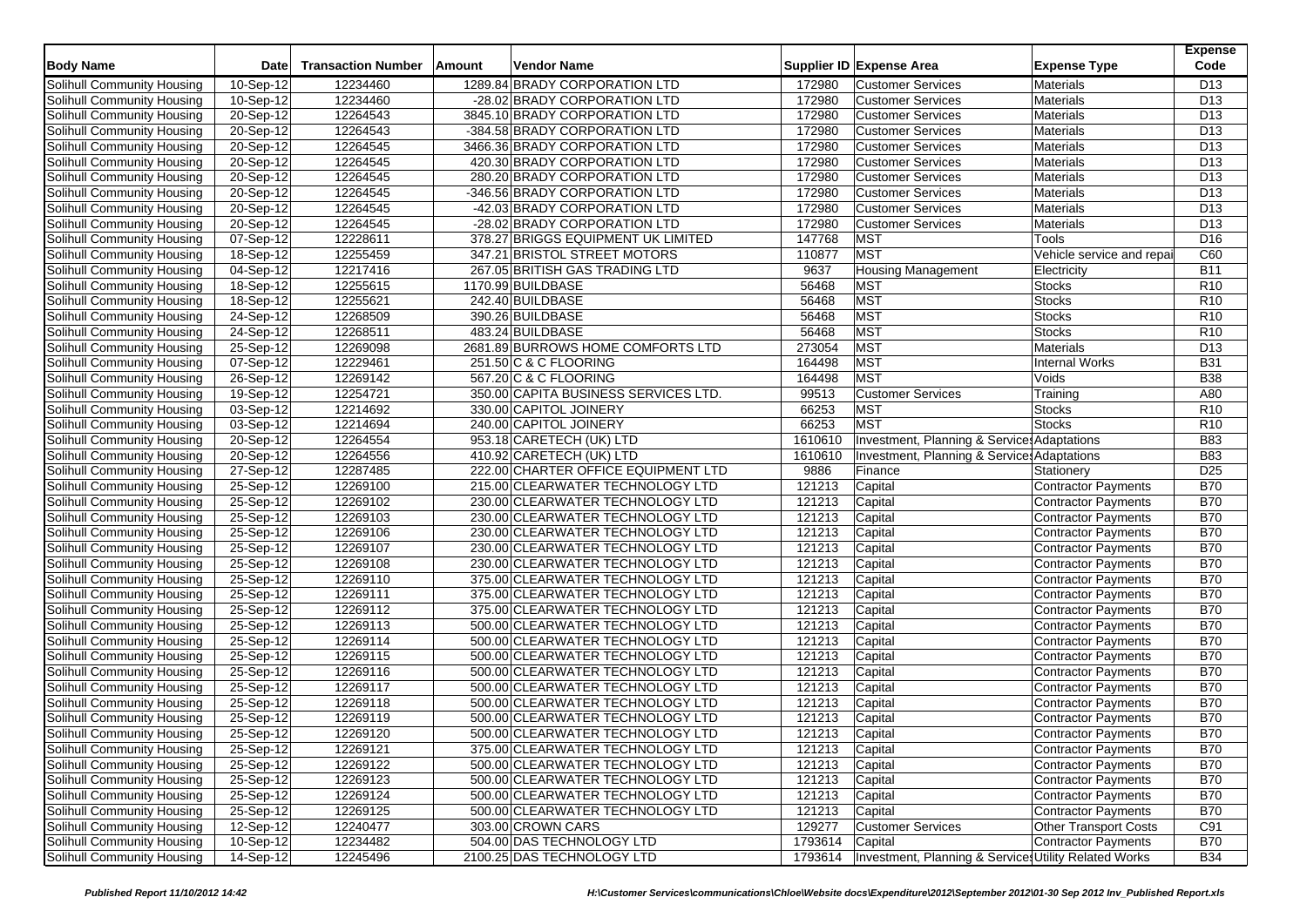| <b>Body Name</b>                  | <b>Date</b>             | <b>Transaction Number</b> | Amount | <b>Vendor Name</b>                      |         | Supplier ID Expense Area  | <b>Expense Type</b>         | <b>Expense</b><br>Code |
|-----------------------------------|-------------------------|---------------------------|--------|-----------------------------------------|---------|---------------------------|-----------------------------|------------------------|
| Solihull Community Housing        | 21-Sep-12               | 12265637                  |        | 2684.00 DATADAY SOLUTION PARTNERS 1996  | 61373   | <b>MST</b>                | <b>Other Premises Costs</b> | <b>B90</b>             |
| Solihull Community Housing        | 10-Sep-12               | 12234484                  |        | 777.00 DECISION RECRUITMENT LTD         | 2370689 | <b>MST</b>                | <b>Agency Staff</b>         | A60                    |
| Solihull Community Housing        | 10-Sep-12               | 12234485                  |        | 359.38 DECISION RECRUITMENT LTD         | 2370689 | <b>MST</b>                | <b>Agency Staff</b>         | A60                    |
| Solihull Community Housing        | 19-Sep-12               | 12254722                  |        | 293.25 DECISION RECRUITMENT LTD         | 2370689 | <b>MST</b>                | <b>Agency Staff</b>         | A60                    |
| Solihull Community Housing        | 21-Sep-12               | 12265638                  |        | 431.25 DECISION RECRUITMENT LTD         | 2370689 | <b>MST</b>                | <b>Agency Staff</b>         | A60                    |
| Solihull Community Housing        | $\overline{21}$ -Sep-12 | 12265639                  |        | 431.25 DECISION RECRUITMENT LTD         | 2370689 | <b>MST</b>                | <b>Agency Staff</b>         | A60                    |
| Solihull Community Housing        | 27-Sep-12               | 12287488                  |        | 777.00 DECISION RECRUITMENT LTD         | 2370689 | <b>MST</b>                | <b>Agency Staff</b>         | A60                    |
| Solihull Community Housing        | 27-Sep-12               | 12287490                  |        | 777.00 DECISION RECRUITMENT LTD         | 2370689 | <b>MST</b>                | <b>Agency Staff</b>         | A60                    |
| Solihull Community Housing        | 27-Sep-12               | 12287493                  |        | 777.00 DECISION RECRUITMENT LTD         | 2370689 | <b>MST</b>                | <b>Agency Staff</b>         | A60                    |
| Solihull Community Housing        | 27-Sep-12               | 12287496                  |        | 777.00 DECISION RECRUITMENT LTD         | 2370689 | <b>MST</b>                | <b>Agency Staff</b>         | A60                    |
| Solihull Community Housing        | 19-Sep-12               | 12254723                  |        | 4079.60 DLA PIPER UK LLP                | 147168  | <b>Customer Services</b>  | <b>Professional Fees</b>    | D <sub>50</sub>        |
| Solihull Community Housing        | 18-Sep-12               | 12255483                  |        | 922.24 DMW ENVIRONMENTAL                | 281856  | <b>MST</b>                | <b>Internal Works</b>       | <b>B31</b>             |
| Solihull Community Housing        | $18-Sep-12$             | 12255483                  |        | 624.90 DMW ENVIRONMENTAL                | 281856  | <b>MST</b>                | <b>Internal Works</b>       | <b>B31</b>             |
| Solihull Community Housing        | 18-Sep-12               | 12255483                  |        | 79.86 DMW ENVIRONMENTAL                 | 281856  | Capital                   | <b>Contractor Payments</b>  | <b>B70</b>             |
| Solihull Community Housing        | 18-Sep-12               | 12255486                  |        | 1883.02 DMW ENVIRONMENTAL               | 281856  | <b>MST</b>                | <b>Internal Works</b>       | <b>B31</b>             |
| Solihull Community Housing        | 18-Sep-12               | 12255486                  |        | 1275.92 DMW ENVIRONMENTAL               | 281856  | <b>MST</b>                | <b>Internal Works</b>       | <b>B31</b>             |
| Solihull Community Housing        | 18-Sep-12               | 12255486                  |        | 163.06 DMW ENVIRONMENTAL                | 281856  | Capital                   | Contractor Payments         | <b>B70</b>             |
| Solihull Community Housing        | 18-Sep-12               | 12255488                  |        | 317.42 DMW ENVIRONMENTAL                | 281856  | <b>MST</b>                | <b>Internal Works</b>       | <b>B31</b>             |
| Solihull Community Housing        | 18-Sep-12               | 12255488                  |        | 215.09 DMW ENVIRONMENTAL                | 281856  | <b>MST</b>                | <b>Internal Works</b>       | <b>B31</b>             |
| Solihull Community Housing        | 18-Sep-12               | 12255488                  |        | 27.49 DMW ENVIRONMENTAL                 | 281856  | Capital                   | <b>Contractor Payments</b>  | <b>B70</b>             |
| Solihull Community Housing        | 18-Sep-12               | 12255622                  |        | 3290.47 DMW ENVIRONMENTAL               | 281856  | <b>MST</b>                | <b>Internal Works</b>       | <b>B31</b>             |
| Solihull Community Housing        | 18-Sep-12               | 12255622                  |        | 2229.60 DMW ENVIRONMENTAL               | 281856  | <b>MST</b>                | <b>Internal Works</b>       | <b>B31</b>             |
| Solihull Community Housing        | 18-Sep-12               | 12255622                  |        | 284.93 DMW ENVIRONMENTAL                | 281856  | Capital                   | <b>Contractor Payments</b>  | <b>B70</b>             |
| Solihull Community Housing        | 10-Sep-12               | 12234602                  |        | 351.00 DOORFIT PRODUCTS LTD             | 5228    | <b>MST</b>                | <b>Stocks</b>               | R <sub>10</sub>        |
| Solihull Community Housing        | 10-Sep-12               | 12234607                  |        | 217.70 DOORFIT PRODUCTS LTD             | 5228    | <b>MST</b>                | <b>Stocks</b>               | R <sub>10</sub>        |
| Solihull Community Housing        | 10-Sep-12               | 12234610                  |        | 360.00 DOORFIT PRODUCTS LTD             | 5228    | <b>MST</b>                | <b>Stocks</b>               | R <sub>10</sub>        |
| Solihull Community Housing        | 18-Sep-12               | 12255676                  |        | 285.00 DOORFIT PRODUCTS LTD             | 5228    | <b>MST</b>                | <b>Stocks</b>               | R <sub>10</sub>        |
| Solihull Community Housing        | $18-Sep-12$             | 12255677                  |        | 585.00 DOORFIT PRODUCTS LTD             | 5228    | <b>MST</b>                | <b>Stocks</b>               | R <sub>10</sub>        |
| Solihull Community Housing        | 18-Sep-12               | 12255678                  |        | 1332.50 DOORFIT PRODUCTS LTD            | 5228    | <b>MST</b>                | <b>Stocks</b>               | R <sub>10</sub>        |
| Solihull Community Housing        | 18-Sep-12               | 12255681                  |        | 642.40 DOORFIT PRODUCTS LTD             | 5228    | <b>MST</b>                | <b>Stocks</b>               | R <sub>10</sub>        |
| Solihull Community Housing        | 24-Sep-12               | 12268520                  |        | 1935.00 DOORFIT PRODUCTS LTD            | 5228    | <b>MST</b>                | <b>Stocks</b>               | R <sub>10</sub>        |
| Solihull Community Housing        | 25-Sep-12               | 12269082                  |        | 573.06 DR GAIL YOUNG                    | 221701  | <b>Housing Management</b> | <b>Tenant Medicals</b>      | D63                    |
| Solihull Community Housing        | 10-Sep-12               | 12234616                  |        | 253.80 DRS LTD                          | 272292  | <b>MST</b>                | <b>Stocks</b>               | R <sub>10</sub>        |
| Solihull Community Housing        | $18-Sep-12$             | 12255683                  |        | 844.00 DULUX DECORATOR CENTRES          | 69460   | <b>MST</b>                | <b>Internal Works</b>       | <b>B31</b>             |
| Solihull Community Housing        | 18-Sep-12               | 12255690                  |        | 1957.91 DULUX DECORATOR CENTRES         | 69460   | <b>MST</b>                | <b>Internal Works</b>       | <b>B31</b>             |
| Solihull Community Housing        | $20-Sep-12$             | 12264480                  |        | 946.44 ECLIPSE ACCESS SOLUTIONS LTD     | 141696  | Capital                   | <b>Contractor Payments</b>  | <b>B70</b>             |
| Solihull Community Housing        | 20-Sep-12               | 12264481                  |        | 2535.41 ECLIPSE ACCESS SOLUTIONS LTD    | 141696  | Capital                   | Contractor Payments         | <b>B70</b>             |
| Solihull Community Housing        | 25-Sep-12               | 12268936                  |        | 5127.37 ECLIPSE ACCESS SOLUTIONS LTD    | 141696  | Capital                   | Contractor Payments         | <b>B70</b>             |
| Solihull Community Housing        | 26-Sep-12               | 12278565                  |        | 1931.55 ECLIPSE ACCESS SOLUTIONS LTD    | 141696  | Capital                   | <b>Contractor Payments</b>  | <b>B70</b>             |
| Solihull Community Housing        | 06-Sep-12               | 12219783                  |        | 1984.89 EDF ENERGY 1 LTD                | 135472  | <b>Housing Management</b> | Electricity                 | <b>B11</b>             |
| Solihull Community Housing        | 17-Sep-12               | 12250521                  |        | 3786.13 ELDERCARE                       | 78964   | <b>Housing Management</b> | Other Supplies And Serv     | D90                    |
| Solihull Community Housing        | 04-Sep-12               | 12217482                  |        | 6333.28 ENTERPRISE MANAGED SERVICES LTD | 206418  | <b>MST</b>                | <b>Waste Disposal</b>       | E20                    |
| Solihull Community Housing        | 25-Sep-12               | 12269126                  |        | 5924.92 ENTERPRISE MANAGED SERVICES LTD | 206418  | <b>MST</b>                | <b>Waste Disposal</b>       | E20                    |
| Solihull Community Housing        | 14-Sep-12               | 12245494                  |        | 3260.40 ENVIRONMENT AGENCY              | 20162   | <b>MST</b>                | Other Fees and Charges      | D <sub>59</sub>        |
| Solihull Community Housing        | 14-Sep-12               | 12245494                  |        | 4290.00 ENVIRONMENT AGENCY              | 20162   | <b>MST</b>                | Other Fees and Charges      | D <sub>59</sub>        |
| Solihull Community Housing        | 14-Sep-12               | 12245494                  |        | 1029.60 ENVIRONMENT AGENCY              | 20162   | MST                       | Other Fees and Charges      | D <sub>59</sub>        |
| Solihull Community Housing        | 19-Sep-12               | 12254724                  |        | 24212.00 EXPRESS LIFT ALLIANCE          | 281698  | Capital                   | Contractor Payments         | <b>B70</b>             |
| Solihull Community Housing        | 19-Sep-12               | 12254725                  |        | 23367.50 EXPRESS LIFT ALLIANCE          | 281698  | Capital                   | Contractor Payments         | <b>B70</b>             |
| Solihull Community Housing        | 06-Sep-12               | 12219773                  |        | 2281.50 FAMILY CARE TRUST (SOLIHULL)    | 5472    | <b>Housing Management</b> | Grounds Maintenance         | <b>B40</b>             |
| <b>Solihull Community Housing</b> | 04-Sep-12               | 12217423                  |        | 2128.05 G F TOMLINSON GROUP LTD         | 229201  | Capital                   | <b>Contractor Payments</b>  | <b>B70</b>             |
| Solihull Community Housing        | 19-Sep-12               | 12254736                  |        | 97704.99 G F TOMLINSON GROUP LTD        | 229201  | Capital                   | Contractor Payments         | <b>B70</b>             |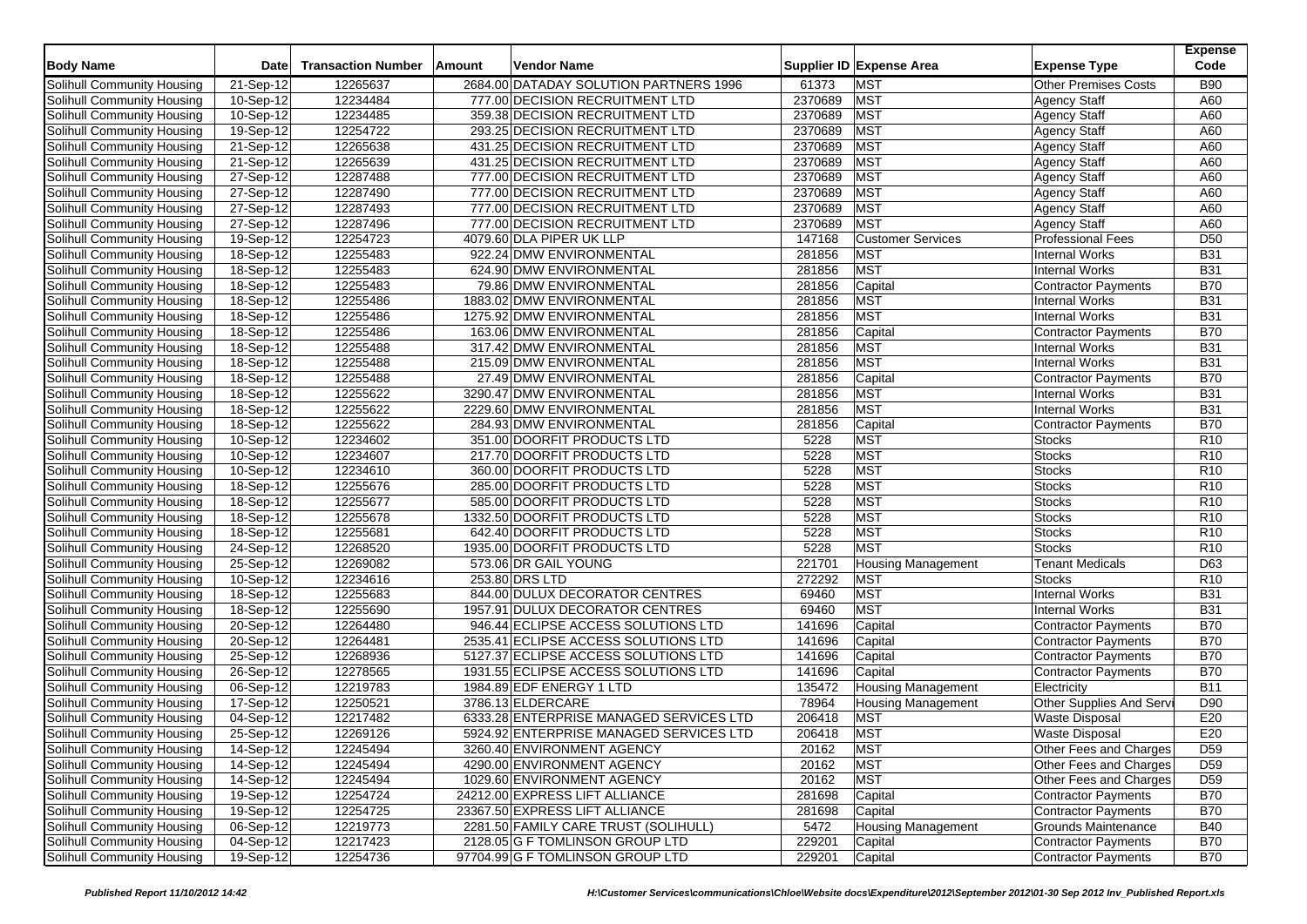| <b>Body Name</b>           | <b>Date</b>             | <b>Transaction Number</b> | Amount | Vendor Name                                |         | Supplier ID Expense Area  | <b>Expense Type</b>        | <b>Expense</b><br>Code |
|----------------------------|-------------------------|---------------------------|--------|--------------------------------------------|---------|---------------------------|----------------------------|------------------------|
| Solihull Community Housing | $\overline{12}$ -Sep-12 | 12240515                  |        | 210.00 GRANGE REMOVAL CO LTD               | 5676    | <b>Balance Sheet</b>      | Movement Incentive Sche    | U32                    |
| Solihull Community Housing | 21-Sep-12               | 12265731                  |        | 236.00 GRANGE REMOVAL CO LTD               | 5676    | Capital                   | Extra Works for Regen M    | <b>B80</b>             |
| Solihull Community Housing | $06-Sep-12$             | 12219784                  |        | 468.84 HAMMOND LUBRICANTS & CHEMICALS LTD  | 1120597 | <b>Housing Management</b> | <b>Materials</b>           | $\overline{D13}$       |
| Solihull Community Housing | $12-Sep-12$             | 12240486                  |        | 1405.30 HAMMOND LUBRICANTS & CHEMICALS LTD | 1120597 | <b>Housing Management</b> | Materials                  | D <sub>13</sub>        |
| Solihull Community Housing | 05-Sep-12               | 12219434                  |        | 2183.00 HANDICARE ACCESSIBILITY LTD        | 277953  | Capital                   | <b>Contractor Payments</b> | <b>B70</b>             |
| Solihull Community Housing | 06-Sep-12               | 12219655                  |        | 3065.00 HANDICARE ACCESSIBILITY LTD        | 277953  | Capital                   | <b>Contractor Payments</b> | <b>B70</b>             |
| Solihull Community Housing | 06-Sep-12               | 12219656                  |        | 2420.92 HANDICARE ACCESSIBILITY LTD        | 277953  | Capital                   | <b>Contractor Payments</b> | <b>B70</b>             |
| Solihull Community Housing | 06-Sep-12               | 12219657                  |        | 3341.00 HANDICARE ACCESSIBILITY LTD        | 277953  | Capital                   | <b>Contractor Payments</b> | <b>B70</b>             |
| Solihull Community Housing | 06-Sep-12               | 12219658                  |        | 3783.00 HANDICARE ACCESSIBILITY LTD        | 277953  | Capital                   | <b>Contractor Payments</b> | <b>B70</b>             |
| Solihull Community Housing | 17-Sep-12               | 12249502                  |        | 4627.00 HANDICARE ACCESSIBILITY LTD        | 277953  | Capital                   | Contractor Payments        | <b>B70</b>             |
| Solihull Community Housing | 17-Sep-12               | 12249503                  |        | 4954.00 HANDICARE ACCESSIBILITY LTD        | 277953  | Capital                   | <b>Contractor Payments</b> | <b>B70</b>             |
| Solihull Community Housing | 25-Sep-12               | 12269081                  |        | 295.00 HARVEYS REMOVALS OF SOLIHULL        | 2255708 | Capital                   | Contractor Payments        | <b>B70</b>             |
| Solihull Community Housing | $05-Sep-12$             | 12218503                  |        | 1100.00 HERON PRESS                        | 42709   | Finance                   | Printing                   | D80                    |
| Solihull Community Housing | 21-Sep-12               | 12265642                  |        | 4154.49 HUB SOLUTIONS                      | 210859  | <b>Customer Services</b>  | <b>ICT Software</b>        | D31                    |
| Solihull Community Housing | 05-Sep-12               | 12219427                  |        | 234.00 IAN WILLIAMS LTD                    | 5931    | <b>MST</b>                | <b>Internal Works</b>      | <b>B31</b>             |
| Solihull Community Housing | 05-Sep-12               | 12219429                  |        | 265.74 IAN WILLIAMS LTD                    | 5931    | <b>MST</b>                | <b>Internal Works</b>      | <b>B31</b>             |
| Solihull Community Housing | $05-Sep-12$             | 12219430                  |        | 468.00 IAN WILLIAMS LTD                    | 5931    | <b>MST</b>                | <b>Internal Works</b>      | <b>B31</b>             |
| Solihull Community Housing | 05-Sep-12               | 12219433                  |        | 234.00 IAN WILLIAMS LTD                    | 5931    | MST                       | <b>Internal Works</b>      | <b>B31</b>             |
| Solihull Community Housing | 07-Sep-12               | 12229489                  |        | 265.74 IAN WILLIAMS LTD                    | 5931    | <b>MST</b>                | <b>Internal Works</b>      | <b>B31</b>             |
| Solihull Community Housing | 20-Sep-12               | 12261416                  |        | 1596.46 IAN WILLIAMS LTD                   | 5931    | <b>MST</b>                | <b>Internal Works</b>      | <b>B31</b>             |
| Solihull Community Housing | 20-Sep-12               | 12261417                  |        | 1550.91 IAN WILLIAMS LTD                   | 5931    | MST                       | <b>Internal Works</b>      | <b>B31</b>             |
| Solihull Community Housing | 26-Sep-12               | 12278538                  |        | 234.00 IAN WILLIAMS LTD                    | 5931    | <b>MST</b>                | <b>Internal Works</b>      | <b>B31</b>             |
| Solihull Community Housing | 26-Sep-12               | 12278539                  |        | 310.00 IAN WILLIAMS LTD                    | 5931    | <b>MST</b>                | <b>Internal Works</b>      | <b>B31</b>             |
| Solihull Community Housing | 14-Sep-12               | 12245493                  |        | 13205.74 INEX HOME IMPROVEMENTS LTD        | 2176759 | Capital                   | Contractor Payments        | <b>B70</b>             |
| Solihull Community Housing | 10-Sep-12               | 12234490                  |        | 280.75 JASPERS COVENTRY LTD                | 228740  | Finance                   | Devolved Charges: Other    | H <sub>20</sub>        |
| Solihull Community Housing | 04-Sep-12               | 12217424                  |        | 307.10 JEWSON LTD                          | 6111    | <b>MST</b>                | <b>Stocks</b>              | R10                    |
| Solihull Community Housing | 04-Sep-12               | 12217425                  |        | 736.52 JEWSON LTD                          | 6111    | MST                       | <b>Stocks</b>              | R10                    |
| Solihull Community Housing | 04-Sep-12               | 12217434                  |        | 258.40 JEWSON LTD                          | 6111    | <b>MST</b>                | <b>Stocks</b>              | R10                    |
| Solihull Community Housing | 10-Sep-12               | 12231678                  |        | 4875.00 JEWSON LTD                         | 6111    | <b>MST</b>                | <b>Stocks</b>              | R <sub>10</sub>        |
| Solihull Community Housing | 10-Sep-12               | 12234417                  |        | 274.58 JEWSON LTD                          | 6111    | MST                       | <b>Stocks</b>              | R <sub>10</sub>        |
| Solihull Community Housing | 10-Sep-12               | 12234418                  |        | 281.25 JEWSON LTD                          | 6111    | <b>MST</b>                | <b>Stocks</b>              | R10                    |
| Solihull Community Housing | 10-Sep-12               | 12234420                  |        | 3176.20 JEWSON LTD                         | 6111    | MST                       | Stocks                     | R <sub>10</sub>        |
| Solihull Community Housing | $10-Sep-12$             | 12234421                  |        | 598.04 JEWSON LTD                          | 6111    | MST                       | <b>Stocks</b>              | R <sub>10</sub>        |
| Solihull Community Housing | 10-Sep-12               | 12234430                  |        | 369.18 JEWSON LTD                          | 6111    | <b>MST</b>                | <b>Stocks</b>              | R <sub>10</sub>        |
| Solihull Community Housing | 10-Sep-12               | 12235426                  |        | 540.00 JEWSON LTD                          | 6111    | MST                       | <b>Stocks</b>              | R <sub>10</sub>        |
| Solihull Community Housing | 10-Sep-12               | 12235429                  |        | 314.45 JEWSON LTD                          | 6111    | MST                       | <b>Stocks</b>              | R <sub>10</sub>        |
| Solihull Community Housing | 10-Sep-12               | 12235431                  |        | 1163.70 JEWSON LTD                         | 6111    | <b>MST</b>                | <b>Stocks</b>              | R <sub>10</sub>        |
| Solihull Community Housing | 10-Sep-12               | 12235437                  |        | 2814.40 JEWSON LTD                         | 6111    | MST                       | <b>Stocks</b>              | R <sub>10</sub>        |
| Solihull Community Housing | 10-Sep-12               | 12235439                  |        | 520.30 JEWSON LTD                          | 6111    | <b>MST</b>                | <b>Stocks</b>              | R <sub>10</sub>        |
| Solihull Community Housing | 18-Sep-12               | 12255811                  |        | 784.90 JEWSON LTD                          | 6111    | <b>MST</b>                | <b>Stocks</b>              | R <sub>10</sub>        |
| Solihull Community Housing | 18-Sep-12               | 12255812                  |        | 555.73 JEWSON LTD                          | 6111    | <b>MST</b>                | <b>Stocks</b>              | R <sub>10</sub>        |
| Solihull Community Housing | 18-Sep-12               | 12255813                  |        | 1649.40 JEWSON LTD                         | 6111    | <b>MST</b>                | <b>Stocks</b>              | R <sub>10</sub>        |
| Solihull Community Housing | 18-Sep-12               | 12255814                  |        | 315.00 JEWSON LTD                          | 6111    | <b>MST</b>                | <b>Stocks</b>              | R <sub>10</sub>        |
| Solihull Community Housing | 18-Sep-12               | 12255819                  |        | 216.00 JEWSON LTD                          | 6111    | <b>MST</b>                | <b>Stocks</b>              | R <sub>10</sub>        |
| Solihull Community Housing | 18-Sep-12               | 12255820                  |        | 579.00 JEWSON LTD                          | 6111    | <b>MST</b>                | <b>Stocks</b>              | R <sub>10</sub>        |
| Solihull Community Housing | 24-Sep-12               | 12268528                  |        | 1310.09 JEWSON LTD                         | 6111    | <b>MST</b>                | <b>Stocks</b>              | R <sub>10</sub>        |
| Solihull Community Housing | 24-Sep-12               | 12268530                  |        | 9750.00 JEWSON LTD                         | 6111    | <b>MST</b>                | <b>Stocks</b>              | R <sub>10</sub>        |
| Solihull Community Housing | 24-Sep-12               | 12268531                  |        | 2944.50 JEWSON LTD                         | 6111    | <b>MST</b>                | <b>Stocks</b>              | R <sub>10</sub>        |
| Solihull Community Housing | 24-Sep-12               | 12268533                  |        | 510.45 JEWSON LTD                          | 6111    | <b>MST</b>                | <b>Stocks</b>              | R <sub>10</sub>        |
| Solihull Community Housing | 24-Sep-12               | 12268623                  |        | 351.80 JEWSON LTD                          | 6111    | <b>MST</b>                | <b>Stocks</b>              | R <sub>10</sub>        |
| Solihull Community Housing | 24-Sep-12               | 12268624                  |        | 703.60 JEWSON LTD                          | 6111    | <b>MST</b>                | <b>Stocks</b>              | R <sub>10</sub>        |
|                            |                         |                           |        |                                            |         |                           |                            |                        |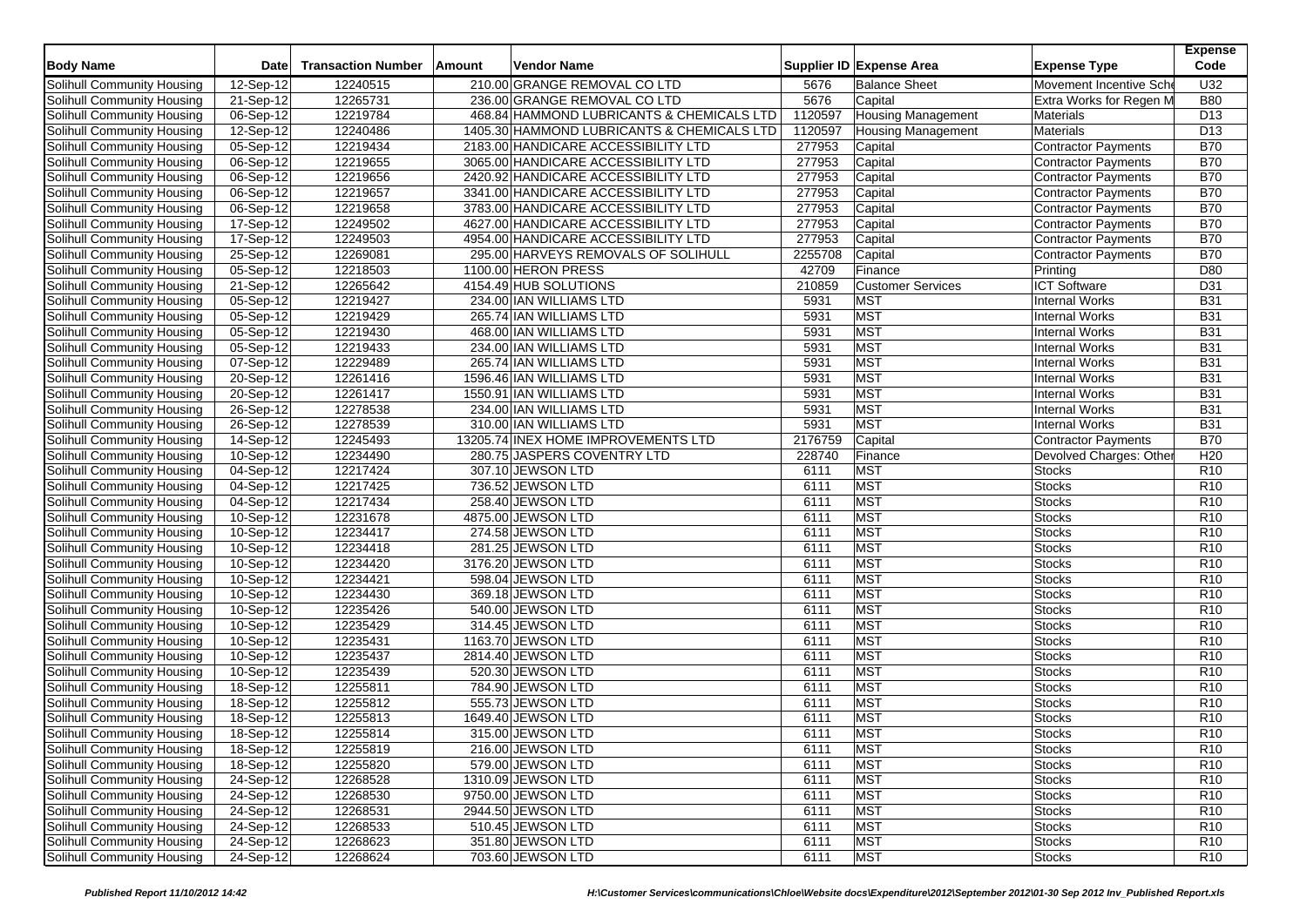| <b>Body Name</b>           | <b>Date</b>             | <b>Transaction Number</b> | Amount | Vendor Name                                 |         | Supplier ID Expense Area                              | <b>Expense Type</b>            | <b>Expense</b><br>Code |
|----------------------------|-------------------------|---------------------------|--------|---------------------------------------------|---------|-------------------------------------------------------|--------------------------------|------------------------|
| Solihull Community Housing | 24-Sep-12               | 12268626                  |        | 578.28 JEWSON LTD                           | 6111    | <b>MST</b>                                            | <b>Stocks</b>                  | R <sub>10</sub>        |
| Solihull Community Housing | 24-Sep-12               | 12268628                  |        | 2629.00 JEWSON LTD                          | 6111    | <b>MST</b>                                            | <b>Stocks</b>                  | R <sub>10</sub>        |
| Solihull Community Housing | 24-Sep-12               | 12268632                  |        | 256.10 JEWSON LTD                           | 6111    | <b>MST</b>                                            | <b>Stocks</b>                  | R <sub>10</sub>        |
| Solihull Community Housing | $24-Sep-12$             | 12268635                  |        | 238.00 JEWSON LTD                           | 6111    | <b>MST</b>                                            | <b>Stocks</b>                  | R <sub>10</sub>        |
| Solihull Community Housing | 12-Sep-12               | 12240489                  |        | 780.00 JTI BUILDING LTD                     | 1906623 | <b>MST</b>                                            | Voids                          | <b>B38</b>             |
| Solihull Community Housing | 12-Sep-12               | 12240490                  |        | 468.00 JTI BUILDING LTD                     | 1906623 | <b>MST</b>                                            | Voids                          | <b>B38</b>             |
| Solihull Community Housing | 12-Sep-12               | 12240494                  |        | 234.00 JTI BUILDING LTD                     | 1906623 | <b>MST</b>                                            | Voids                          | <b>B38</b>             |
| Solihull Community Housing | 12-Sep-12               | 12240498                  |        | 234.00 JTI BUILDING LTD                     | 1906623 | <b>MST</b>                                            | Voids                          | <b>B38</b>             |
| Solihull Community Housing | 27-Sep-12               | 12287497                  |        | 2192.00 JTI BUILDING LTD                    | 1906623 | <b>MST</b>                                            | Voids                          | <b>B38</b>             |
| Solihull Community Housing | $12-Sep-12$             | 12240464                  |        | 650.00 REDACTED PERSONAL DATA               | 2460706 | <b>Balance Sheet</b>                                  | <b>Provision For Homelessn</b> | U <sub>20</sub>        |
| Solihull Community Housing | 05-Sep-12               | 12219436                  |        | 237.99 K D ELECTRICAL MAINTENANCE SERVICES  | 1796617 | Investment, Planning & Services Utility Related Works |                                | <b>B34</b>             |
| Solihull Community Housing | 05-Sep-12               | 12219437                  |        | 237.99 K D ELECTRICAL MAINTENANCE SERVICES  | 1796617 | Investment, Planning & Services Utility Related Works |                                | <b>B34</b>             |
| Solihull Community Housing | 05-Sep-12               | 12218494                  |        | 1203.23 K D ELECTRICAL MAINTENANCE SERVICES | 1796617 | <b>MST</b>                                            | Voids                          | <b>B38</b>             |
| Solihull Community Housing | 05-Sep-12               | 12218494                  |        | 391.08 K D ELECTRICAL MAINTENANCE SERVICES  | 1796617 | <b>MST</b>                                            | Voids                          | <b>B38</b>             |
| Solihull Community Housing | $06-Sep-12$             | 12219795                  |        | 793.30 K D ELECTRICAL MAINTENANCE SERVICES  | 1796617 | MST                                                   | Voids                          | <b>B38</b>             |
| Solihull Community Housing | 06-Sep-12               | 12219795                  |        | 52.88 K D ELECTRICAL MAINTENANCE SERVICES   | 1796617 | <b>MST</b>                                            | Voids                          | <b>B38</b>             |
| Solihull Community Housing | 06-Sep-12               | 12219805                  |        | 383.60 K D ELECTRICAL MAINTENANCE SERVICES  | 1796617 | <b>MST</b>                                            | Other Building costs           | <b>B39</b>             |
| Solihull Community Housing | 06-Sep-12               | 12219805                  |        | 306.88 K D ELECTRICAL MAINTENANCE SERVICES  | 1796617 | <b>MST</b>                                            | Other Building costs           | <b>B39</b>             |
| Solihull Community Housing | 07-Sep-12               | 12229460                  |        | 408.02 K D ELECTRICAL MAINTENANCE SERVICES  | 1796617 | <b>MST</b>                                            | <b>Internal Works</b>          | <b>B31</b>             |
| Solihull Community Housing | 07-Sep-12               | 12229496                  |        | 1465.80 K D ELECTRICAL MAINTENANCE SERVICES | 1796617 | <b>MST</b>                                            | <b>Internal Works</b>          | <b>B31</b>             |
| Solihull Community Housing | 07-Sep-12               | 12229507                  |        | 408.02 K D ELECTRICAL MAINTENANCE SERVICES  | 1796617 | <b>MST</b>                                            | <b>Internal Works</b>          | <b>B31</b>             |
| Solihull Community Housing | 07-Sep-12               | 12228612                  |        | 1703.61 K D ELECTRICAL MAINTENANCE SERVICES | 1796617 | Investment, Planning & Services Utility Related Works |                                | <b>B34</b>             |
| Solihull Community Housing | 10-Sep-12               | 12234491                  |        | 345.24 K D ELECTRICAL MAINTENANCE SERVICES  | 1796617 | <b>MST</b>                                            | Other Building costs           | <b>B39</b>             |
| Solihull Community Housing | $10-Sep-12$             | 12234491                  |        | 76.72 K D ELECTRICAL MAINTENANCE SERVICES   | 1796617 | <b>MST</b>                                            | Other Building costs           | <b>B39</b>             |
| Solihull Community Housing | 10-Sep-12               | 12234493                  |        | 1898.52 K D ELECTRICAL MAINTENANCE SERVICES | 1796617 | Investment, Planning & Services Utility Related Works |                                | <b>B34</b>             |
| Solihull Community Housing | 14-Sep-12               | 12245499                  |        | 2059.98 K D ELECTRICAL MAINTENANCE SERVICES | 1796617 | Capital                                               | Contractor Payments            | <b>B70</b>             |
| Solihull Community Housing | 17-Sep-12               | 12249442                  |        | 558.89 K D ELECTRICAL MAINTENANCE SERVICES  | 1796617 | <b>MST</b>                                            | Internal Works                 | <b>B31</b>             |
| Solihull Community Housing | 17-Sep-12               | 12249545                  |        | 408.02 K D ELECTRICAL MAINTENANCE SERVICES  | 1796617 | <b>MST</b>                                            | <b>Internal Works</b>          | <b>B31</b>             |
| Solihull Community Housing | 18-Sep-12               | 12254443                  |        | 237.99 K D ELECTRICAL MAINTENANCE SERVICES  | 1796617 | Investment, Planning & Services Utility Related Works |                                | <b>B34</b>             |
| Solihull Community Housing | 18-Sep-12               | 12254451                  |        | 609.52 K D ELECTRICAL MAINTENANCE SERVICES  | 1796617 | Investment, Planning & Services Utility Related Works |                                | <b>B34</b>             |
| Solihull Community Housing | 20-Sep-12               | 12264560                  |        | 268.52 K D ELECTRICAL MAINTENANCE SERVICES  | 1796617 | <b>MST</b>                                            | <b>Other Building costs</b>    | <b>B39</b>             |
| Solihull Community Housing | $\overline{20}$ -Sep-12 | 12264560                  |        | 76.72 K D ELECTRICAL MAINTENANCE SERVICES   | 1796617 | <b>MST</b>                                            | <b>Other Building costs</b>    | <b>B39</b>             |
| Solihull Community Housing | 21-Sep-12               | 12265542                  |        | 410.18 K D ELECTRICAL MAINTENANCE SERVICES  | 1796617 | <b>MST</b>                                            | <b>Internal Works</b>          | <b>B31</b>             |
| Solihull Community Housing | 21-Sep-12               | 12265651                  |        | 1861.20 K D ELECTRICAL MAINTENANCE SERVICES | 1796617 | Investment, Planning & Services Utility Related Works |                                | <b>B34</b>             |
| Solihull Community Housing | 26-Sep-12               | 12278544                  |        | 291.96 K D ELECTRICAL MAINTENANCE SERVICES  | 1796617 | Investment, Planning & Services Utility Related Works |                                | <b>B34</b>             |
| Solihull Community Housing | 26-Sep-12               | 12278545                  |        | 291.96 K D ELECTRICAL MAINTENANCE SERVICES  | 1796617 | Investment, Planning & Services Utility Related Works |                                | <b>B34</b>             |
| Solihull Community Housing | 27-Sep-12               | 12287503                  |        | 2482.86 K D ELECTRICAL MAINTENANCE SERVICES | 1796617 | <b>MST</b>                                            | Voids                          | <b>B38</b>             |
| Solihull Community Housing | 27-Sep-12               | 12287507                  |        | 2391.27 K D ELECTRICAL MAINTENANCE SERVICES | 1796617 | <b>MST</b>                                            | Voids                          | <b>B38</b>             |
| Solihull Community Housing | 12-Sep-12               | 12240504                  |        | 2395.00 LEMOS & CRANE                       | 85034   | <b>Housing Management</b>                             | <b>Professional Fees</b>       | D <sub>50</sub>        |
| Solihull Community Housing | 25-Sep-12               | 12269043                  |        | 3600.00 LIBERATA UK LIMITED                 | 260485  | <b>Housing Management</b>                             | <b>Court Fees</b>              | D <sub>54</sub>        |
| Solihull Community Housing | 17-Sep-12               | 12249422                  |        | 350.00 LIFT & ENGINEERING SERVICES          | 1656614 | Investment, Planning & Services Utility Related Works |                                | <b>B34</b>             |
| Solihull Community Housing | 17-Sep-12               | 12249425                  |        | 315.00 LIFT & ENGINEERING SERVICES          | 1656614 | Investment, Planning & Services Utility Related Works |                                | <b>B34</b>             |
| Solihull Community Housing | 17-Sep-12               | 12249428                  |        | 280.00 LIFT & ENGINEERING SERVICES          | 1656614 | Investment, Planning & Services Utility Related Works |                                | <b>B34</b>             |
| Solihull Community Housing | 17-Sep-12               | 12249431                  |        | 216.00 LIFT & ENGINEERING SERVICES          | 1656614 | Investment, Planning & Services Utility Related Works |                                | <b>B34</b>             |
| Solihull Community Housing | 17-Sep-12               | 12249537                  |        | 240.00 LIFT & ENGINEERING SERVICES          | 1656614 | Investment, Planning & Services Utility Related Works |                                | <b>B34</b>             |
| Solihull Community Housing | 27-Sep-12               | 12284436                  |        | 222.00 LIFT & ENGINEERING SERVICES          | 1656614 | Investment, Planning & Services Utility Related Works |                                | <b>B34</b>             |
| Solihull Community Housing | 27-Sep-12               | 12284438                  |        | 1853.00 LIFT & ENGINEERING SERVICES         | 1656614 | Investment, Planning & Services Utility Related Works |                                | <b>B34</b>             |
| Solihull Community Housing | 04-Sep-12               | 12217485                  |        | 3500.00 LISSON GROVE BENEFITS PROGRAMME LTI | 140525  | Central Administration                                | <b>ICT Software</b>            | D31                    |
| Solihull Community Housing | 06-Sep-12               | 12219810                  |        | 18132.08 LLOYDS TSB AUTOLEASE LTD           | 101345  | <b>MST</b>                                            | Vehicle Hire                   | C <sub>30</sub>        |
| Solihull Community Housing | 06-Sep-12               | 12219814                  |        | 354.64 LLOYDS TSB AUTOLEASE LTD             | 101345  | <b>MST</b>                                            | Vehicle Hire                   | C30                    |
| Solihull Community Housing | 06-Sep-12               | 12219815                  |        | 1250.48 LLOYDS TSB AUTOLEASE LTD            | 101345  | <b>MST</b>                                            | Vehicle Hire                   | C <sub>30</sub>        |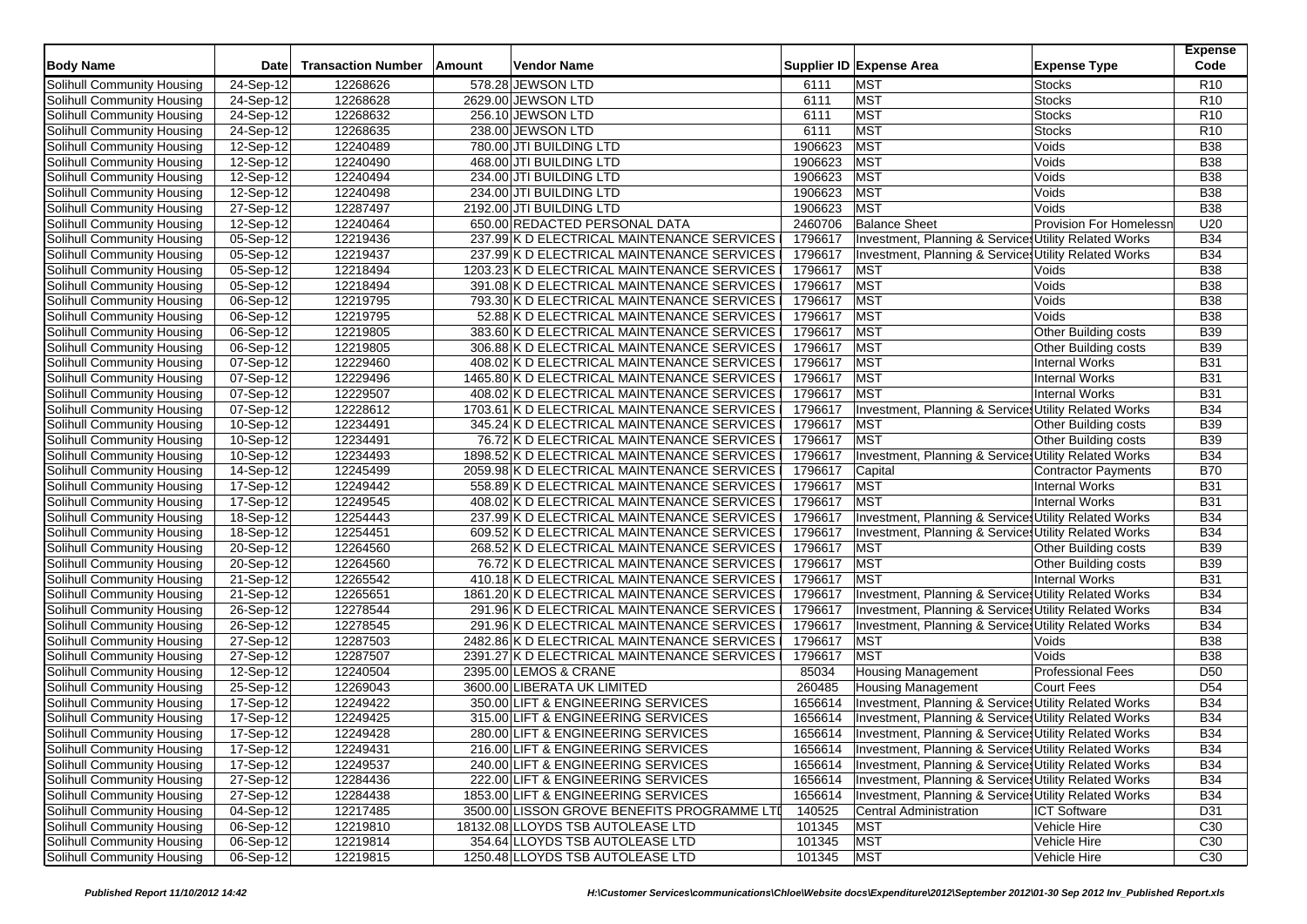| <b>Body Name</b>           | <b>Date</b>             | <b>Transaction Number</b> | Amount | Vendor Name                                  |         | Supplier ID Expense Area                              | <b>Expense Type</b>           | <b>Expense</b><br>Code |
|----------------------------|-------------------------|---------------------------|--------|----------------------------------------------|---------|-------------------------------------------------------|-------------------------------|------------------------|
| Solihull Community Housing | $\overline{06}$ -Sep-12 | 12219817                  |        | 2356.74 LLOYDS TSB AUTOLEASE LTD             | 101345  | <b>MST</b>                                            | Vehicle Hire                  | C <sub>30</sub>        |
| Solihull Community Housing | 06-Sep-12               | 12219817                  |        | 193.29 LLOYDS TSB AUTOLEASE LTD              | 101345  | <b>MST</b>                                            | Vehicle service and repai     | C60                    |
| Solihull Community Housing | 19-Sep-12               | 12254727                  |        | 2456.06 LLOYDS TSB AUTOLEASE LTD             | 101345  | <b>MST</b>                                            | Vehicle Hire                  | C30                    |
| Solihull Community Housing | 20-Sep-12               | 12264564                  |        | 1695.25 LLOYDS TSB AUTOLEASE LTD             | 101345  | <b>MST</b>                                            | Vehicle Hire                  | C30                    |
| Solihull Community Housing | 20-Sep-12               | 12264564                  |        | 238.22 LLOYDS TSB AUTOLEASE LTD              | 101345  | <b>MST</b>                                            | Vehicle service and repai     | C60                    |
| Solihull Community Housing | 20-Sep-12               | 12264564                  |        | 24.28 LLOYDS TSB AUTOLEASE LTD               | 101345  | MST                                                   | Other Transport Costs         | C90                    |
| Solihull Community Housing | 20-Sep-12               | 12264568                  |        | 4531.29 LLOYDS TSB AUTOLEASE LTD             | 101345  | <b>MST</b>                                            | Vehicle Hire                  | C30                    |
| Solihull Community Housing | 20-Sep-12               | 12264568                  |        | 636.74 LLOYDS TSB AUTOLEASE LTD              | 101345  | <b>MST</b>                                            | Vehicle service and repai     | C60                    |
| Solihull Community Housing | 20-Sep-12               | 12264568                  |        | 64.89 LLOYDS TSB AUTOLEASE LTD               | 101345  | <b>MST</b>                                            | Other Transport Costs         | C90                    |
| Solihull Community Housing | 21-Sep-12               | 12265661                  |        | 18615.75 LLOYDS TSB AUTOLEASE LTD            | 101345  | <b>MST</b>                                            | Vehicle Hire                  | C30                    |
| Solihull Community Housing | 25-Sep-12               | 12268976                  |        | 354.64 LLOYDS TSB AUTOLEASE LTD              | 101345  | <b>MST</b>                                            | Vehicle Hire                  | C30                    |
| Solihull Community Housing | 04-Sep-12               | 12217441                  |        | 4020.00 LORIENT POLYPRODUCTS LTD             | 1769617 | <b>MST</b>                                            | <b>Stocks</b>                 | R <sub>10</sub>        |
| Solihull Community Housing | 06-Sep-12               | 12219767                  |        | 12000.00 LOVSEY MARSH SOLICITORS             | 2443686 | <b>Balance Sheet</b>                                  | Accruals                      | S <sub>06</sub>        |
| Solihull Community Housing | 10-Sep-12               | 12234516                  |        | 471.56 LYRECO UK LTD                         | 74691   | Finance                                               | Stationery                    | D <sub>25</sub>        |
| Solihull Community Housing | 10-Sep-12               | 12234517                  |        | 16752.03 MAN COMMERCIAL PROTECTION LTD       | 946596  | <b>Housing Management</b>                             | Security                      | <b>B43</b>             |
| Solihull Community Housing | $\overline{18}$ -Sep-12 | 12255830                  |        | 251.46 MANSE MASTERDOR LTD                   | 52547   | <b>MST</b>                                            | <b>Stocks</b>                 | R <sub>10</sub>        |
| Solihull Community Housing | 07-Sep-12               | 12228593                  |        | 9298.37 MANSELL CONSTRUCTION SERVICES LTD    | 111110  | Capital                                               | <b>Contractor Payments</b>    | <b>B70</b>             |
| Solihull Community Housing | 07-Sep-12               | 12228594                  |        | 89287.59 MANSELL CONSTRUCTION SERVICES LTD   | 111110  | Capital                                               | <b>Contractor Payments</b>    | <b>B70</b>             |
| Solihull Community Housing | 12-Sep-12               | 12240506                  |        | 5000.00 MAYFIELD ASSET & PROPERTY MANAGEME   | 196882  | <b>Customer Services</b>                              | Rents                         | <b>B22</b>             |
| Solihull Community Housing | 12-Sep-12               | 12240506                  |        | 1776.91 MAYFIELD ASSET & PROPERTY MANAGEME   | 196882  | <b>Customer Services</b>                              | <b>General Building Costs</b> | <b>B30</b>             |
| Solihull Community Housing | 12-Sep-12               | 12240508                  |        | 5000.00 MAYFIELD ASSET & PROPERTY MANAGEME   | 196882  | <b>Customer Services</b>                              | Rents                         | <b>B22</b>             |
| Solihull Community Housing | 12-Sep-12               | 12240508                  |        | 1776.91 MAYFIELD ASSET & PROPERTY MANAGEME   | 196882  | <b>Customer Services</b>                              | <b>General Building Costs</b> | <b>B30</b>             |
| Solihull Community Housing | 18-Sep-12               | 12255480                  |        | 460.00 MOSSVALE MAINTENANCE & SEALING SERV   | 48908   | Investment, Planning & Services Utility Related Works |                               | <b>B34</b>             |
| Solihull Community Housing | 18-Sep-12               | 12255493                  |        | 17219.43 MOSSVALE MAINTENANCE & SEALING SERV | 48908   | Capital                                               | Contractor Payments           | <b>B70</b>             |
| Solihull Community Housing | 03-Sep-12               | 12214476                  |        | 1500.00 REDACTED PERSONAL DATA               | 2421687 | <b>Balance Sheet</b>                                  | Movement Incentive Sche       | U32                    |
| Solihull Community Housing | 10-Sep-12               | 12231450                  |        | 19349.68 REDACTED PERSONAL DATA              | 2455688 | Capital                                               | Contractor Payments           | <b>B70</b>             |
| Solihull Community Housing | 03-Sep-12               | 12214478                  |        | 2000.00 REDACTED PERSONAL DATA               | 86042   | <b>Balance Sheet</b>                                  | Movement Incentive Sche       | U32                    |
| Solihull Community Housing | $24-Sep-12$             | 12269428                  |        | 14415.00 REDACTED PERSONAL DATA              | 2232713 | Capital                                               | Contractor Payments           | <b>B70</b>             |
| Solihull Community Housing | 03-Sep-12               | 12214479                  |        | 3000.00 REDACTED PERSONAL DATA               | 2424689 | <b>Balance Sheet</b>                                  | Movement Incentive Sche       | U32                    |
| Solihull Community Housing | 27-Sep-12               | 12290417                  |        | 1850.12 REDACTED PERSONAL DATA               | 2460705 | <b>Balance Sheet</b>                                  | Movement Incentive Sche       | U32                    |
| Solihull Community Housing | 27-Sep-12               | 12290418                  |        | 2748.00 REDACTED PERSONAL DATA               | 2421686 | <b>Balance Sheet</b>                                  | Movement Incentive Sche       | U32                    |
| Solihull Community Housing | 05-Sep-12               | 12219421                  |        | 251.44 MTD SCAFFOLDING LTD                   | 233945  | <b>MST</b>                                            | <b>External Structures</b>    | <b>B33</b>             |
| Solihull Community Housing | 05-Sep-12               | 12219422                  |        | 1450.71 MTD SCAFFOLDING LTD                  | 233945  | <b>MST</b>                                            | <b>External Structures</b>    | <b>B33</b>             |
| Solihull Community Housing | 05-Sep-12               | 12219423                  |        | 715.74 MTD SCAFFOLDING LTD                   | 233945  | <b>MST</b>                                            | <b>External Structures</b>    | <b>B33</b>             |
| Solihull Community Housing | 05-Sep-12               | 12219424                  |        | 357.87 MTD SCAFFOLDING LTD                   | 233945  | MST                                                   | <b>External Structures</b>    | <b>B33</b>             |
| Solihull Community Housing | 05-Sep-12               | 12219425                  |        | 409.44 MTD SCAFFOLDING LTD                   | 233945  | <b>MST</b>                                            | <b>External Structures</b>    | <b>B33</b>             |
| Solihull Community Housing | 07-Sep-12               | 12229479                  |        | 445.28 MTD SCAFFOLDING LTD                   | 233945  | <b>MST</b>                                            | <b>External Structures</b>    | <b>B33</b>             |
| Solihull Community Housing | 07-Sep-12               | 12229480                  |        | 536.30 MTD SCAFFOLDING LTD                   | 233945  | MST                                                   | <b>External Structures</b>    | <b>B33</b>             |
| Solihull Community Housing | 07-Sep-12               | 12229481                  |        | 369.33 MTD SCAFFOLDING LTD                   | 233945  | <b>MST</b>                                            | <b>External Structures</b>    | <b>B33</b>             |
| Solihull Community Housing | 07-Sep-12               | 12229482                  |        | 400.98 MTD SCAFFOLDING LTD                   | 233945  | <b>MST</b>                                            | <b>External Structures</b>    | <b>B33</b>             |
| Solihull Community Housing | 07-Sep-12               | 12229484                  |        | 420.90 MTD SCAFFOLDING LTD                   | 233945  | <b>MST</b>                                            | <b>External Structures</b>    | <b>B33</b>             |
| Solihull Community Housing | 17-Sep-12               | 12249496                  |        | 645.45 MTD SCAFFOLDING LTD                   | 233945  | <b>MST</b>                                            | <b>External Structures</b>    | <b>B33</b>             |
| Solihull Community Housing | 17-Sep-12               | 12249497                  |        | 238.58 MTD SCAFFOLDING LTD                   | 233945  | <b>MST</b>                                            | <b>External Structures</b>    | <b>B33</b>             |
| Solihull Community Housing | 17-Sep-12               | 12249498                  |        | 357.87 MTD SCAFFOLDING LTD                   | 233945  | <b>MST</b>                                            | <b>External Structures</b>    | <b>B33</b>             |
| Solihull Community Housing | 21-Sep-12               | 12265530                  |        | 1764.33 MTD SCAFFOLDING LTD                  | 233945  | <b>MST</b>                                            | <b>External Structures</b>    | <b>B33</b>             |
| Solihull Community Housing | 21-Sep-12               | 12265544                  |        | 654.74 MTD SCAFFOLDING LTD                   | 233945  | <b>MST</b>                                            | <b>External Structures</b>    | <b>B33</b>             |
| Solihull Community Housing | 21-Sep-12               | 12265545                  |        | 357.87 MTD SCAFFOLDING LTD                   | 233945  | <b>MST</b>                                            | <b>External Structures</b>    | <b>B33</b>             |
| Solihull Community Housing | 26-Sep-12               | 12269143                  |        | 357.87 MTD SCAFFOLDING LTD                   | 233945  | <b>MST</b>                                            | <b>External Structures</b>    | <b>B33</b>             |
| Solihull Community Housing | 21-Sep-12               | 12265663                  |        | 217.31 MULTIBRAND SERVICES LTD               | 169538  | <b>Housing Management</b>                             | Furniture                     | D <sub>11</sub>        |
| Solihull Community Housing | 21-Sep-12               | 12265663                  |        | 217.31 MULTIBRAND SERVICES LTD               | 169538  | <b>Housing Management</b>                             | Furniture                     | D11                    |
| Solihull Community Housing | 21-Sep-12               | 12265663                  |        | -217.31 MULTIBRAND SERVICES LTD              | 169538  | <b>Housing Management</b>                             | Furniture                     | D11                    |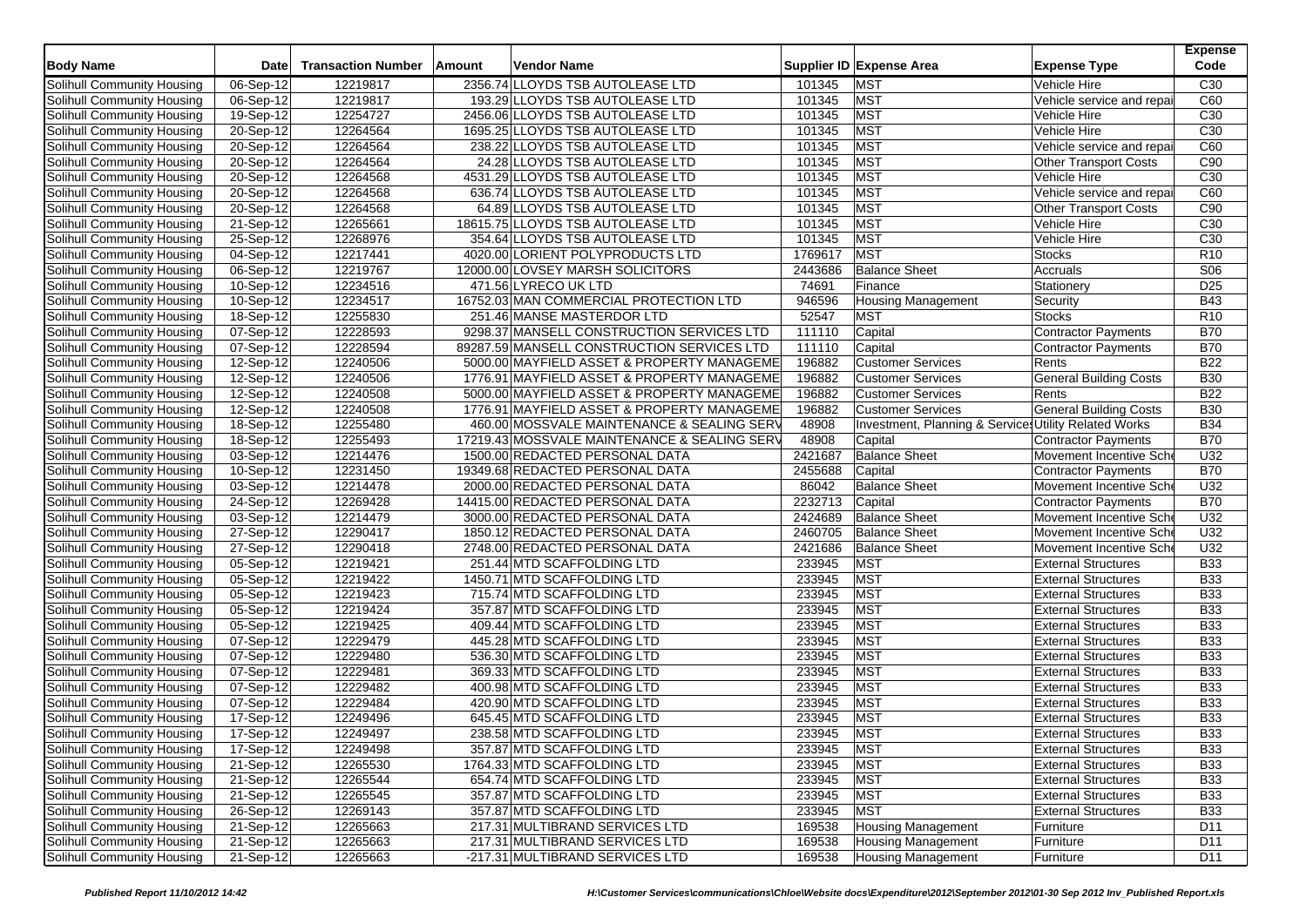| <b>Body Name</b>                  | <b>Date</b>             | <b>Transaction Number</b> | Amount | <b>Vendor Name</b>                                                  |                  | Supplier ID Expense Area                     | <b>Expense Type</b>            | <b>Expense</b><br>Code |
|-----------------------------------|-------------------------|---------------------------|--------|---------------------------------------------------------------------|------------------|----------------------------------------------|--------------------------------|------------------------|
| Solihull Community Housing        | $\overline{04}$ -Sep-12 | 12217496                  |        | 233.31 N H HOTELS LTD                                               | 277461           | <b>Housing Management</b>                    | <b>B&amp;B Accommodation</b>   | <b>B23</b>             |
| Solihull Community Housing        | 04-Sep-12               | 12217499                  |        | 320.81 N H HOTELS LTD                                               | 277461           | <b>Housing Management</b>                    | <b>B&amp;B Accommodation</b>   | <b>B23</b>             |
| Solihull Community Housing        | 10-Sep-12               | 12234551                  |        | 233.31 N H HOTELS LTD                                               | 277461           | <b>Housing Management</b>                    | <b>B&amp;B Accommodation</b>   | <b>B23</b>             |
| Solihull Community Housing        | 21-Sep-12               | 12265696                  |        | 250.00 N H HOTELS LTD                                               | 277461           | <b>Housing Management</b>                    | <b>B&amp;B Accommodation</b>   | <b>B23</b>             |
| Solihull Community Housing        | 21-Sep-12               | 12265698                  |        | 250.00 N H HOTELS LTD                                               | 277461           | <b>Housing Management</b>                    | <b>B&amp;B Accommodation</b>   | <b>B23</b>             |
| Solihull Community Housing        | 21-Sep-12               | 12265699                  |        | 250.00 N H HOTELS LTD                                               | 277461           | <b>Housing Management</b>                    | <b>B&amp;B</b> Accommodation   | <b>B23</b>             |
| Solihull Community Housing        | 21-Sep-12               | 12265701                  |        | 250.00 N H HOTELS LTD                                               | 277461           | <b>Housing Management</b>                    | <b>B&amp;B Accommodation</b>   | <b>B23</b>             |
| Solihull Community Housing        | 21-Sep-12               | 12265702                  |        | 250.00 N H HOTELS LTD                                               | 277461           | <b>Housing Management</b>                    | <b>B&amp;B Accommodation</b>   | <b>B23</b>             |
| Solihull Community Housing        | $\overline{21}$ -Sep-12 | 12265703                  |        | 275.00 N H HOTELS LTD                                               | 277461           | <b>Housing Management</b>                    | <b>B&amp;B Accommodation</b>   | <b>B23</b>             |
| Solihull Community Housing        | 21-Sep-12               | 12265704                  |        | 275.00 N H HOTELS LTD                                               | 277461           | <b>Housing Management</b>                    | <b>B&amp;B Accommodation</b>   | <b>B23</b>             |
| Solihull Community Housing        | 21-Sep-12               | 12265705                  |        | 275.00 N H HOTELS LTD                                               | 277461           | <b>Housing Management</b>                    | <b>B&amp;B Accommodation</b>   | <b>B23</b>             |
| Solihull Community Housing        | 21-Sep-12               | 12265706                  |        | 275.00 N H HOTELS LTD                                               | 277461           | Housing Management                           | <b>B&amp;B Accommodation</b>   | <b>B23</b>             |
| Solihull Community Housing        | 21-Sep-12               | 12265707                  |        | 275.00 N H HOTELS LTD                                               | 277461           | <b>Housing Management</b>                    | <b>B&amp;B</b> Accommodation   | <b>B23</b>             |
| Solihull Community Housing        | 21-Sep-12               | 12265708                  |        | 275.00 N H HOTELS LTD                                               | 277461           | <b>Housing Management</b>                    | <b>B&amp;B Accommodation</b>   | <b>B23</b>             |
| <b>Solihull Community Housing</b> | 21-Sep-12               | 12265709                  |        | 325.00 N H HOTELS LTD                                               | 277461           | <b>Housing Management</b>                    | <b>B&amp;B Accommodation</b>   | <b>B23</b>             |
| Solihull Community Housing        | 21-Sep-12               | 12265713                  |        | 366.63 N H HOTELS LTD                                               | 277461           | <b>Housing Management</b>                    | <b>B&amp;B Accommodation</b>   | <b>B23</b>             |
| Solihull Community Housing        | 21-Sep-12               | 12265717                  |        | 458.30 N H HOTELS LTD                                               | 277461           | <b>Housing Management</b>                    | <b>B&amp;B Accommodation</b>   | <b>B23</b>             |
| Solihull Community Housing        | 21-Sep-12               | 12265718                  |        | 504.13 N H HOTELS LTD                                               | 277461           | <b>Housing Management</b>                    | <b>B&amp;B Accommodation</b>   | <b>B23</b>             |
| Solihull Community Housing        | $\overline{21}$ -Sep-12 | 12265718                  |        | 458.30 N H HOTELS LTD                                               | 277461           | <b>Housing Management</b>                    | <b>B&amp;B</b> Accommodation   | <b>B23</b>             |
| Solihull Community Housing        | 21-Sep-12               | 12265718                  |        | $-504.13$ N H HOTELS LTD                                            | 277461           | <b>Housing Management</b>                    | <b>B&amp;B Accommodation</b>   | <b>B23</b>             |
| Solihull Community Housing        | 25-Sep-12               | 12269131                  |        | 96.66 N H HOTELS LTD                                                | 277461           | <b>Housing Management</b>                    | <b>B&amp;B Accommodation</b>   | <b>B23</b>             |
| Solihull Community Housing        | 25-Sep-12               | 12269131                  |        | 407.47 N H HOTELS LTD                                               | 277461           | <b>Housing Management</b>                    | <b>B&amp;B Accommodation</b>   | <b>B23</b>             |
| Solihull Community Housing        | 20-Sep-12               | 12261419                  |        | 437.11 NATIONWIDE WINDOWS (UK) LTD                                  | 87360            | <b>MST</b>                                   | <b>External Structures</b>     | <b>B33</b>             |
| Solihull Community Housing        | 20-Sep-12               | 12261420                  |        | 418.16 NATIONWIDE WINDOWS (UK) LTD                                  | 87360            | <b>MST</b>                                   | <b>Internal Works</b>          | <b>B31</b>             |
| Solihull Community Housing        | 20-Sep-12               | 12261421                  |        | 439.73 NATIONWIDE WINDOWS (UK) LTD                                  | 87360            | <b>MST</b>                                   | <b>Estate Management</b>       | <b>B37</b>             |
| Solihull Community Housing        | 20-Sep-12               | 12261422                  |        | 376.05 NATIONWIDE WINDOWS (UK) LTD                                  | 87360            | MST                                          | <b>External Structures</b>     | <b>B33</b>             |
| Solihull Community Housing        | $26-Sep-12$             | 12278562                  |        | 786.85 NATIONWIDE WINDOWS (UK) LTD                                  | 87360            | MST                                          | <b>External Structures</b>     | <b>B33</b>             |
| Solihull Community Housing        | 26-Sep-12               | 12278563                  |        | 315.52 NATIONWIDE WINDOWS (UK) LTD                                  | 87360            | <b>MST</b>                                   | Estate Management              | <b>B37</b>             |
| Solihull Community Housing        | 26-Sep-12               | 12278564                  |        | 1607.86 NATIONWIDE WINDOWS (UK) LTD                                 | 87360            | <b>MST</b>                                   | <b>Internal Works</b>          | <b>B31</b>             |
| Solihull Community Housing        | 26-Sep-12               | 12269166                  |        | 585.14 NATIONWIDE WINDOWS (UK) LTD                                  | 87360            | <b>MST</b>                                   | <b>External Structures</b>     | <b>B33</b>             |
| Solihull Community Housing        | $26$ -Sep-12            | 12269167                  |        | 2546.09 NATIONWIDE WINDOWS (UK) LTD                                 | 87360            | <b>MST</b>                                   | <b>External Structures</b>     | <b>B33</b>             |
| Solihull Community Housing        | 26-Sep-12               | 12269168                  |        | 639.06 NATIONWIDE WINDOWS (UK) LTD                                  | 87360            | MST                                          | <b>External Structures</b>     | <b>B33</b>             |
|                                   |                         | 12269169                  |        |                                                                     | 87360            | <b>MST</b>                                   |                                | <b>B33</b>             |
| Solihull Community Housing        | 26-Sep-12               |                           |        | 303.21 NATIONWIDE WINDOWS (UK) LTD                                  | 87360            | MST                                          | <b>External Structures</b>     | <b>B31</b>             |
| Solihull Community Housing        | 26-Sep-12               | 12269170                  |        | 592.00 NATIONWIDE WINDOWS (UK) LTD                                  |                  |                                              | <b>Internal Works</b>          |                        |
| Solihull Community Housing        | 26-Sep-12               | 12269171<br>12269172      |        | 604.72 NATIONWIDE WINDOWS (UK) LTD                                  | 87360            | MST                                          | <b>External Structures</b>     | <b>B33</b>             |
| Solihull Community Housing        | 26-Sep-12               |                           |        | 1140.90 NATIONWIDE WINDOWS (UK) LTD                                 | 87360            | <b>MST</b>                                   | <b>External Structures</b>     | <b>B33</b>             |
| Solihull Community Housing        | 26-Sep-12               | 12269173                  |        | 885.04 NATIONWIDE WINDOWS (UK) LTD                                  | 87360            | <b>MST</b>                                   | <b>External Structures</b>     | <b>B33</b>             |
| Solihull Community Housing        | 24-Sep-12               | 12268639                  |        | 610.20 NICHOLLS & CLARKE BUILDING PRODUCTS                          | 176278<br>176278 | MST<br><b>MST</b>                            | Stocks                         | R <sub>10</sub>        |
| Solihull Community Housing        | 24-Sep-12               | 12268641                  |        | 380.00 NICHOLLS & CLARKE BUILDING PRODUCTS                          | 176278           | <b>MST</b>                                   | <b>Stocks</b><br><b>Stocks</b> | R <sub>10</sub>        |
| Solihull Community Housing        | 24-Sep-12               | 12268642<br>12265669      |        | 2785.00 NICHOLLS & CLARKE BUILDING PRODUCTS<br>1123.75 NIYAA PEOPLE |                  |                                              |                                | R <sub>10</sub>        |
| Solihull Community Housing        | 21-Sep-12               |                           |        |                                                                     | 1651616          | Investment, Planning & Service: Agency Staff |                                | A60                    |
| Solihull Community Housing        | 17-Sep-12               | 12250524                  |        | 766.36 NIYAA PEOPLE                                                 | 1651616          | <b>Housing Management</b>                    | <b>Agency Staff</b>            | A60                    |
| Solihull Community Housing        | 17-Sep-12               | 12250525                  |        | 433.06 NIYAA PEOPLE                                                 | 1651616          | <b>Housing Management</b>                    | <b>Agency Staff</b>            | A60                    |
| Solihull Community Housing        | 17-Sep-12               | 12250526                  |        | 543.16 NIYAA PEOPLE                                                 | 1651616          | <b>Housing Management</b>                    | <b>Agency Staff</b>            | A60                    |
| Solihull Community Housing        | 17-Sep-12               | 12250532                  |        | 569.16 NIYAA PEOPLE                                                 | 1651616          | <b>Housing Management</b>                    | <b>Agency Staff</b>            | A60                    |
| Solihull Community Housing        | 17-Sep-12               | 12250533                  |        | 543.16 NIYAA PEOPLE                                                 | 1651616          | <b>Housing Management</b>                    | <b>Agency Staff</b>            | A60                    |
| Solihull Community Housing        | 26-Sep-12               | 12269312                  |        | 709.62 NORTH SOLIHULL PARTNERSHIP                                   | 149149           | <b>Housing Management</b>                    | Internal Works                 | <b>B31</b>             |
| Solihull Community Housing        | 19-Sep-12               | 12254756                  |        | 2483.27 NPOWER                                                      | 40119            | <b>Housing Management</b>                    | Electricity                    | <b>B11</b>             |
| Solihull Community Housing        | 19-Sep-12               | 12254756                  |        | -525.95 NPOWER                                                      | 40119            | <b>Housing Management</b>                    | Electricity                    | <b>B11</b>             |
| <b>Solihull Community Housing</b> | 19-Sep-12               | 12254756                  |        | -519.32 NPOWER                                                      | 40119            | <b>Housing Management</b>                    | Electricity                    | <b>B11</b>             |
| Solihull Community Housing        | 25-Sep-12               | 12268972                  |        | 499.00 OCEAN MEDIA GROUP LTD                                        | 181618           | <b>Housing Management</b>                    | <b>Recruitment Advertising</b> | A71                    |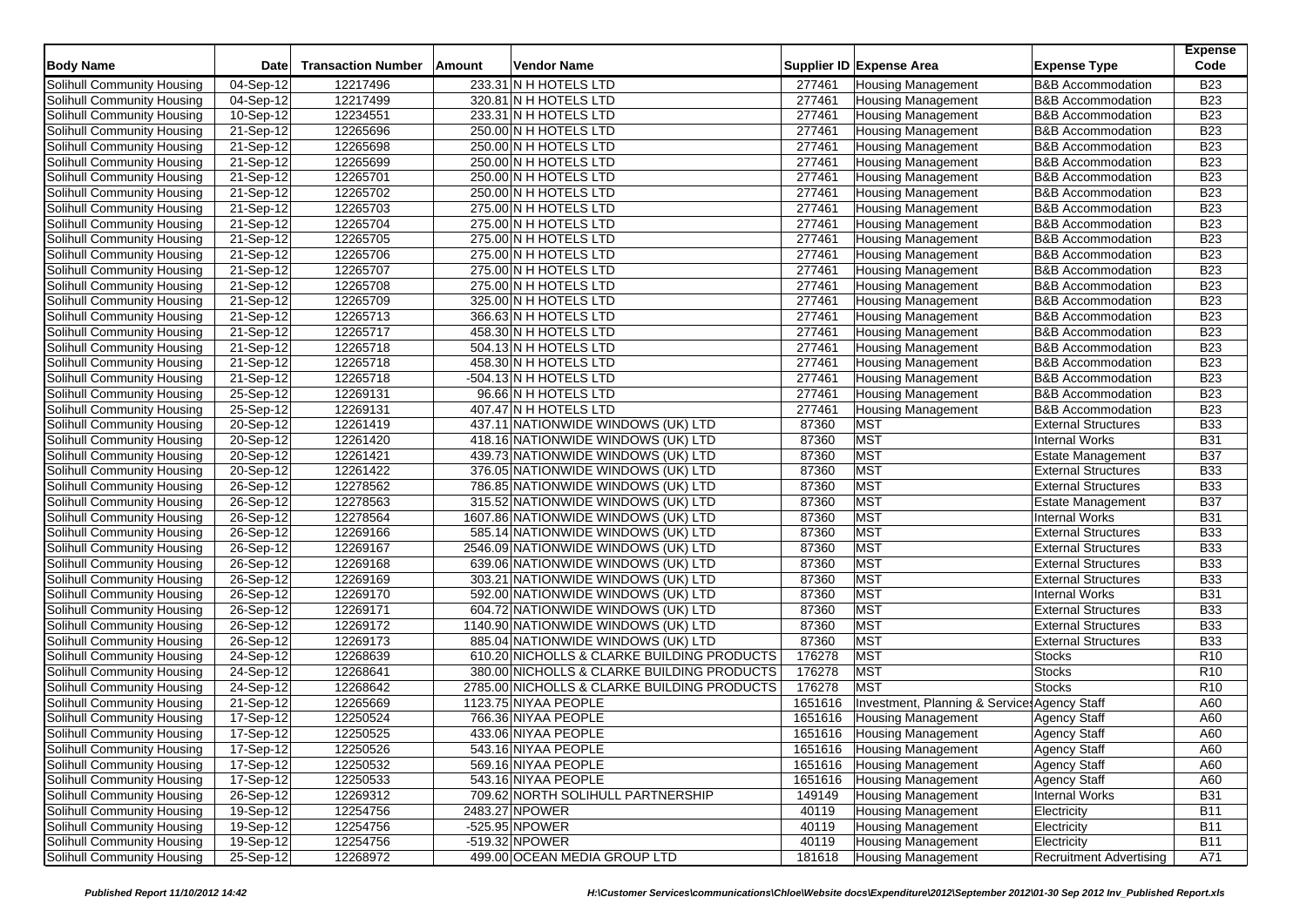| <b>Body Name</b>           | <b>Date</b>            | <b>Transaction Number</b> | Amount       | <b>Vendor Name</b>                     |         | Supplier ID Expense Area                               | <b>Expense Type</b>         | <b>Expense</b><br>Code |
|----------------------------|------------------------|---------------------------|--------------|----------------------------------------|---------|--------------------------------------------------------|-----------------------------|------------------------|
| Solihull Community Housing | 04-Sep-12              | 12217501                  |              | 252.00 OFFICEXPRESS EUROPE LTD         | 162258  | Finance                                                | <b>ICT Consumables</b>      | D33                    |
| Solihull Community Housing | 27-Sep-12              | 12284483                  |              | 307.44 OPENVIEW SECURITY SOLUTIONS LTD | 2385686 | Investment, Planning & Service Utility Related Works   |                             | <b>B34</b>             |
| Solihull Community Housing | 18-Sep-12              | 12255836                  |              | 8174.60 PACE PETROLEUM LTD             | 112230  | MST                                                    | Stocks                      | R <sub>10</sub>        |
| Solihull Community Housing | 21-Sep-12              | 12265725                  |              | 430.19 PAKAWASTE LTD                   | 7167    | <b>MST</b>                                             | <b>Waste Disposal</b>       | E20                    |
| Solihull Community Housing | 25-Sep-12              | 12269128                  |              | 1424.00 PENNINGTON CHOICE LTD          | 227134  | Investment, Planning & Services Other Fees and Charges |                             | D <sub>59</sub>        |
| Solihull Community Housing | 05-Sep-12              | 12218495                  |              | 3403.56 PHS GROUP PLC                  | 82208   | Finance                                                | Other Premises Costs        | <b>B90</b>             |
| Solihull Community Housing | 05-Sep-12              | 12218495                  |              | 77.78 PHS GROUP PLC                    | 82208   | Finance                                                | Other Premises Costs        | <b>B90</b>             |
| Solihull Community Housing | 05-Sep-12              | 12218497                  |              | 480.00 PHS GROUP PLC                   | 82208   | Finance                                                | <b>Other Premises Costs</b> | <b>B90</b>             |
| Solihull Community Housing | 05-Sep-12              | 12218498                  |              | 237.00 PHS GROUP PLC                   | 82208   | Finance                                                | Other Premises Costs        | <b>B90</b>             |
| Solihull Community Housing | 14-Sep-12              | 12245500                  |              | 9684.33 PINNACLE HOUSING LTD           | 280244  | <b>MST</b>                                             | Voids                       | <b>B38</b>             |
| Solihull Community Housing | 14-Sep-12              | 12245500                  |              | 1740.77 PINNACLE HOUSING LTD           | 280244  | <b>MST</b>                                             | Voids                       | <b>B38</b>             |
| Solihull Community Housing | 18-Sep-12              | 12255600                  |              | 2250.00 PINNACLE HOUSING LTD           | 280244  | <b>Balance Sheet</b>                                   | <b>Creditors</b>            | S08                    |
| Solihull Community Housing | 18-Sep-12              | 12255602                  |              | 380.00 PINNACLE HOUSING LTD            | 280244  | <b>Balance Sheet</b>                                   | Creditors                   | S <sub>08</sub>        |
| Solihull Community Housing | 18-Sep-12              | 12255603                  |              | 5454.95 PINNACLE HOUSING LTD           | 280244  | <b>Balance Sheet</b>                                   | Creditors                   | <b>S08</b>             |
| Solihull Community Housing | 18-Sep-12              | 12255604                  |              | 53264.35 PINNACLE HOUSING LTD          | 280244  | <b>Balance Sheet</b>                                   | Creditors                   | S <sub>08</sub>        |
| Solihull Community Housing | $19-Sep-12$            | 12254731                  |              | 2897.98 PINNACLE HOUSING LTD           | 280244  | Finance                                                | Cleaning                    | <b>B50</b>             |
| Solihull Community Housing | 07-Sep-12              | 12228614                  |              | 2500.90 QUALITY GAS AUDIT SERVICES LTD | 118053  | Investment, Planning & Services Utility Related Works  |                             | <b>B34</b>             |
| Solihull Community Housing | 06-Sep-12              | 12219762                  |              | 300.00 R BURMAN                        | 80792   | Capital                                                | <b>Contractor Payments</b>  | <b>B70</b>             |
| Solihull Community Housing | 07-Sep-12              | 12229549                  |              | 1683.00 R J EVANS KNOWLES & PARTNERS   | 7412    | Capital                                                | <b>Contractor Payments</b>  | <b>B70</b>             |
| Solihull Community Housing | 07-Sep-12              | 12229551                  |              | 533.00 R J EVANS KNOWLES & PARTNERS    | 7412    | Capital                                                | <b>Contractor Payments</b>  | <b>B70</b>             |
| Solihull Community Housing | 07-Sep-12              | 12229552                  |              | 433.00 R J EVANS KNOWLES & PARTNERS    | 7412    | Capital                                                | <b>Contractor Payments</b>  | <b>B70</b>             |
| Solihull Community Housing | 12-Sep-12              | 12239459                  |              | 500.00 R J EVANS KNOWLES & PARTNERS    | 7412    | Capital                                                | <b>Contractor Payments</b>  | <b>B70</b>             |
| Solihull Community Housing | 12-Sep-12              | 12239460                  |              | 250.00 R J EVANS KNOWLES & PARTNERS    | 7412    | Capital                                                | Contractor Payments         | <b>B70</b>             |
| Solihull Community Housing | 12-Sep-12              | 12239461                  |              | 308.00 R J EVANS KNOWLES & PARTNERS    | 7412    | Capital                                                | <b>Contractor Payments</b>  | <b>B70</b>             |
| Solihull Community Housing | 12-Sep-12              | 12240467                  |              | 1101.00 R J EVANS KNOWLES & PARTNERS   | 7412    | Capital                                                | Contractor Payments         | <b>B70</b>             |
| Solihull Community Housing | 19-Sep-12              | 12254732                  |              | 280.80 RAPIDE COMMUNICATION LIMITED    | 219590  | <b>MST</b>                                             | Telephones                  | D40                    |
| Solihull Community Housing | 04-Sep-12              | 12217510                  |              | 549.45 REED                            | 260459  | <b>MST</b>                                             | Agency Staff                | A60                    |
| Solihull Community Housing | 04-Sep-12              | 12217513                  |              | 549.45 REED                            | 260459  | <b>MST</b>                                             | <b>Agency Staff</b>         | A60                    |
| Solihull Community Housing | $\overline{04-Sep-12}$ | 12217514                  |              | 905.20 REED                            | 260459  | Investment, Planning & Services Agency Staff           |                             | A60                    |
| Solihull Community Housing | $10-Sep-12$            | 12234562                  |              | 905.20 REED                            | 260459  | Investment, Planning & Service Agency Staff            |                             | A60                    |
| Solihull Community Housing | 10-Sep-12              | 12234564                  | 3240.00 REED |                                        | 260459  | <b>MST</b>                                             | <b>Agency Staff</b>         | A60                    |
| Solihull Community Housing | 10-Sep-12              | 12234569                  |              | 445.50 REED                            | 260459  | <b>MST</b>                                             | <b>Agency Staff</b>         | A60                    |
| Solihull Community Housing | 21-Sep-12              | 12265726                  |              | 905.20 REED                            | 260459  | Investment, Planning & Services Agency Staff           |                             | A60                    |
| Solihull Community Housing | 21-Sep-12              | 12265729                  |              | 724.16 REED                            | 260459  | Investment, Planning & Services Agency Staff           |                             | A60                    |
| Solihull Community Housing | 27-Sep-12              | 12287509                  |              | 549.45 REED                            | 260459  | MST                                                    | <b>Agency Staff</b>         | A60                    |
| Solihull Community Housing | 27-Sep-12              | 12287513                  |              | 445.50 REED                            | 260459  | MST                                                    | <b>Agency Staff</b>         | A60                    |
| Solihull Community Housing | 20-Sep-12              | 12264573                  |              | 7803.00 RESOURCE PRINT SOLUTIONS       | 1030596 | <b>Customer Services</b>                               | Printing                    | D80                    |
| Solihull Community Housing | 04-Sep-12              | 12217517                  |              | 1192.00 RESOURCING GROUP               | 131156  | <b>MST</b>                                             | <b>Agency Staff</b>         | A60                    |
| Solihull Community Housing | 10-Sep-12              | 12234573                  |              | 592.00 RESOURCING GROUP                | 131156  | <b>MST</b>                                             | <b>Agency Staff</b>         | A60                    |
| Solihull Community Housing | 27-Sep-12              | 12287519                  |              | 592.00 RESOURCING GROUP                | 131156  | <b>MST</b>                                             | <b>Agency Staff</b>         | A60                    |
| Solihull Community Housing | 27-Sep-12              | 12287523                  |              | 592.00 RESOURCING GROUP                | 131156  | <b>MST</b>                                             | <b>Agency Staff</b>         | A60                    |
| Solihull Community Housing | 27-Sep-12              | 12287527                  |              | 472.00 RESOURCING GROUP                | 131156  | <b>MST</b>                                             | <b>Agency Staff</b>         | A60                    |
| Solihull Community Housing | 05-Sep-12              | 12218499                  |              | 515.71 RICOH UK LTD                    | 54723   | Finance                                                | <b>ICT Consumables</b>      | D33                    |
| Solihull Community Housing | 25-Sep-12              | 12269129                  |              | 340.76 RICOH UK LTD                    | 54723   | <b>MST</b>                                             | <b>Office Expenses</b>      | D <sub>20</sub>        |
| Solihull Community Housing | 27-Sep-12              | 12287533                  |              | 269.61 RICOH UK LTD                    | 54723   | Finance                                                | <b>ICT Consumables</b>      | D33                    |
| Solihull Community Housing | 27-Sep-12              | 12287541                  |              | 840.39 RICOH UK LTD                    | 54723   | Finance                                                | <b>ICT Consumables</b>      | D33                    |
| Solihull Community Housing | 27-Sep-12              | 12287545                  |              | 641.43 RICOH UK LTD                    | 54723   | Finance                                                | <b>ICT Consumables</b>      | D33                    |
| Solihull Community Housing | 27-Sep-12              | 12287545                  |              | 641.43 RICOH UK LTD                    | 54723   | Finance                                                | <b>ICT Consumables</b>      | D33                    |
| Solihull Community Housing | 27-Sep-12              | 12287545                  |              | 641.43 RICOH UK LTD                    | 54723   | Finance                                                | <b>ICT Consumables</b>      | D33                    |
| Solihull Community Housing | 27-Sep-12              | 12287545                  |              | $-641.43$ RICOH UK LTD                 | 54723   | Finance                                                | <b>ICT Consumables</b>      | D33                    |
| Solihull Community Housing | 27-Sep-12              | 12287545                  |              | -641.43 RICOH UK LTD                   | 54723   | Finance                                                | <b>ICT Consumables</b>      | D33                    |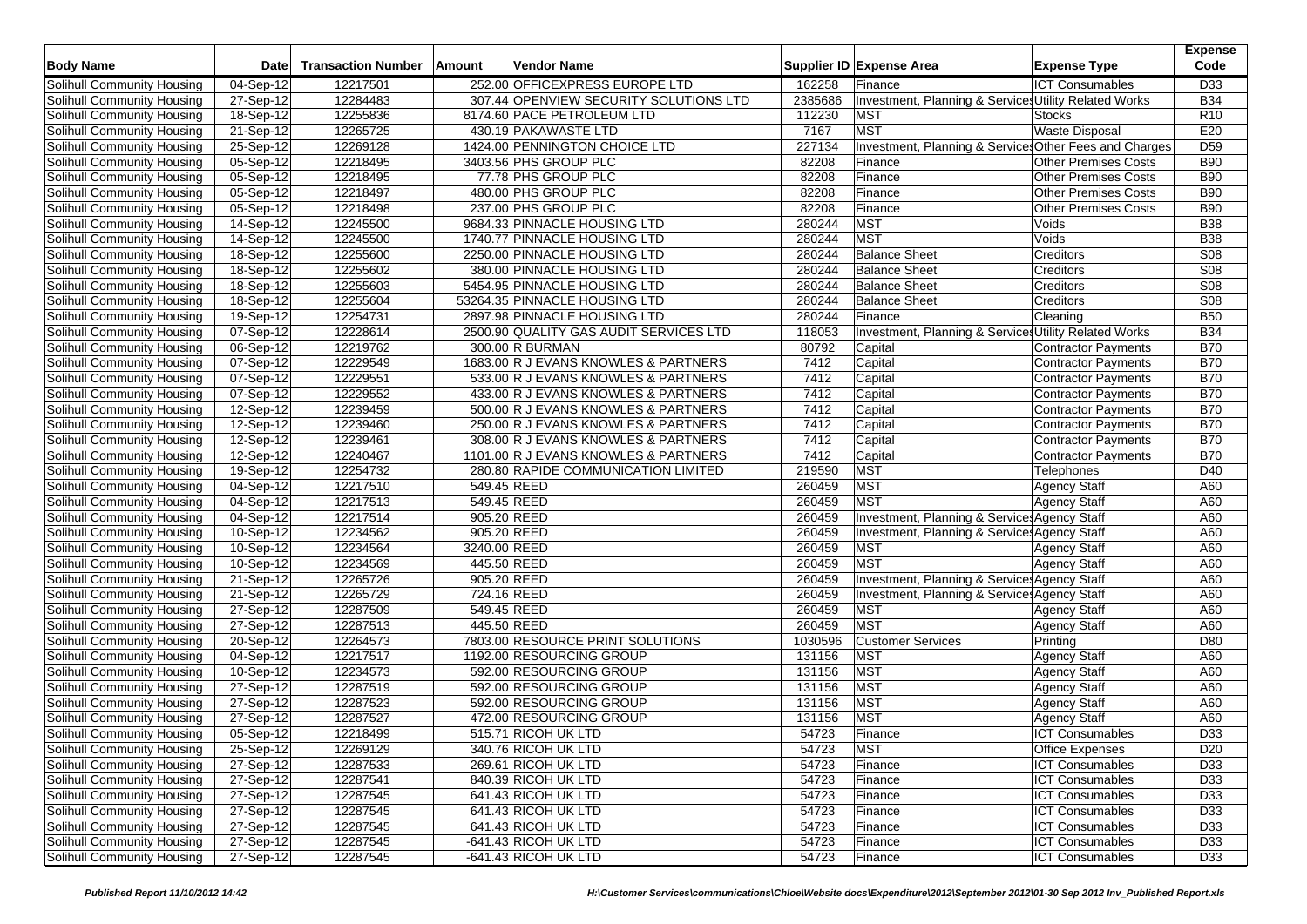| <b>Body Name</b>           | <b>Date</b>             | <b>Transaction Number</b> | Amount | <b>Vendor Name</b>                                           |         | Supplier ID Expense Area  | <b>Expense Type</b>          | <b>Expense</b><br>Code |
|----------------------------|-------------------------|---------------------------|--------|--------------------------------------------------------------|---------|---------------------------|------------------------------|------------------------|
| Solihull Community Housing | 05-Sep-12               | 12218500                  |        | 271.46 ROBERT HALF INTERNATIONAL                             | 15169   | Finance                   | <b>Agency Staff</b>          | A60                    |
| Solihull Community Housing | 19-Sep-12               | 12254733                  |        | 296.39 ROBERT HALF INTERNATIONAL                             | 15169   | Finance                   | <b>Agency Staff</b>          | A60                    |
| Solihull Community Housing | 27-Sep-12               | 12287549                  |        | 264.04 ROBERT HALF INTERNATIONAL                             | 15169   | Finance                   | <b>Agency Staff</b>          | A60                    |
| Solihull Community Housing | 27-Sep-12               | 12286790                  |        | 276.38 SEVERN TRENT WATER LTD (EDGBASTON)                    | 7744    | <b>Housing Management</b> | Materials                    | D <sub>13</sub>        |
| Solihull Community Housing | 27-Sep-12               | 12286790                  |        | 441.88 SEVERN TRENT WATER LTD (EDGBASTON)                    | 7744    | <b>Housing Management</b> | <b>Materials</b>             | D <sub>13</sub>        |
| Solihull Community Housing | $\overline{07}$ -Sep-12 | 12229490                  |        | 314.28 SHELDON FLOORING LTD                                  | 1373611 | <b>MST</b>                | <b>Internal Works</b>        | <b>B31</b>             |
| Solihull Community Housing | 17-Sep-12               | 12249421                  |        | 219.72 SHELDON FLOORING LTD                                  | 1373611 | MST                       | <b>Internal Works</b>        | <b>B31</b>             |
| Solihull Community Housing | 18-Sep-12               | 12255610                  |        | 1843.10 SHIFNAL ENVIRONMENTAL SAFETY LTD                     | 1050596 | <b>MST</b>                | <b>Internal Works</b>        | <b>B31</b>             |
| Solihull Community Housing | 18-Sep-12               | 12255610                  |        | 934.02 SHIFNAL ENVIRONMENTAL SAFETY LTD                      | 1050596 | MST                       | <b>Internal Works</b>        | <b>B31</b>             |
| Solihull Community Housing | 18-Sep-12               | 12255610                  |        | 121.66 SHIFNAL ENVIRONMENTAL SAFETY LTD                      | 1050596 | Capital                   | Contractor Payments          | <b>B70</b>             |
| Solihull Community Housing | 18-Sep-12               | 12255610                  |        | 340.22 SHIFNAL ENVIRONMENTAL SAFETY LTD                      | 1050596 | Capital                   | <b>Contractor Payments</b>   | <b>B70</b>             |
| Solihull Community Housing | 18-Sep-12               | 12255613                  |        | 140.78 SHIFNAL ENVIRONMENTAL SAFETY LTD                      | 1050596 | Capital                   | <b>Contractor Payments</b>   | <b>B70</b>             |
| Solihull Community Housing | 18-Sep-12               | 12255613                  |        | 762.65 SHIFNAL ENVIRONMENTAL SAFETY LTD                      | 1050596 | <b>MST</b>                | <b>Internal Works</b>        | <b>B31</b>             |
| Solihull Community Housing | 18-Sep-12               | 12255613                  |        | 386.48 SHIFNAL ENVIRONMENTAL SAFETY LTD                      | 1050596 | MST                       | <b>Internal Works</b>        | <b>B31</b>             |
| Solihull Community Housing | $18-Sep-12$             | 12255613                  |        | 50.34 SHIFNAL ENVIRONMENTAL SAFETY LTD                       | 1050596 | Capital                   | <b>Contractor Payments</b>   | <b>B70</b>             |
| Solihull Community Housing | 19-Sep-12               | 12254735                  |        | 2100.00 SHIFNAL ENVIRONMENTAL SAFETY LTD                     | 1050596 | <b>MST</b>                | <b>Internal Works</b>        | <b>B31</b>             |
| Solihull Community Housing | 19-Sep-12               | 12254735                  |        | 478.00 SHIFNAL ENVIRONMENTAL SAFETY LTD                      | 1050596 | <b>MST</b>                | <b>Internal Works</b>        | <b>B31</b>             |
| Solihull Community Housing | 07-Sep-12               | 12228615                  |        | 845.00 SITE DATA (SUTTON COLDFIELD) LTD                      | 52360   | Capital                   | Contractor Payments          | <b>B70</b>             |
|                            | 10-Sep-12               | 12234576                  |        | 300.00 SMITHY'S HOTEL                                        | 226791  | <b>Housing Management</b> | <b>B&amp;B Accommodation</b> | <b>B23</b>             |
| Solihull Community Housing | 18-Sep-12               | 12255616                  |        | 775.00 SMITHY'S HOTEL                                        | 226791  | <b>Housing Management</b> | <b>B&amp;B Accommodation</b> | <b>B23</b>             |
| Solihull Community Housing |                         | 12269086                  |        |                                                              | 7876    | <b>Customer Services</b>  |                              | A80                    |
| Solihull Community Housing | 25-Sep-12               |                           |        | 1295.00 SOLIHULL COLLEGE<br>35.09 SOLIHULL COMMUNITY HOUSING |         | <b>MST</b>                | Training                     |                        |
| Solihull Community Housing | 03-Sep-12               | 12214448                  |        |                                                              | 102685  |                           | Materials                    | D13                    |
| Solihull Community Housing | 03-Sep-12               | 12214448                  |        | 100.00 SOLIHULL COMMUNITY HOUSING                            | 102685  | <b>Balance Sheet</b>      | Petty Cash                   | <b>R50</b>             |
| Solihull Community Housing | 03-Sep-12               | 12214448                  |        | 92.00 SOLIHULL COMMUNITY HOUSING                             | 102685  | <b>MST</b>                | Materials                    | D <sub>13</sub>        |
| Solihull Community Housing | 03-Sep-12               | 12214448                  |        | 8.33 SOLIHULL COMMUNITY HOUSING                              | 102685  | <b>MST</b>                | Fuel                         | C40                    |
| Solihull Community Housing | 03-Sep-12               | 12214448                  |        | 18.00 SOLIHULL COMMUNITY HOUSING                             | 102685  | <b>MST</b>                | <b>Waste Disposal</b>        | E20                    |
| Solihull Community Housing | 03-Sep-12               | 12214448                  |        | 10.72 SOLIHULL COMMUNITY HOUSING                             | 102685  | <b>MST</b>                | <b>Office Expenses</b>       | D <sub>20</sub>        |
| Solihull Community Housing | $\overline{03}$ -Sep-12 | 12214448                  |        | 31.85 SOLIHULL COMMUNITY HOUSING                             | 102685  | <b>MST</b>                | Office Expenses              | D <sub>20</sub>        |
| Solihull Community Housing | $12-Sep-12$             | 12240461                  |        | 24040.54 SOLIHULL MBC                                        | 80026   | <b>Balance Sheet</b>      | Creditor: Solihull MBC       | S <sub>09</sub>        |
| Solihull Community Housing | 12-Sep-12               | 12240461                  |        | 32469.42 SOLIHULL MBC                                        | 80026   | Finance                   | <b>Bank Charges</b>          | D <sub>57</sub>        |
| Solihull Community Housing | 18-Sep-12               | 12254557                  |        | 504.34 SOLIHULL MBC                                          | 69188   | <b>Housing Management</b> | Council Tax                  | <b>B21</b>             |
| Solihull Community Housing | 18-Sep-12               | 12254560                  |        | 504.34 SOLIHULL MBC                                          | 69188   | <b>Housing Management</b> | Council Tax                  | <b>B21</b>             |
| Solihull Community Housing | 18-Sep-12               | 12254562                  |        | 504.34 SOLIHULL MBC                                          | 69188   | <b>Housing Management</b> | <b>Council Tax</b>           | <b>B21</b>             |
| Solihull Community Housing | $24-Sep-12$             | 12269427                  |        | 531.28 SOLIHULL MBC                                          | 69188   | <b>Housing Management</b> | Council Tax                  | <b>B21</b>             |
| Solihull Community Housing | 10-Sep-12               | 12234458                  |        | 3133.00 SOLIHULL MBC                                         | 9466    | Capital                   | <b>Contractor Payments</b>   | <b>B70</b>             |
| Solihull Community Housing | $19-Sep-12$             | 12254685                  |        | 35687.10 SOLIHULL MBC                                        | 9466    | <b>Balance Sheet</b>      | Creditor: Solihull MBC       | S <sub>09</sub>        |
| Solihull Community Housing | 19-Sep-12               | 12254685                  |        | 80.10 SOLIHULL MBC                                           | 9466    | <b>Balance Sheet</b>      | Creditor: Solihull MBC       | <b>S09</b>             |
| Solihull Community Housing | 19-Sep-12               | 12254685                  |        | -80.10 SOLIHULL MBC                                          | 9466    | <b>Balance Sheet</b>      | Creditor: Solihull MBC       | S09                    |
| Solihull Community Housing | 19-Sep-12               | 12254685                  |        | 35687.10 SOLIHULL MBC                                        | 9466    | <b>Balance Sheet</b>      | Creditor: Solihull MBC       | S <sub>09</sub>        |
| Solihull Community Housing | 19-Sep-12               | 12254685                  |        | 80.10 SOLIHULL MBC                                           | 9466    | <b>Balance Sheet</b>      | Creditor: Solihull MBC       | S <sub>09</sub>        |
| Solihull Community Housing | 19-Sep-12               | 12254685                  |        | -80.10 SOLIHULL MBC                                          | 9466    | <b>Balance Sheet</b>      | Creditor: Solihull MBC       | S09                    |
| Solihull Community Housing | 19-Sep-12               | 12254685                  |        | 80.10 SOLIHULL MBC                                           | 9466    | <b>Balance Sheet</b>      | Creditor: Solihull MBC       | <b>S09</b>             |
| Solihull Community Housing | 19-Sep-12               | 12254685                  |        | -35687.10 SOLIHULL MBC                                       | 9466    | <b>Balance Sheet</b>      | Creditor: Solihull MBC       | S <sub>09</sub>        |
| Solihull Community Housing | 19-Sep-12               | 12254685                  |        | -80.10 SOLIHULL MBC                                          | 9466    | <b>Balance Sheet</b>      | Creditor: Solihull MBC       | S09                    |
| Solihull Community Housing | 24-Sep-12               | 12269429                  |        | 46325.93 SOLIHULL MBC                                        | 9466    | <b>Balance Sheet</b>      | Creditor: Solihull MBC       | S09                    |
| Solihull Community Housing | 24-Sep-12               | 12269429                  |        | 300.00 SOLIHULL MBC                                          | 9466    | <b>Balance Sheet</b>      | Creditor: Solihull MBC       | S09                    |
| Solihull Community Housing | 24-Sep-12               | 12269431                  |        | 69043.84 SOLIHULL MBC                                        | 9466    | <b>Balance Sheet</b>      | Creditor: Solihull MBC       | S <sub>09</sub>        |
| Solihull Community Housing | 24-Sep-12               | 12269431                  |        | 15337.93 SOLIHULL MBC                                        | 9466    | <b>Balance Sheet</b>      | Creditor: Solihull MBC       | S09                    |
| Solihull Community Housing | 25-Sep-12               | 12269061                  |        | 13124.57 SOUTHERN ELECTRIC PLC                               | 76903   | <b>Balance Sheet</b>      | <b>Creditors</b>             | <b>S08</b>             |
| Solihull Community Housing | 25-Sep-12               | 12269062                  |        | 5775.86 SOUTHERN ELECTRIC PLC                                | 76903   | <b>Balance Sheet</b>      | Creditors                    | S08                    |
| Solihull Community Housing | 05-Sep-12               | 12219461                  |        | 3516.41 SUPERIOR PLUMBING INSTALLATION LTD                   | 8091    | <b>MST</b>                | Internal Works               | <b>B31</b>             |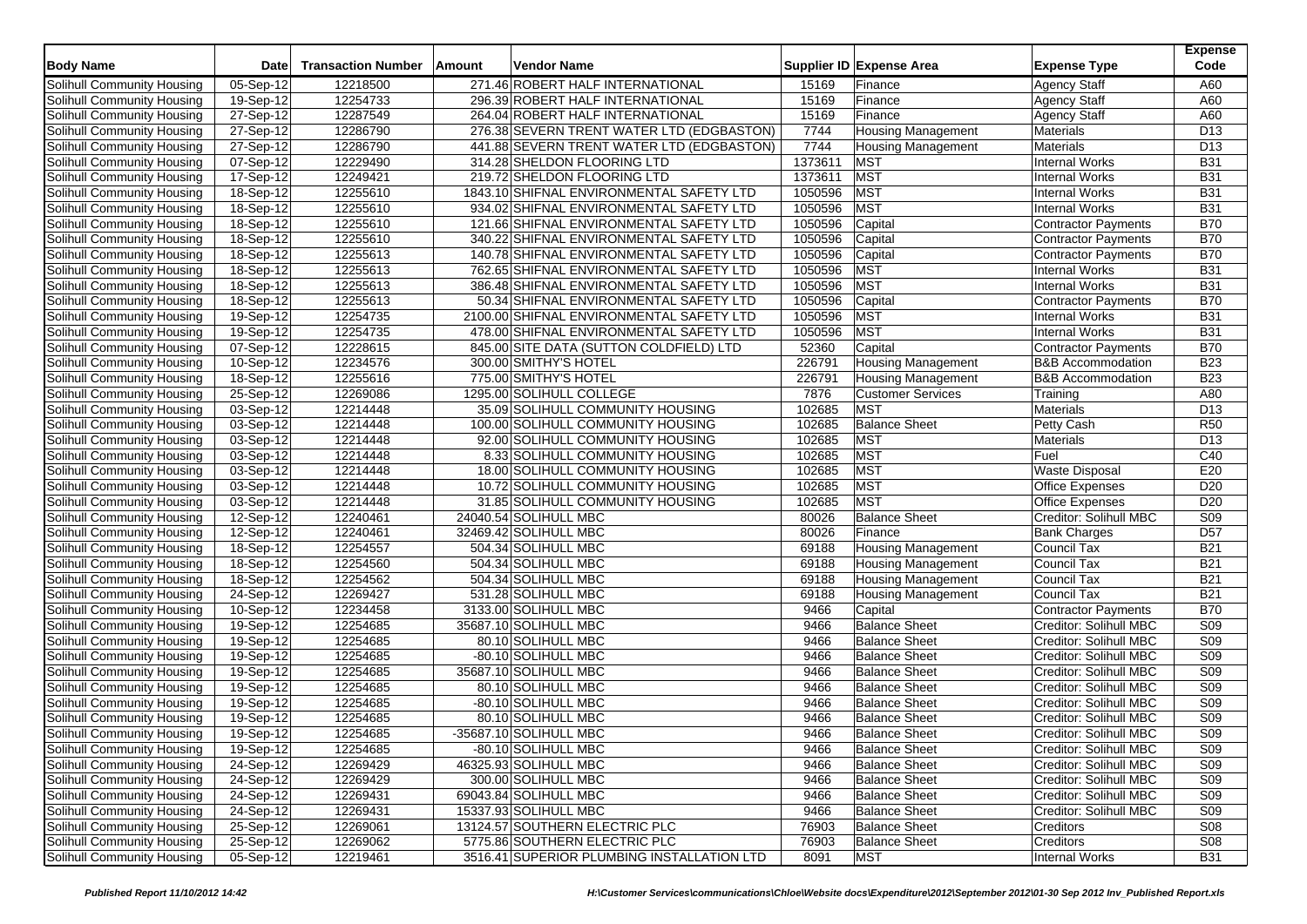| <b>Body Name</b>                  | <b>Date</b>             | <b>Transaction Number</b> | Amount | <b>Vendor Name</b>                                                                      |         | Supplier ID Expense Area                              | <b>Expense Type</b>        | <b>Expense</b><br>Code |
|-----------------------------------|-------------------------|---------------------------|--------|-----------------------------------------------------------------------------------------|---------|-------------------------------------------------------|----------------------------|------------------------|
| Solihull Community Housing        | 06-Sep-12               | 12219821                  |        | 684.67 SUPERIOR PLUMBING INSTALLATION LTD                                               | 8091    | Investment, Planning & Services Utility Related Works |                            | <b>B34</b>             |
| Solihull Community Housing        | 06-Sep-12               | 12219822                  |        | 5612.04 SUPERIOR PLUMBING INSTALLATION LTD                                              | 8091    | Investment, Planning & Services Utility Related Works |                            | <b>B34</b>             |
| Solihull Community Housing        | $06-Sep-12$             | 12219823                  |        | 4924.29 SUPERIOR PLUMBING INSTALLATION LTD                                              | 8091    | Investment, Planning & Services Utility Related Works |                            | <b>B34</b>             |
| Solihull Community Housing        | 07-Sep-12               | 12229553                  |        | 386.02 SUPERIOR PLUMBING INSTALLATION LTD                                               | 8091    | <b>MST</b>                                            | Internal Works             | <b>B31</b>             |
| Solihull Community Housing        | 07-Sep-12               | 12229555                  |        | 1339.63 SUPERIOR PLUMBING INSTALLATION LTD                                              | 8091    | <b>MST</b>                                            | <b>Internal Works</b>      | <b>B31</b>             |
| Solihull Community Housing        | 07-Sep-12               | 12228619                  |        | 852.19 SUPERIOR PLUMBING INSTALLATION LTD                                               | 8091    | <b>MST</b>                                            | Voids                      | <b>B38</b>             |
| Solihull Community Housing        | 07-Sep-12               | 12228620                  |        | 4291.56 SUPERIOR PLUMBING INSTALLATION LTD                                              | 8091    | Investment, Planning & Services Utility Related Works |                            | <b>B34</b>             |
| Solihull Community Housing        | 12-Sep-12               | 12239466                  |        | 3679.87 SUPERIOR PLUMBING INSTALLATION LTD                                              | 8091    | <b>MST</b>                                            | <b>Internal Works</b>      | <b>B31</b>             |
| Solihull Community Housing        | 12-Sep-12               | 12240513                  |        | 45686.26 SUPERIOR PLUMBING INSTALLATION LTD                                             | 8091    | Investment, Planning & Services Utility Related Works |                            | <b>B34</b>             |
| Solihull Community Housing        | 14-Sep-12               | 12245502                  |        | 2861.04 SUPERIOR PLUMBING INSTALLATION LTD                                              | 8091    | Investment, Planning & Services Utility Related Works |                            | <b>B34</b>             |
| Solihull Community Housing        | 14-Sep-12               | 12245503                  |        | 239.00 SUPERIOR PLUMBING INSTALLATION LTD                                               | 8091    | Investment, Planning & Services Utility Related Works |                            | <b>B34</b>             |
| Solihull Community Housing        | 17-Sep-12               | 12249447                  |        | 209.63 SUPERIOR PLUMBING INSTALLATION LTD                                               | 8091    | Investment, Planning & Services Utility Related Works |                            | <b>B34</b>             |
| Solihull Community Housing        | 17-Sep-12               | 12249586                  |        | 1652.03 SUPERIOR PLUMBING INSTALLATION LTD                                              | 8091    | <b>MST</b>                                            | Internal Works             | <b>B31</b>             |
| Solihull Community Housing        | 17-Sep-12               | 12250534                  |        | 2090.50 SUPERIOR PLUMBING INSTALLATION LTD                                              | 8091    | Capital                                               | Contractor Payments        | <b>B70</b>             |
| Solihull Community Housing        | 18-Sep-12               | 12255618                  |        | 4098.99 SUPERIOR PLUMBING INSTALLATION LTD                                              | 8091    | Investment, Planning & Services Utility Related Works |                            | <b>B34</b>             |
| Solihull Community Housing        | $18-Sep-12$             | 12255627                  |        | 1062.50 SUPERIOR PLUMBING INSTALLATION LTD                                              | 8091    | <b>MST</b>                                            | Voids                      | <b>B</b> 38            |
| Solihull Community Housing        | 18-Sep-12               | 12255627                  |        | 187.50 SUPERIOR PLUMBING INSTALLATION LTD                                               | 8091    | <b>MST</b>                                            | Voids                      | <b>B38</b>             |
| Solihull Community Housing        | 18-Sep-12               | 12255631                  |        | 824.70 SUPERIOR PLUMBING INSTALLATION LTD                                               | 8091    | <b>MST</b>                                            | Voids                      | <b>B38</b>             |
| Solihull Community Housing        | 18-Sep-12               | 12255631                  |        | 164.94 SUPERIOR PLUMBING INSTALLATION LTD                                               | 8091    | <b>MST</b>                                            | Voids                      | <b>B</b> 38            |
| Solihull Community Housing        | 20-Sep-12               | 12261418                  |        | 3436.38 SUPERIOR PLUMBING INSTALLATION LTD                                              | 8091    | <b>MST</b>                                            | <b>Internal Works</b>      | <b>B31</b>             |
| Solihull Community Housing        |                         | 12264578                  |        |                                                                                         | 8091    |                                                       | Contractor Payments        | <b>B70</b>             |
|                                   | 20-Sep-12               | 12268978                  |        | 310.75 SUPERIOR PLUMBING INSTALLATION LTD<br>4002.00 SUPERIOR PLUMBING INSTALLATION LTD |         | Capital                                               |                            | <b>B34</b>             |
| Solihull Community Housing        | 25-Sep-12               |                           |        |                                                                                         | 8091    | Investment, Planning & Services Utility Related Works |                            |                        |
| Solihull Community Housing        | 27-Sep-12               | 12285420                  |        | 3461.92 SUPERIOR PLUMBING INSTALLATION LTD                                              | 8091    | <b>MST</b>                                            | <b>Internal Works</b>      | <b>B31</b>             |
| Solihull Community Housing        | 27-Sep-12               | 12285421                  |        | 2975.44 SUPERIOR PLUMBING INSTALLATION LTD                                              | 8091    | <b>MST</b>                                            | <b>Internal Works</b>      | <b>B31</b>             |
| Solihull Community Housing        | 10-Sep-12               | 12234436                  |        | 1829.02 SUPRA UK LTD                                                                    | 73055   | <b>MST</b>                                            | <b>Stocks</b>              | R <sub>10</sub>        |
| Solihull Community Housing        | 04-Sep-12               | 12217449                  |        | 495.62 SYMPHONY                                                                         | 199561  | MST                                                   | Stocks                     | R <sub>10</sub>        |
| Solihull Community Housing        | 04-Sep-12               | 12217450                  |        | 500.23 SYMPHONY                                                                         | 199561  | <b>MST</b>                                            | <b>Stocks</b>              | R <sub>10</sub>        |
| Solihull Community Housing        | 10-Sep-12               | 12234437                  |        | 2557.56 SYMPHONY                                                                        | 199561  | <b>MST</b>                                            | <b>Stocks</b>              | R <sub>10</sub>        |
| Solihull Community Housing        | 10-Sep-12               | 12234438                  |        | 485.21 SYMPHONY                                                                         | 199561  | <b>MST</b>                                            | <b>Stocks</b>              | R <sub>10</sub>        |
| Solihull Community Housing        | 10-Sep-12               | 12234440                  |        | 414.37 SYMPHONY                                                                         | 199561  | <b>MST</b>                                            | <b>Stocks</b>              | R <sub>10</sub>        |
| Solihull Community Housing        | 10-Sep-12               | 12234441                  |        | 653.68 SYMPHONY                                                                         | 199561  | <b>MST</b>                                            | <b>Stocks</b>              | R <sub>10</sub>        |
| Solihull Community Housing        | 10-Sep-12               | 12234442                  |        | 544.82 SYMPHONY                                                                         | 199561  | <b>MST</b>                                            | <b>Stocks</b>              | R <sub>10</sub>        |
| Solihull Community Housing        | 12-Sep-12               | 12240514                  |        | 1000.00 THE ASSESSMENT NETWORK LTD                                                      | 273657  | <b>Balance Sheet</b>                                  | Provision for Financial In | U27                    |
| Solihull Community Housing        | 03-Sep-12               | 12214688                  |        | 2002.80 THE BECK CO LTD                                                                 | 8207    | <b>MST</b>                                            | <b>Stocks</b>              | R <sub>10</sub>        |
| Solihull Community Housing        | 03-Sep-12               | 12214691                  |        | 1109.80 THE BECK CO LTD                                                                 | 8207    | <b>MST</b>                                            | <b>Stocks</b>              | R <sub>10</sub>        |
| Solihull Community Housing        | 10-Sep-12               | 12234549                  |        | 448.52 THE BECK CO LTD                                                                  | 8207    | <b>MST</b>                                            | <b>Stocks</b>              | R <sub>10</sub>        |
| Solihull Community Housing        | 10-Sep-12               | 12234554                  |        | 627.00 THE BECK CO LTD                                                                  | 8207    | <b>MST</b>                                            | <b>Stocks</b>              | R <sub>10</sub>        |
| Solihull Community Housing        | 10-Sep-12               | 12234571                  |        | 1021.60 THE BECK CO LTD                                                                 | 8207    | <b>MST</b>                                            | Stocks                     | R <sub>10</sub>        |
| Solihull Community Housing        | 18-Sep-12               | 12255605                  |        | 383.30 THE BECK CO LTD                                                                  | 8207    | <b>MST</b>                                            | <b>Stocks</b>              | R <sub>10</sub>        |
| Solihull Community Housing        | 18-Sep-12               | 12255607                  |        | 892.32 THE BECK CO LTD                                                                  | 8207    | <b>MST</b>                                            | <b>Stocks</b>              | R <sub>10</sub>        |
| Solihull Community Housing        | $\overline{18}$ -Sep-12 | 12255611                  |        | 256.37 THE BECK CO LTD                                                                  | 8207    | <b>MST</b>                                            | <b>Stocks</b>              | R <sub>10</sub>        |
| Solihull Community Housing        | 18-Sep-12               | 12255612                  |        | 1169.02 THE BECK CO LTD                                                                 | 8207    | <b>MST</b>                                            | <b>Stocks</b>              | R <sub>10</sub>        |
| Solihull Community Housing        | 18-Sep-12               | 12255614                  |        | 209.40 THE BECK CO LTD                                                                  | 8207    | MST                                                   | <b>Stocks</b>              | R <sub>10</sub>        |
| Solihull Community Housing        | 24-Sep-12               | 12268499                  |        | 889.53 THE BECK CO LTD                                                                  | 8207    | <b>MST</b>                                            | <b>Stocks</b>              | R <sub>10</sub>        |
| Solihull Community Housing        | 24-Sep-12               | 12268504                  |        | 439.93 THE BECK CO LTD                                                                  | 8207    | MST                                                   | <b>Stocks</b>              | R <sub>10</sub>        |
| Solihull Community Housing        | 25-Sep-12               | 12268971                  |        | 319.26 THE DANWOOD GROUP LTD                                                            | 251165  | Finance                                               | <b>ICT Consumables</b>     | D33                    |
| Solihull Community Housing        | 07-Sep-12               | 12228622                  |        | 5530.00 THE KNIGHT PARTNERSHIP                                                          | 213344  | Investment, Planning & Services Agency Staff          |                            | A60                    |
| Solihull Community Housing        | 12-Sep-12               | 12240518                  |        | 1008.20 THINKUBE                                                                        | 2398688 | <b>Customer Services</b>                              | Training                   | A80                    |
| Solihull Community Housing        | 25-Sep-12               | 12268923                  |        | 1862.20 TOTAL GAS & POWER LTD                                                           | 687955  | <b>Balance Sheet</b>                                  | Creditors                  | S08                    |
| <b>Solihull Community Housing</b> | 25-Sep-12               | 12268923                  |        | 841.18 TOTAL GAS & POWER LTD                                                            | 687955  | <b>Balance Sheet</b>                                  | Creditors                  | S08                    |
| Solihull Community Housing        | 25-Sep-12               | 12268929                  |        | 8319.87 TOTAL GAS & POWER LTD                                                           | 687955  | <b>Balance Sheet</b>                                  | <b>Creditors</b>           | S <sub>08</sub>        |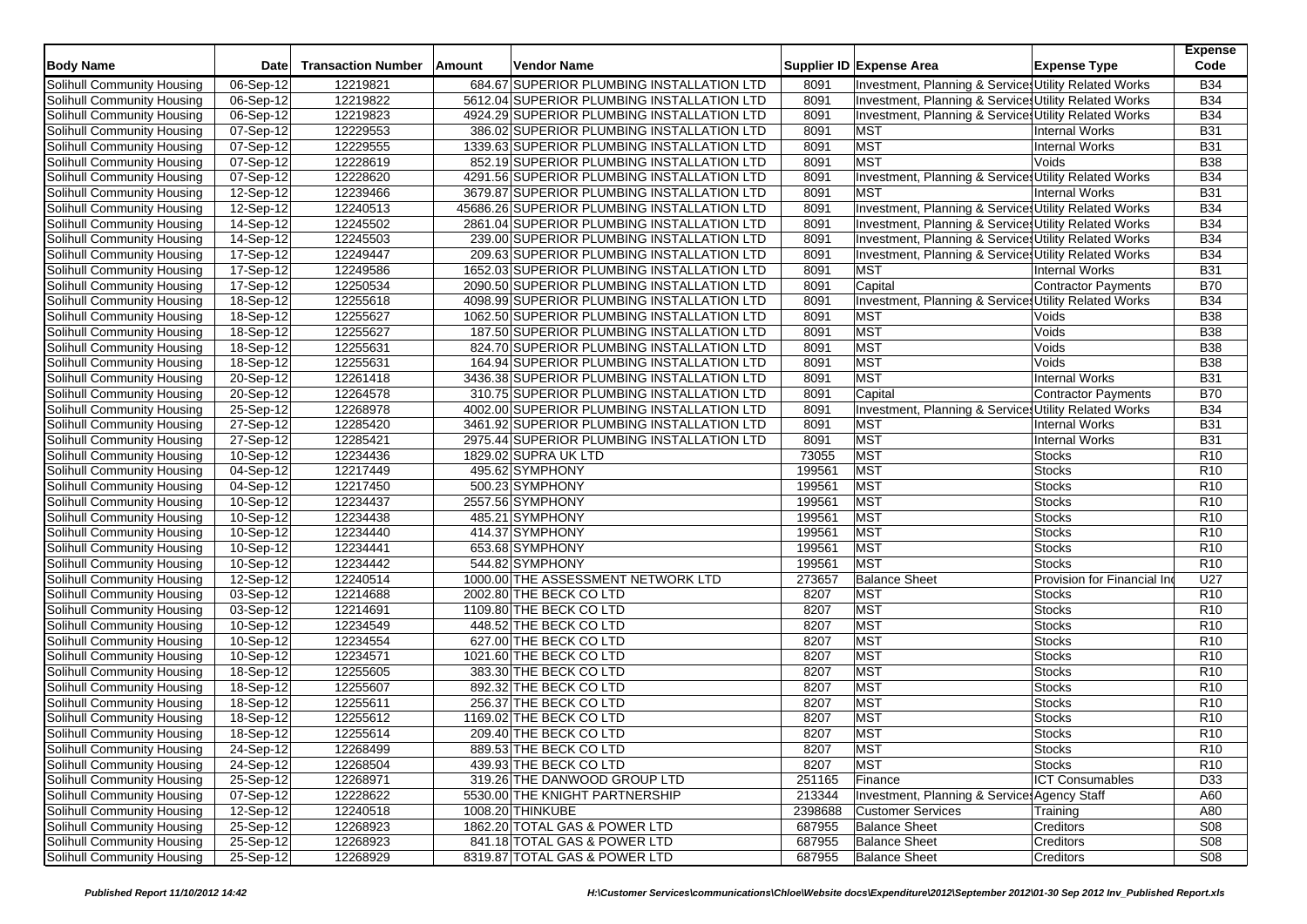| 7791.45 TOTAL GAS & POWER LTD<br>Solihull Community Housing<br>12268929<br><b>Balance Sheet</b><br>Creditors<br>S08<br>25-Sep-12<br>687955<br>2222696<br><b>B70</b><br>06-Sep-12<br>12219774<br>514.34 TRENT ARCHITECTURE & DESIGN<br>Solihull Community Housing<br>Capital<br><b>Contractor Payments</b><br>12269083<br>313.81 TRENT ARCHITECTURE & DESIGN<br>2222696<br>Capital<br><b>B70</b><br>Solihull Community Housing<br>25-Sep-12<br><b>Contractor Payments</b><br><b>B70</b><br>Solihull Community Housing<br>25-Sep-12<br>12269085<br>285.00 TRENT ARCHITECTURE & DESIGN<br>2222696<br>Capital<br>Contractor Payments<br>D <sub>18</sub><br>17-Sep-12<br>12250535<br>2723.89 TYNETEC LTD<br>2050832<br><b>Housing Management</b><br>Equipment Rental/Lease<br>Solihull Community Housing<br>12239467<br>1432.00 TYRER BUILDING CONTRACTORS<br>104269<br><b>B70</b><br>$12-Sep-12$<br>Solihull Community Housing<br>Capital<br><b>Contractor Payments</b><br>104269<br><b>B70</b><br>Solihull Community Housing<br>18-Sep-12<br>12254461<br>15925.91 TYRER BUILDING CONTRACTORS<br>Capital<br><b>Contractor Payments</b><br>104269<br><b>B70</b><br>18-Sep-12<br>12254462<br>5140.60 TYRER BUILDING CONTRACTORS<br>Capital<br>Solihull Community Housing<br><b>Contractor Payments</b><br>12228624<br>1652624<br>07-Sep-12<br>Finance<br>D <sub>21</sub><br>Solihull Community Housing<br>440.93 UK MAIL LTD<br>Postages<br>D <sub>21</sub><br>Solihull Community Housing<br>18-Sep-12<br>12255632<br>680.47 UK MAIL LTD<br>1652624<br>Finance<br>Postages<br>21-Sep-12<br>12265733<br>1652624<br>D <sub>21</sub><br>Solihull Community Housing<br>407.04 UK MAIL LTD<br>Finance<br>Postages<br>12287558<br>1652624<br>27-Sep-12<br>528.45 UK MAIL LTD<br>D <sub>21</sub><br>Solihull Community Housing<br>Finance<br>Postages<br>12219457<br>2189747<br><b>MST</b><br>Solihull Community Housing<br>$\overline{05}$ -Sep-12<br>228.19 UKDN WATERFLOW LTD<br>Other Building costs<br><b>B39</b><br><b>MST</b><br>2189747<br>05-Sep-12<br>12219448<br>360.74 UKDN WATERFLOW LTD<br>Other Works<br><b>B32</b><br>Solihull Community Housing<br>2189747<br><b>MST</b><br><b>B32</b><br>17-Sep-12<br>12249550<br>880.00 UKDN WATERFLOW LTD<br><b>Other Works</b><br>Solihull Community Housing | <b>Expense</b><br>Code |
|------------------------------------------------------------------------------------------------------------------------------------------------------------------------------------------------------------------------------------------------------------------------------------------------------------------------------------------------------------------------------------------------------------------------------------------------------------------------------------------------------------------------------------------------------------------------------------------------------------------------------------------------------------------------------------------------------------------------------------------------------------------------------------------------------------------------------------------------------------------------------------------------------------------------------------------------------------------------------------------------------------------------------------------------------------------------------------------------------------------------------------------------------------------------------------------------------------------------------------------------------------------------------------------------------------------------------------------------------------------------------------------------------------------------------------------------------------------------------------------------------------------------------------------------------------------------------------------------------------------------------------------------------------------------------------------------------------------------------------------------------------------------------------------------------------------------------------------------------------------------------------------------------------------------------------------------------------------------------------------------------------------------------------------------------------------------------------------------------------------------------------------------------------------------------------------------------------------------------------------------------------------------------------------------------|------------------------|
|                                                                                                                                                                                                                                                                                                                                                                                                                                                                                                                                                                                                                                                                                                                                                                                                                                                                                                                                                                                                                                                                                                                                                                                                                                                                                                                                                                                                                                                                                                                                                                                                                                                                                                                                                                                                                                                                                                                                                                                                                                                                                                                                                                                                                                                                                                      |                        |
|                                                                                                                                                                                                                                                                                                                                                                                                                                                                                                                                                                                                                                                                                                                                                                                                                                                                                                                                                                                                                                                                                                                                                                                                                                                                                                                                                                                                                                                                                                                                                                                                                                                                                                                                                                                                                                                                                                                                                                                                                                                                                                                                                                                                                                                                                                      |                        |
|                                                                                                                                                                                                                                                                                                                                                                                                                                                                                                                                                                                                                                                                                                                                                                                                                                                                                                                                                                                                                                                                                                                                                                                                                                                                                                                                                                                                                                                                                                                                                                                                                                                                                                                                                                                                                                                                                                                                                                                                                                                                                                                                                                                                                                                                                                      |                        |
|                                                                                                                                                                                                                                                                                                                                                                                                                                                                                                                                                                                                                                                                                                                                                                                                                                                                                                                                                                                                                                                                                                                                                                                                                                                                                                                                                                                                                                                                                                                                                                                                                                                                                                                                                                                                                                                                                                                                                                                                                                                                                                                                                                                                                                                                                                      |                        |
|                                                                                                                                                                                                                                                                                                                                                                                                                                                                                                                                                                                                                                                                                                                                                                                                                                                                                                                                                                                                                                                                                                                                                                                                                                                                                                                                                                                                                                                                                                                                                                                                                                                                                                                                                                                                                                                                                                                                                                                                                                                                                                                                                                                                                                                                                                      |                        |
|                                                                                                                                                                                                                                                                                                                                                                                                                                                                                                                                                                                                                                                                                                                                                                                                                                                                                                                                                                                                                                                                                                                                                                                                                                                                                                                                                                                                                                                                                                                                                                                                                                                                                                                                                                                                                                                                                                                                                                                                                                                                                                                                                                                                                                                                                                      |                        |
|                                                                                                                                                                                                                                                                                                                                                                                                                                                                                                                                                                                                                                                                                                                                                                                                                                                                                                                                                                                                                                                                                                                                                                                                                                                                                                                                                                                                                                                                                                                                                                                                                                                                                                                                                                                                                                                                                                                                                                                                                                                                                                                                                                                                                                                                                                      |                        |
|                                                                                                                                                                                                                                                                                                                                                                                                                                                                                                                                                                                                                                                                                                                                                                                                                                                                                                                                                                                                                                                                                                                                                                                                                                                                                                                                                                                                                                                                                                                                                                                                                                                                                                                                                                                                                                                                                                                                                                                                                                                                                                                                                                                                                                                                                                      |                        |
|                                                                                                                                                                                                                                                                                                                                                                                                                                                                                                                                                                                                                                                                                                                                                                                                                                                                                                                                                                                                                                                                                                                                                                                                                                                                                                                                                                                                                                                                                                                                                                                                                                                                                                                                                                                                                                                                                                                                                                                                                                                                                                                                                                                                                                                                                                      |                        |
|                                                                                                                                                                                                                                                                                                                                                                                                                                                                                                                                                                                                                                                                                                                                                                                                                                                                                                                                                                                                                                                                                                                                                                                                                                                                                                                                                                                                                                                                                                                                                                                                                                                                                                                                                                                                                                                                                                                                                                                                                                                                                                                                                                                                                                                                                                      |                        |
|                                                                                                                                                                                                                                                                                                                                                                                                                                                                                                                                                                                                                                                                                                                                                                                                                                                                                                                                                                                                                                                                                                                                                                                                                                                                                                                                                                                                                                                                                                                                                                                                                                                                                                                                                                                                                                                                                                                                                                                                                                                                                                                                                                                                                                                                                                      |                        |
|                                                                                                                                                                                                                                                                                                                                                                                                                                                                                                                                                                                                                                                                                                                                                                                                                                                                                                                                                                                                                                                                                                                                                                                                                                                                                                                                                                                                                                                                                                                                                                                                                                                                                                                                                                                                                                                                                                                                                                                                                                                                                                                                                                                                                                                                                                      |                        |
|                                                                                                                                                                                                                                                                                                                                                                                                                                                                                                                                                                                                                                                                                                                                                                                                                                                                                                                                                                                                                                                                                                                                                                                                                                                                                                                                                                                                                                                                                                                                                                                                                                                                                                                                                                                                                                                                                                                                                                                                                                                                                                                                                                                                                                                                                                      |                        |
|                                                                                                                                                                                                                                                                                                                                                                                                                                                                                                                                                                                                                                                                                                                                                                                                                                                                                                                                                                                                                                                                                                                                                                                                                                                                                                                                                                                                                                                                                                                                                                                                                                                                                                                                                                                                                                                                                                                                                                                                                                                                                                                                                                                                                                                                                                      |                        |
|                                                                                                                                                                                                                                                                                                                                                                                                                                                                                                                                                                                                                                                                                                                                                                                                                                                                                                                                                                                                                                                                                                                                                                                                                                                                                                                                                                                                                                                                                                                                                                                                                                                                                                                                                                                                                                                                                                                                                                                                                                                                                                                                                                                                                                                                                                      |                        |
| 130<br>12-Sep-12<br>12240519<br>1485.00 WATERLOO HOUSING ASSOCIATION<br>37940<br>Finance<br>Sales<br>Solihull Community Housing                                                                                                                                                                                                                                                                                                                                                                                                                                                                                                                                                                                                                                                                                                                                                                                                                                                                                                                                                                                                                                                                                                                                                                                                                                                                                                                                                                                                                                                                                                                                                                                                                                                                                                                                                                                                                                                                                                                                                                                                                                                                                                                                                                      |                        |
| 76854<br>Solihull Community Housing<br>$20-Sep-12$<br>12264587<br>420.00 WEBBS<br><b>Customer Services</b><br>A80<br>Training                                                                                                                                                                                                                                                                                                                                                                                                                                                                                                                                                                                                                                                                                                                                                                                                                                                                                                                                                                                                                                                                                                                                                                                                                                                                                                                                                                                                                                                                                                                                                                                                                                                                                                                                                                                                                                                                                                                                                                                                                                                                                                                                                                        |                        |
| 12219779<br>$\overline{06}$ -Sep-12<br>7997.00 WESSEX LIFT CO LTD<br>177799<br><b>B70</b><br>Solihull Community Housing<br>Capital<br>Contractor Payments                                                                                                                                                                                                                                                                                                                                                                                                                                                                                                                                                                                                                                                                                                                                                                                                                                                                                                                                                                                                                                                                                                                                                                                                                                                                                                                                                                                                                                                                                                                                                                                                                                                                                                                                                                                                                                                                                                                                                                                                                                                                                                                                            |                        |
| <b>MST</b><br>R10<br>$10-Sep-12$<br>12234454<br>1012.50 WOLSELEY UK LTD<br>104384<br><b>Stocks</b><br>Solihull Community Housing                                                                                                                                                                                                                                                                                                                                                                                                                                                                                                                                                                                                                                                                                                                                                                                                                                                                                                                                                                                                                                                                                                                                                                                                                                                                                                                                                                                                                                                                                                                                                                                                                                                                                                                                                                                                                                                                                                                                                                                                                                                                                                                                                                     |                        |
| <b>MST</b><br><b>B33</b><br>05-Sep-12<br>12219420<br>833.38 WOODHULL ROOFING LTD<br>221070<br><b>External Structures</b><br>Solihull Community Housing                                                                                                                                                                                                                                                                                                                                                                                                                                                                                                                                                                                                                                                                                                                                                                                                                                                                                                                                                                                                                                                                                                                                                                                                                                                                                                                                                                                                                                                                                                                                                                                                                                                                                                                                                                                                                                                                                                                                                                                                                                                                                                                                               |                        |
| MST<br><b>B33</b><br>Solihull Community Housing<br>07-Sep-12<br>12229464<br>404.61 WOODHULL ROOFING LTD<br>221070<br><b>External Structures</b>                                                                                                                                                                                                                                                                                                                                                                                                                                                                                                                                                                                                                                                                                                                                                                                                                                                                                                                                                                                                                                                                                                                                                                                                                                                                                                                                                                                                                                                                                                                                                                                                                                                                                                                                                                                                                                                                                                                                                                                                                                                                                                                                                      |                        |
| <b>MST</b><br><b>B33</b><br>12229465<br>353.78 WOODHULL ROOFING LTD<br>221070<br>Solihull Community Housing<br>07-Sep-12<br><b>External Structures</b>                                                                                                                                                                                                                                                                                                                                                                                                                                                                                                                                                                                                                                                                                                                                                                                                                                                                                                                                                                                                                                                                                                                                                                                                                                                                                                                                                                                                                                                                                                                                                                                                                                                                                                                                                                                                                                                                                                                                                                                                                                                                                                                                               |                        |
| <b>MST</b><br>12229466<br>221070<br><b>B33</b><br>07-Sep-12<br>1601.81 WOODHULL ROOFING LTD<br><b>External Structures</b><br>Solihull Community Housing                                                                                                                                                                                                                                                                                                                                                                                                                                                                                                                                                                                                                                                                                                                                                                                                                                                                                                                                                                                                                                                                                                                                                                                                                                                                                                                                                                                                                                                                                                                                                                                                                                                                                                                                                                                                                                                                                                                                                                                                                                                                                                                                              |                        |
| 12229467<br>MST<br><b>B33</b><br>Solihull Community Housing<br>07-Sep-12<br>246.71 WOODHULL ROOFING LTD<br>221070<br><b>External Structures</b>                                                                                                                                                                                                                                                                                                                                                                                                                                                                                                                                                                                                                                                                                                                                                                                                                                                                                                                                                                                                                                                                                                                                                                                                                                                                                                                                                                                                                                                                                                                                                                                                                                                                                                                                                                                                                                                                                                                                                                                                                                                                                                                                                      |                        |
| 221070<br><b>MST</b><br><b>B33</b><br>07-Sep-12<br>12229468<br>775.84 WOODHULL ROOFING LTD<br><b>External Structures</b><br>Solihull Community Housing                                                                                                                                                                                                                                                                                                                                                                                                                                                                                                                                                                                                                                                                                                                                                                                                                                                                                                                                                                                                                                                                                                                                                                                                                                                                                                                                                                                                                                                                                                                                                                                                                                                                                                                                                                                                                                                                                                                                                                                                                                                                                                                                               |                        |
| 12229469<br>221070<br><b>MST</b><br><b>B33</b><br>07-Sep-12<br>474.46 WOODHULL ROOFING LTD<br><b>External Structures</b><br>Solihull Community Housing                                                                                                                                                                                                                                                                                                                                                                                                                                                                                                                                                                                                                                                                                                                                                                                                                                                                                                                                                                                                                                                                                                                                                                                                                                                                                                                                                                                                                                                                                                                                                                                                                                                                                                                                                                                                                                                                                                                                                                                                                                                                                                                                               |                        |
| 12229470<br>221070<br>MST<br><b>B33</b><br>07-Sep-12<br>406.17 WOODHULL ROOFING LTD<br><b>External Structures</b><br>Solihull Community Housing                                                                                                                                                                                                                                                                                                                                                                                                                                                                                                                                                                                                                                                                                                                                                                                                                                                                                                                                                                                                                                                                                                                                                                                                                                                                                                                                                                                                                                                                                                                                                                                                                                                                                                                                                                                                                                                                                                                                                                                                                                                                                                                                                      |                        |
| 221070<br><b>MST</b><br><b>B33</b><br>07-Sep-12<br>12229471<br>800.13 WOODHULL ROOFING LTD<br><b>External Structures</b><br>Solihull Community Housing                                                                                                                                                                                                                                                                                                                                                                                                                                                                                                                                                                                                                                                                                                                                                                                                                                                                                                                                                                                                                                                                                                                                                                                                                                                                                                                                                                                                                                                                                                                                                                                                                                                                                                                                                                                                                                                                                                                                                                                                                                                                                                                                               |                        |
| 12229473<br><b>MST</b><br>690.69 WOODHULL ROOFING LTD<br>221070<br><b>External Structures</b><br><b>B33</b><br>Solihull Community Housing<br>07-Sep-12                                                                                                                                                                                                                                                                                                                                                                                                                                                                                                                                                                                                                                                                                                                                                                                                                                                                                                                                                                                                                                                                                                                                                                                                                                                                                                                                                                                                                                                                                                                                                                                                                                                                                                                                                                                                                                                                                                                                                                                                                                                                                                                                               |                        |
| 12229474<br>221070<br>MST<br><b>B33</b><br>Solihull Community Housing<br>07-Sep-12<br>733.42 WOODHULL ROOFING LTD<br><b>External Structures</b>                                                                                                                                                                                                                                                                                                                                                                                                                                                                                                                                                                                                                                                                                                                                                                                                                                                                                                                                                                                                                                                                                                                                                                                                                                                                                                                                                                                                                                                                                                                                                                                                                                                                                                                                                                                                                                                                                                                                                                                                                                                                                                                                                      |                        |
| 221070<br><b>MST</b><br><b>B33</b><br>Solihull Community Housing<br>07-Sep-12<br>12229475<br>292.66 WOODHULL ROOFING LTD<br><b>External Structures</b>                                                                                                                                                                                                                                                                                                                                                                                                                                                                                                                                                                                                                                                                                                                                                                                                                                                                                                                                                                                                                                                                                                                                                                                                                                                                                                                                                                                                                                                                                                                                                                                                                                                                                                                                                                                                                                                                                                                                                                                                                                                                                                                                               |                        |
| MST<br>12229476<br>696.25 WOODHULL ROOFING LTD<br>221070<br><b>External Structures</b><br><b>B33</b><br>Solihull Community Housing<br>07-Sep-12                                                                                                                                                                                                                                                                                                                                                                                                                                                                                                                                                                                                                                                                                                                                                                                                                                                                                                                                                                                                                                                                                                                                                                                                                                                                                                                                                                                                                                                                                                                                                                                                                                                                                                                                                                                                                                                                                                                                                                                                                                                                                                                                                      |                        |
| 12229477<br>221070<br>MST<br><b>B33</b><br>Solihull Community Housing<br>07-Sep-12<br>833.17 WOODHULL ROOFING LTD<br><b>External Structures</b>                                                                                                                                                                                                                                                                                                                                                                                                                                                                                                                                                                                                                                                                                                                                                                                                                                                                                                                                                                                                                                                                                                                                                                                                                                                                                                                                                                                                                                                                                                                                                                                                                                                                                                                                                                                                                                                                                                                                                                                                                                                                                                                                                      |                        |
| <b>MST</b><br><b>B33</b><br>12249465<br>221070<br>Solihull Community Housing<br>17-Sep-12<br>322.58 WOODHULL ROOFING LTD<br><b>External Structures</b>                                                                                                                                                                                                                                                                                                                                                                                                                                                                                                                                                                                                                                                                                                                                                                                                                                                                                                                                                                                                                                                                                                                                                                                                                                                                                                                                                                                                                                                                                                                                                                                                                                                                                                                                                                                                                                                                                                                                                                                                                                                                                                                                               |                        |
| MST<br>17-Sep-12<br>12249470<br>264.93 WOODHULL ROOFING LTD<br>221070<br><b>External Structures</b><br><b>B33</b><br>Solihull Community Housing                                                                                                                                                                                                                                                                                                                                                                                                                                                                                                                                                                                                                                                                                                                                                                                                                                                                                                                                                                                                                                                                                                                                                                                                                                                                                                                                                                                                                                                                                                                                                                                                                                                                                                                                                                                                                                                                                                                                                                                                                                                                                                                                                      |                        |
| 12249472<br>221070<br><b>MST</b><br><b>B33</b><br>17-Sep-12<br>350.74 WOODHULL ROOFING LTD<br><b>External Structures</b><br>Solihull Community Housing                                                                                                                                                                                                                                                                                                                                                                                                                                                                                                                                                                                                                                                                                                                                                                                                                                                                                                                                                                                                                                                                                                                                                                                                                                                                                                                                                                                                                                                                                                                                                                                                                                                                                                                                                                                                                                                                                                                                                                                                                                                                                                                                               |                        |
| <b>MST</b><br><b>B33</b><br>Solihull Community Housing<br>17-Sep-12<br>12249473<br>347.74 WOODHULL ROOFING LTD<br>221070<br><b>External Structures</b>                                                                                                                                                                                                                                                                                                                                                                                                                                                                                                                                                                                                                                                                                                                                                                                                                                                                                                                                                                                                                                                                                                                                                                                                                                                                                                                                                                                                                                                                                                                                                                                                                                                                                                                                                                                                                                                                                                                                                                                                                                                                                                                                               |                        |
| MST<br>12249475<br>361.23 WOODHULL ROOFING LTD<br>221070<br><b>External Structures</b><br><b>B33</b><br>Solihull Community Housing<br>17-Sep-12                                                                                                                                                                                                                                                                                                                                                                                                                                                                                                                                                                                                                                                                                                                                                                                                                                                                                                                                                                                                                                                                                                                                                                                                                                                                                                                                                                                                                                                                                                                                                                                                                                                                                                                                                                                                                                                                                                                                                                                                                                                                                                                                                      |                        |
| 221070<br><b>MST</b><br><b>B33</b><br>17-Sep-12<br>12249476<br>229.61 WOODHULL ROOFING LTD<br><b>External Structures</b><br>Solihull Community Housing                                                                                                                                                                                                                                                                                                                                                                                                                                                                                                                                                                                                                                                                                                                                                                                                                                                                                                                                                                                                                                                                                                                                                                                                                                                                                                                                                                                                                                                                                                                                                                                                                                                                                                                                                                                                                                                                                                                                                                                                                                                                                                                                               |                        |
| <b>MST</b><br><b>B33</b><br>12249477<br>221070<br>Solihull Community Housing<br>17-Sep-12<br>244.64 WOODHULL ROOFING LTD<br><b>External Structures</b>                                                                                                                                                                                                                                                                                                                                                                                                                                                                                                                                                                                                                                                                                                                                                                                                                                                                                                                                                                                                                                                                                                                                                                                                                                                                                                                                                                                                                                                                                                                                                                                                                                                                                                                                                                                                                                                                                                                                                                                                                                                                                                                                               |                        |
| <b>MST</b><br>17-Sep-12<br>12249478<br>339.30 WOODHULL ROOFING LTD<br>221070<br><b>External Structures</b><br><b>B33</b><br>Solihull Community Housing                                                                                                                                                                                                                                                                                                                                                                                                                                                                                                                                                                                                                                                                                                                                                                                                                                                                                                                                                                                                                                                                                                                                                                                                                                                                                                                                                                                                                                                                                                                                                                                                                                                                                                                                                                                                                                                                                                                                                                                                                                                                                                                                               |                        |
| <b>MST</b><br>12249480<br>221070<br><b>B33</b><br>Solihull Community Housing<br>17-Sep-12<br>340.25 WOODHULL ROOFING LTD<br><b>External Structures</b>                                                                                                                                                                                                                                                                                                                                                                                                                                                                                                                                                                                                                                                                                                                                                                                                                                                                                                                                                                                                                                                                                                                                                                                                                                                                                                                                                                                                                                                                                                                                                                                                                                                                                                                                                                                                                                                                                                                                                                                                                                                                                                                                               |                        |
| <b>MST</b><br><b>B33</b><br>12249485<br>221070<br>Solihull Community Housing<br>17-Sep-12<br>267.00 WOODHULL ROOFING LTD<br><b>External Structures</b>                                                                                                                                                                                                                                                                                                                                                                                                                                                                                                                                                                                                                                                                                                                                                                                                                                                                                                                                                                                                                                                                                                                                                                                                                                                                                                                                                                                                                                                                                                                                                                                                                                                                                                                                                                                                                                                                                                                                                                                                                                                                                                                                               |                        |
| Solihull Community Housing<br>17-Sep-12<br>270.90 WOODHULL ROOFING LTD<br><b>MST</b><br><b>External Structures</b><br><b>B33</b><br>12249486<br>221070                                                                                                                                                                                                                                                                                                                                                                                                                                                                                                                                                                                                                                                                                                                                                                                                                                                                                                                                                                                                                                                                                                                                                                                                                                                                                                                                                                                                                                                                                                                                                                                                                                                                                                                                                                                                                                                                                                                                                                                                                                                                                                                                               |                        |
| Solihull Community Housing<br>17-Sep-12<br>12249490<br>690.60 WOODHULL ROOFING LTD<br>221070<br><b>MST</b><br><b>External Structures</b><br><b>B33</b>                                                                                                                                                                                                                                                                                                                                                                                                                                                                                                                                                                                                                                                                                                                                                                                                                                                                                                                                                                                                                                                                                                                                                                                                                                                                                                                                                                                                                                                                                                                                                                                                                                                                                                                                                                                                                                                                                                                                                                                                                                                                                                                                               |                        |
| Solihull Community Housing<br>17-Sep-12<br>209.11 WOODHULL ROOFING LTD<br><b>MST</b><br>12249492<br>221070<br><b>External Structures</b><br><b>B33</b>                                                                                                                                                                                                                                                                                                                                                                                                                                                                                                                                                                                                                                                                                                                                                                                                                                                                                                                                                                                                                                                                                                                                                                                                                                                                                                                                                                                                                                                                                                                                                                                                                                                                                                                                                                                                                                                                                                                                                                                                                                                                                                                                               |                        |
| <b>MST</b><br>Solihull Community Housing<br>17-Sep-12<br>12249494<br>247.92 WOODHULL ROOFING LTD<br>221070<br><b>B33</b><br><b>External Structures</b>                                                                                                                                                                                                                                                                                                                                                                                                                                                                                                                                                                                                                                                                                                                                                                                                                                                                                                                                                                                                                                                                                                                                                                                                                                                                                                                                                                                                                                                                                                                                                                                                                                                                                                                                                                                                                                                                                                                                                                                                                                                                                                                                               |                        |
| <b>MST</b><br>Solihull Community Housing<br>17-Sep-12<br>12249495<br>293.56 WOODHULL ROOFING LTD<br>221070<br><b>B33</b><br><b>External Structures</b>                                                                                                                                                                                                                                                                                                                                                                                                                                                                                                                                                                                                                                                                                                                                                                                                                                                                                                                                                                                                                                                                                                                                                                                                                                                                                                                                                                                                                                                                                                                                                                                                                                                                                                                                                                                                                                                                                                                                                                                                                                                                                                                                               |                        |
| <b>MST</b><br>Solihull Community Housing<br>18-Sep-12<br>567.27 WOODHULL ROOFING LTD<br>12255460<br>221070<br><b>External Structures</b><br><b>B33</b>                                                                                                                                                                                                                                                                                                                                                                                                                                                                                                                                                                                                                                                                                                                                                                                                                                                                                                                                                                                                                                                                                                                                                                                                                                                                                                                                                                                                                                                                                                                                                                                                                                                                                                                                                                                                                                                                                                                                                                                                                                                                                                                                               |                        |
| <b>MST</b><br>18-Sep-12<br>12255461<br>796.38 WOODHULL ROOFING LTD<br>221070<br><b>B33</b><br>Solihull Community Housing<br><b>External Structures</b>                                                                                                                                                                                                                                                                                                                                                                                                                                                                                                                                                                                                                                                                                                                                                                                                                                                                                                                                                                                                                                                                                                                                                                                                                                                                                                                                                                                                                                                                                                                                                                                                                                                                                                                                                                                                                                                                                                                                                                                                                                                                                                                                               |                        |
| <b>MST</b><br>Solihull Community Housing<br>18-Sep-12<br>12255462<br>796.38 WOODHULL ROOFING LTD<br>221070<br><b>External Structures</b><br><b>B33</b>                                                                                                                                                                                                                                                                                                                                                                                                                                                                                                                                                                                                                                                                                                                                                                                                                                                                                                                                                                                                                                                                                                                                                                                                                                                                                                                                                                                                                                                                                                                                                                                                                                                                                                                                                                                                                                                                                                                                                                                                                                                                                                                                               |                        |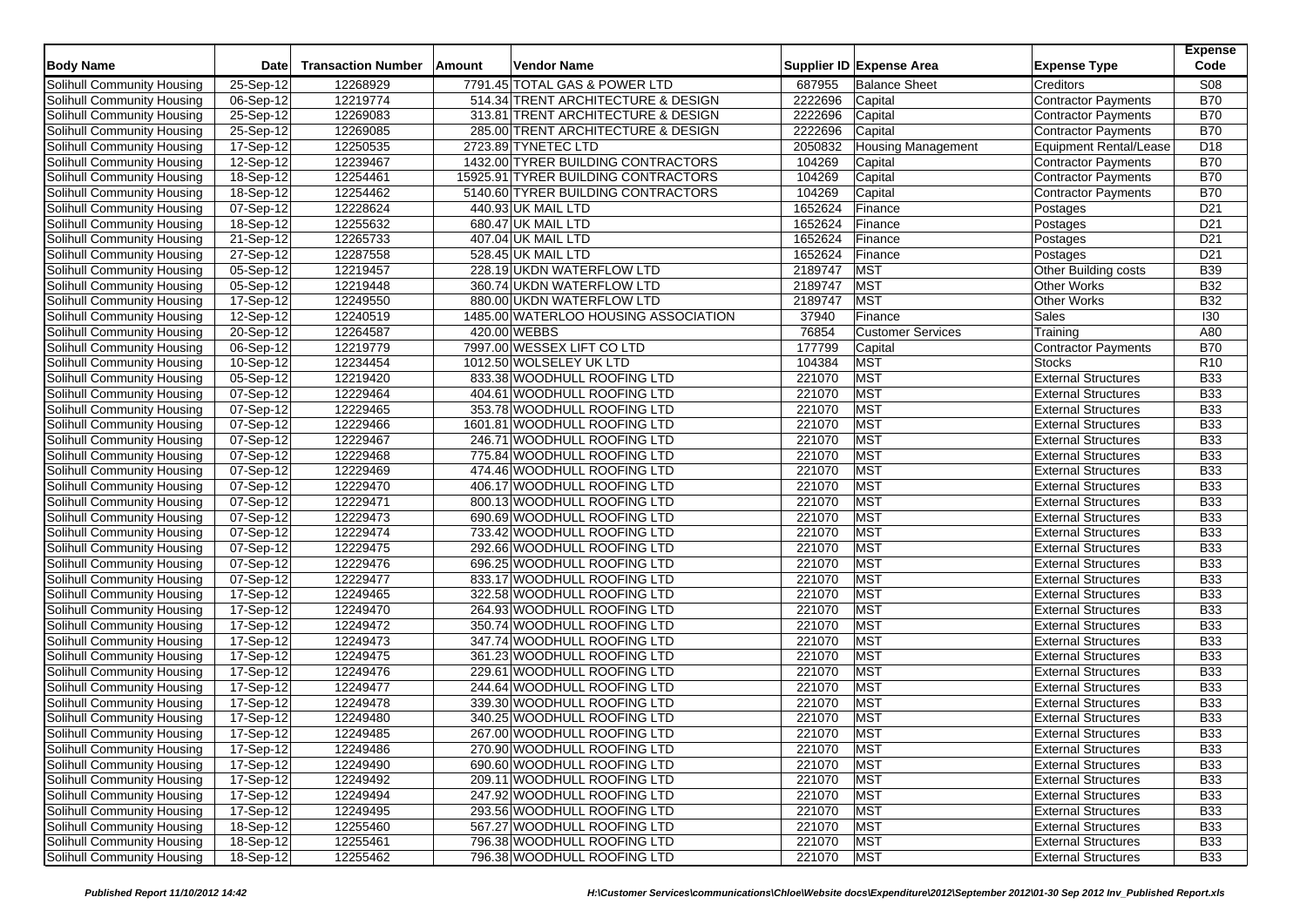| <b>Body Name</b>           | <b>Date</b>             | <b>Transaction Number</b> | Amount | Vendor Name                               |         | Supplier ID Expense Area | <b>Expense Type</b>         | <b>Expense</b><br>Code |
|----------------------------|-------------------------|---------------------------|--------|-------------------------------------------|---------|--------------------------|-----------------------------|------------------------|
| Solihull Community Housing | 18-Sep-12               | 12255463                  |        | 405.50 WOODHULL ROOFING LTD               | 221070  | <b>MST</b>               | <b>External Structures</b>  | <b>B33</b>             |
| Solihull Community Housing | 18-Sep-12               | 12255467                  |        | 697.30 WOODHULL ROOFING LTD               | 221070  | <b>MST</b>               | <b>External Structures</b>  | <b>B33</b>             |
| Solihull Community Housing | 18-Sep-12               | 12255468                  |        | 573.80 WOODHULL ROOFING LTD               | 221070  | <b>MST</b>               | <b>External Structures</b>  | <b>B33</b>             |
| Solihull Community Housing | 18-Sep-12               | 12255469                  |        | 703.80 WOODHULL ROOFING LTD               | 221070  | <b>MST</b>               | <b>External Structures</b>  | <b>B33</b>             |
| Solihull Community Housing | 18-Sep-12               | 12255470                  |        | 677.47 WOODHULL ROOFING LTD               | 221070  | <b>MST</b>               | <b>External Structures</b>  | <b>B33</b>             |
| Solihull Community Housing | 18-Sep-12               | 12255471                  |        | 747.46 WOODHULL ROOFING LTD               | 221070  | MST                      | <b>External Structures</b>  | <b>B33</b>             |
| Solihull Community Housing | 18-Sep-12               | 12255472                  |        | 897.73 WOODHULL ROOFING LTD               | 221070  | <b>MST</b>               | <b>External Structures</b>  | <b>B33</b>             |
| Solihull Community Housing | 18-Sep-12               | 12255474                  |        | 409.87 WOODHULL ROOFING LTD               | 221070  | <b>MST</b>               | <b>External Structures</b>  | <b>B33</b>             |
| Solihull Community Housing | 18-Sep-12               | 12255475                  |        | 946.86 WOODHULL ROOFING LTD               | 221070  | MST                      | <b>External Structures</b>  | <b>B33</b>             |
| Solihull Community Housing | 18-Sep-12               | 12255476                  |        | 643.45 WOODHULL ROOFING LTD               | 221070  | <b>MST</b>               | <b>External Structures</b>  | <b>B33</b>             |
| Solihull Community Housing | 18-Sep-12               | 12255477                  |        | 612.11 WOODHULL ROOFING LTD               | 221070  | <b>MST</b>               | <b>External Structures</b>  | <b>B33</b>             |
| Solihull Community Housing | 18-Sep-12               | 12255478                  |        | 411.73 WOODHULL ROOFING LTD               | 221070  | MST                      | <b>External Structures</b>  | <b>B33</b>             |
| Solihull Community Housing | 18-Sep-12               | 12255479                  |        | 1327.63 WOODHULL ROOFING LTD              | 221070  | <b>MST</b>               | <b>External Structures</b>  | <b>B33</b>             |
| Solihull Community Housing | 28-Sep-12               | 12291471                  |        | 714.62 WOODHULL ROOFING LTD               | 221070  | MST                      | <b>External Structures</b>  | <b>B33</b>             |
| Solihull Community Housing | 04-Sep-12               | 12217521                  |        | 649.96 WORKMATES BUILDING TRADES LTD      | 2185688 | <b>MST</b>               | <b>Agency Staff</b>         | A60                    |
| Solihull Community Housing | 04-Sep-12               | 12217521                  |        | 573.50 WORKMATES BUILDING TRADES LTD      | 2185688 | <b>MST</b>               | <b>Agency Staff</b>         | A60                    |
| Solihull Community Housing | 04-Sep-12               | 12217521                  |        | 573.50 WORKMATES BUILDING TRADES LTD      | 2185688 | <b>MST</b>               | <b>Agency Staff</b>         | A60                    |
| Solihull Community Housing | 04-Sep-12               | 12217521                  |        | 696.11 WORKMATES BUILDING TRADES LTD      | 2185688 | <b>MST</b>               | <b>Agency Staff</b>         | A60                    |
| Solihull Community Housing | 04-Sep-12               | 12217521                  |        | 382.03 WORKMATES BUILDING TRADES LTD      | 2185688 | <b>MST</b>               | <b>Agency Staff</b>         | A60                    |
| Solihull Community Housing | 04-Sep-12               | 12217521                  |        | 25.20 WORKMATES BUILDING TRADES LTD       | 2185688 | <b>MST</b>               | <b>Agency Staff</b>         | A60                    |
| Solihull Community Housing | 04-Sep-12               | 12217523                  |        | 590.15 WORKMATES BUILDING TRADES LTD      | 2185688 | <b>MST</b>               | <b>Agency Staff</b>         | A60                    |
| Solihull Community Housing | $\overline{04}$ -Sep-12 | 12217524                  |        | 220.88 WORKMATES BUILDING TRADES LTD      | 2185688 | <b>MST</b>               | <b>Agency Staff</b>         | A60                    |
| Solihull Community Housing | 10-Sep-12               | 12234578                  |        | 626.04 WORKMATES BUILDING TRADES LTD      | 2185688 | <b>MST</b>               | <b>Agency Staff</b>         | A60                    |
| Solihull Community Housing | 10-Sep-12               | 12234578                  |        | 573.50 WORKMATES BUILDING TRADES LTD      | 2185688 | MST                      | <b>Agency Staff</b>         | A60                    |
| Solihull Community Housing | 10-Sep-12               | 12234578                  |        | 341.00 WORKMATES BUILDING TRADES LTD      | 2185688 | <b>MST</b>               | <b>Agency Staff</b>         | A60                    |
| Solihull Community Housing | 10-Sep-12               | 12234578                  |        | 721.68 WORKMATES BUILDING TRADES LTD      | 2185688 | MST                      | <b>Agency Staff</b>         | A60                    |
| Solihull Community Housing | 10-Sep-12               | 12234578                  |        | 382.03 WORKMATES BUILDING TRADES LTD      | 2185688 | <b>MST</b>               | <b>Agency Staff</b>         | A60                    |
| Solihull Community Housing | 10-Sep-12               | 12234581                  |        | 239.25 WORKMATES BUILDING TRADES LTD      | 2185688 | <b>MST</b>               | <b>Agency Staff</b>         | A60                    |
| Solihull Community Housing | 10-Sep-12               | 12234584                  |        | 368.13 WORKMATES BUILDING TRADES LTD      | 2185688 | <b>MST</b>               | <b>Agency Staff</b>         | A60                    |
| Solihull Community Housing | 12-Sep-12               | 12240521                  |        | 478.50 WORKMATES BUILDING TRADES LTD      | 2185688 | <b>MST</b>               | <b>Agency Staff</b>         | A60                    |
| Solihull Community Housing | 12-Sep-12               | 12240521                  |        | 457.25 WORKMATES BUILDING TRADES LTD      | 2185688 | MST                      | <b>Agency Staff</b>         | A60                    |
| Solihull Community Housing | 12-Sep-12               | 12240521                  |        | 457.25 WORKMATES BUILDING TRADES LTD      | 2185688 | MST                      | <b>Agency Staff</b>         | A60                    |
| Solihull Community Housing | 12-Sep-12               | 12240521                  |        | 596.75 WORKMATES BUILDING TRADES LTD      | 2185688 | <b>MST</b>               | <b>Agency Staff</b>         | A60                    |
| Solihull Community Housing | 12-Sep-12               | 12240521                  |        | 161.88 WORKMATES BUILDING TRADES LTD      | 2185688 | <b>MST</b>               | <b>Agency Staff</b>         | A60                    |
| Solihull Community Housing | 12-Sep-12               | 12240521                  |        | 25.55 WORKMATES BUILDING TRADES LTD       | 2185688 | MST                      | <b>Agency Staff</b>         | A60                    |
| Solihull Community Housing | 12-Sep-12               | 12240521                  |        | 18.20 WORKMATES BUILDING TRADES LTD       | 2185688 | <b>MST</b>               | <b>Agency Staff</b>         | A60                    |
| Solihull Community Housing | 12-Sep-12               | 12240522                  |        | 296.40 WORKMATES BUILDING TRADES LTD      | 2185688 | MST                      | <b>Agency Staff</b>         | A60                    |
| Solihull Community Housing | 19-Sep-12               | 12254739                  |        | 380.00 WORKMATES BUILDING TRADES LTD      | 2185688 | MST                      | <b>Agency Staff</b>         | A60                    |
| Solihull Community Housing | $\overline{19}$ -Sep-12 | 12254741                  |        | 709.78 WORKMATES BUILDING TRADES LTD      | 2185688 | <b>MST</b>               | <b>Agency Staff</b>         | A60                    |
| Solihull Community Housing | 19-Sep-12               | 12254741                  |        | 629.63 WORKMATES BUILDING TRADES LTD      | 2185688 | <b>MST</b>               | <b>Agency Staff</b>         | A60                    |
| Solihull Community Housing | 19-Sep-12               | 12254741                  |        | 573.50 WORKMATES BUILDING TRADES LTD      | 2185688 | <b>MST</b>               | <b>Agency Staff</b>         | A60                    |
| Solihull Community Housing | 19-Sep-12               | 12254741                  |        | 573.50 WORKMATES BUILDING TRADES LTD      | 2185688 | <b>MST</b>               | <b>Agency Staff</b>         | A60                    |
| Solihull Community Housing | 25-Sep-12               | 12269130                  |        | 370.50 WORKMATES BUILDING TRADES LTD      | 2185688 | <b>MST</b>               | <b>Agency Staff</b>         | A60                    |
| Solihull Community Housing | 27-Sep-12               | 12287552                  |        | 569.63 WORKMATES BUILDING TRADES LTD      | 2185688 | <b>MST</b>               | <b>Agency Staff</b>         | A60                    |
| Solihull Community Housing | 27-Sep-12               | 12287552                  |        | 573.50 WORKMATES BUILDING TRADES LTD      | 2185688 | <b>MST</b>               | <b>Agency Staff</b>         | A60                    |
| Solihull Community Housing | $27-Sep-12$             | 12287552                  |        | 738.58 WORKMATES BUILDING TRADES LTD      | 2185688 | <b>MST</b>               | <b>Agency Staff</b>         | A60                    |
| Solihull Community Housing | 17-Sep-12               | 12249500                  |        | 2829.80 WYRE FOREST COMMUNITY HOUSING LTD | 272398  | Capital                  | Contractor Payments         | <b>B70</b>             |
| Solihull Community Housing | 17-Sep-12               | 12249501                  |        | 2714.22 WYRE FOREST COMMUNITY HOUSING LTD | 272398  | Capital                  | Contractor Payments         | <b>B70</b>             |
| Solihull Community Housing | 05-Sep-12               | 12218496                  |        | -557.78 PHS GROUP PLC                     | 82208   | Finance                  | <b>Other Premises Costs</b> | <b>B90</b>             |
| Solihull Community Housing | 25-Sep-12               | 12269064                  |        | -1402.75 SOUTHERN ELECTRIC PLC            | 76903   | <b>Balance Sheet</b>     | Creditors                   | S08                    |
| Solihull Community Housing | 25-Sep-12               | 12269072                  |        | -508.21 SOUTHERN ELECTRIC PLC             | 76903   | <b>Balance Sheet</b>     | Creditors                   | S08                    |